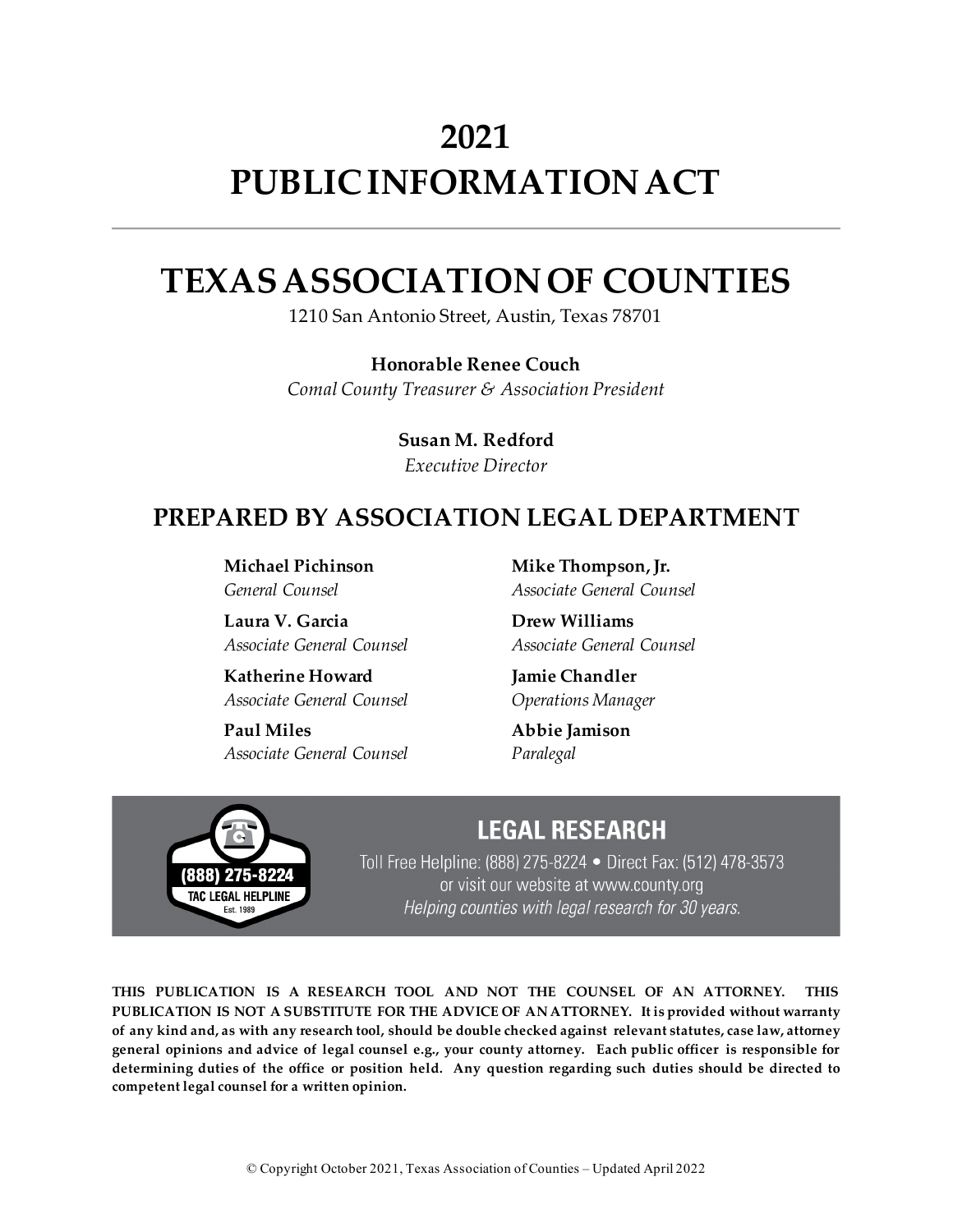## **TABLE OF CONTENTS**

| The Freedom of Information Act, Open Records Act, Sunshine Law, etc.  5 |  |
|-------------------------------------------------------------------------|--|
|                                                                         |  |
|                                                                         |  |
|                                                                         |  |
|                                                                         |  |
|                                                                         |  |
|                                                                         |  |
|                                                                         |  |
|                                                                         |  |
|                                                                         |  |
|                                                                         |  |
|                                                                         |  |
|                                                                         |  |
|                                                                         |  |
|                                                                         |  |
|                                                                         |  |
|                                                                         |  |
|                                                                         |  |
|                                                                         |  |
|                                                                         |  |
|                                                                         |  |
|                                                                         |  |
|                                                                         |  |
|                                                                         |  |
|                                                                         |  |
| <b>ACCESS TO COMPUTER AND ELECTRONIC INFORMATION  15</b>                |  |
|                                                                         |  |
|                                                                         |  |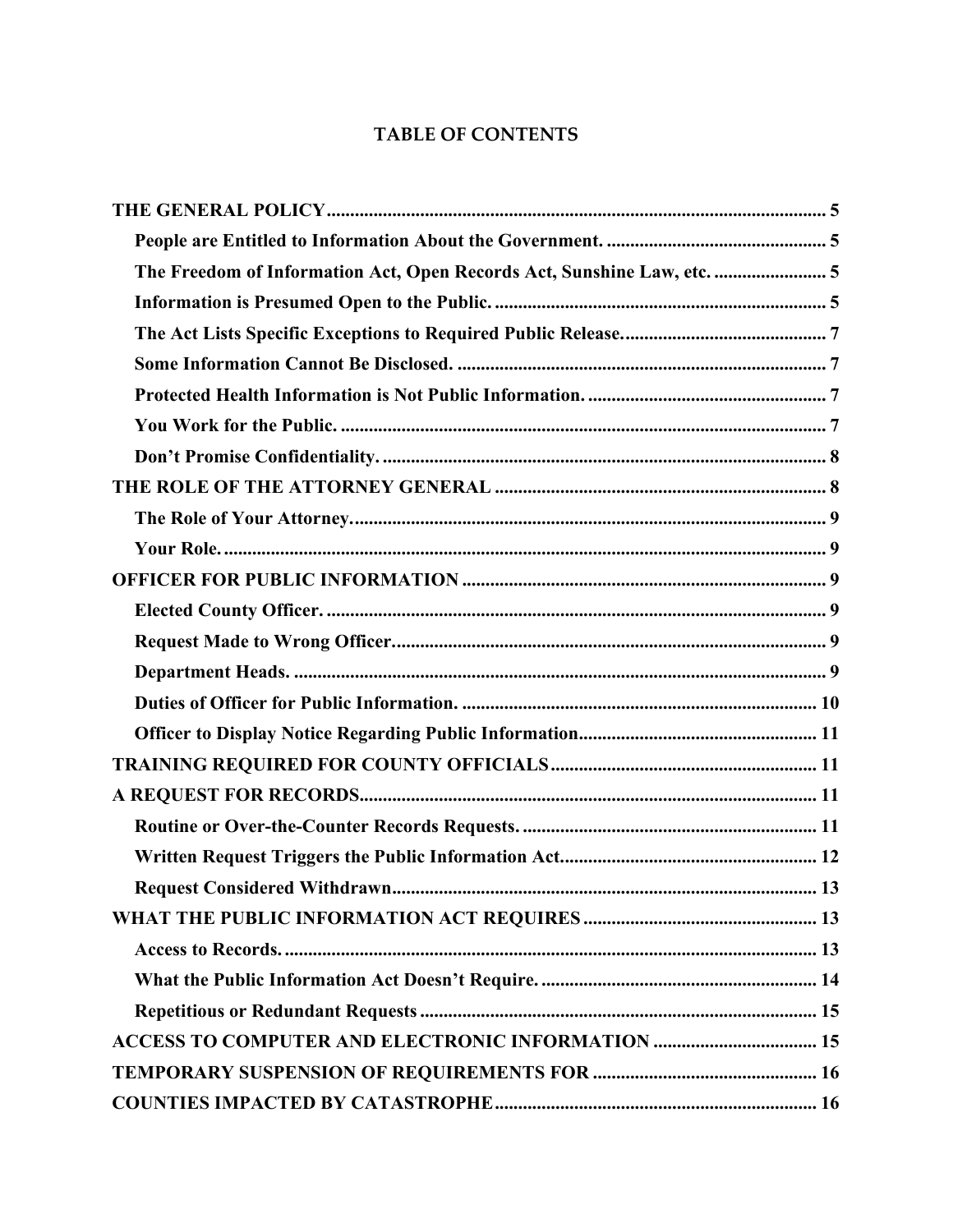| RECORDS FROM LAW ENFORCEMENT BODY WORN CAMERAS 18            |  |
|--------------------------------------------------------------|--|
|                                                              |  |
|                                                              |  |
|                                                              |  |
|                                                              |  |
|                                                              |  |
|                                                              |  |
|                                                              |  |
|                                                              |  |
|                                                              |  |
|                                                              |  |
| <b>INFORMATION SUBJECT TO THE PUBLIC INFORMATION ACT  21</b> |  |
|                                                              |  |
|                                                              |  |
|                                                              |  |
|                                                              |  |
|                                                              |  |
|                                                              |  |
|                                                              |  |
|                                                              |  |
|                                                              |  |
|                                                              |  |
|                                                              |  |
|                                                              |  |
|                                                              |  |
|                                                              |  |
|                                                              |  |
|                                                              |  |
|                                                              |  |
|                                                              |  |
|                                                              |  |
|                                                              |  |
|                                                              |  |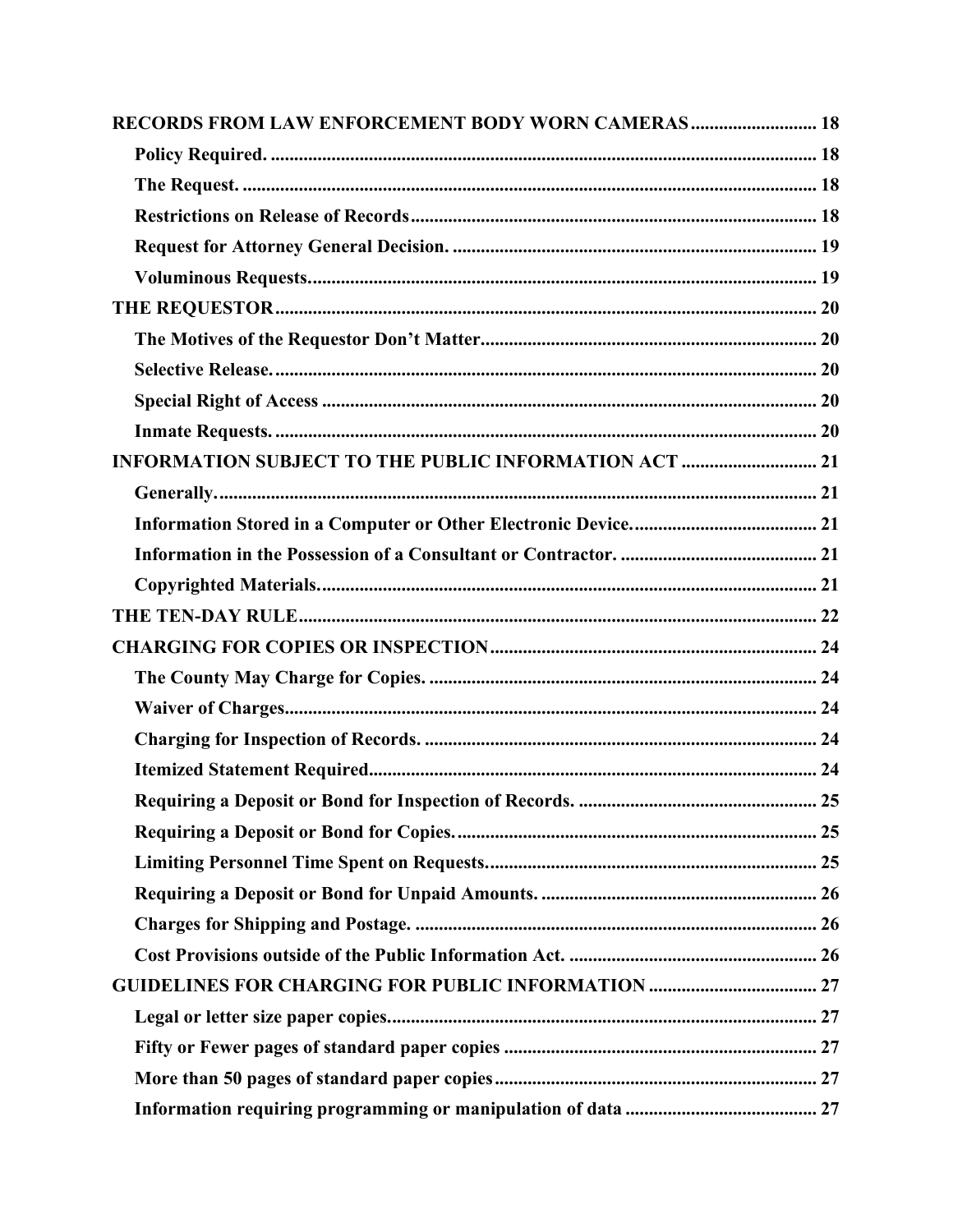| <b>SEEKING A DETERMINATION FROM THE ATTORNEY GENERAL  28</b> |  |
|--------------------------------------------------------------|--|
|                                                              |  |
|                                                              |  |
|                                                              |  |
|                                                              |  |
|                                                              |  |
|                                                              |  |
|                                                              |  |
|                                                              |  |
|                                                              |  |
|                                                              |  |
|                                                              |  |
|                                                              |  |
|                                                              |  |
|                                                              |  |
|                                                              |  |
|                                                              |  |
|                                                              |  |
|                                                              |  |
|                                                              |  |
|                                                              |  |
|                                                              |  |
|                                                              |  |
|                                                              |  |
|                                                              |  |
|                                                              |  |
|                                                              |  |
|                                                              |  |
|                                                              |  |
|                                                              |  |
|                                                              |  |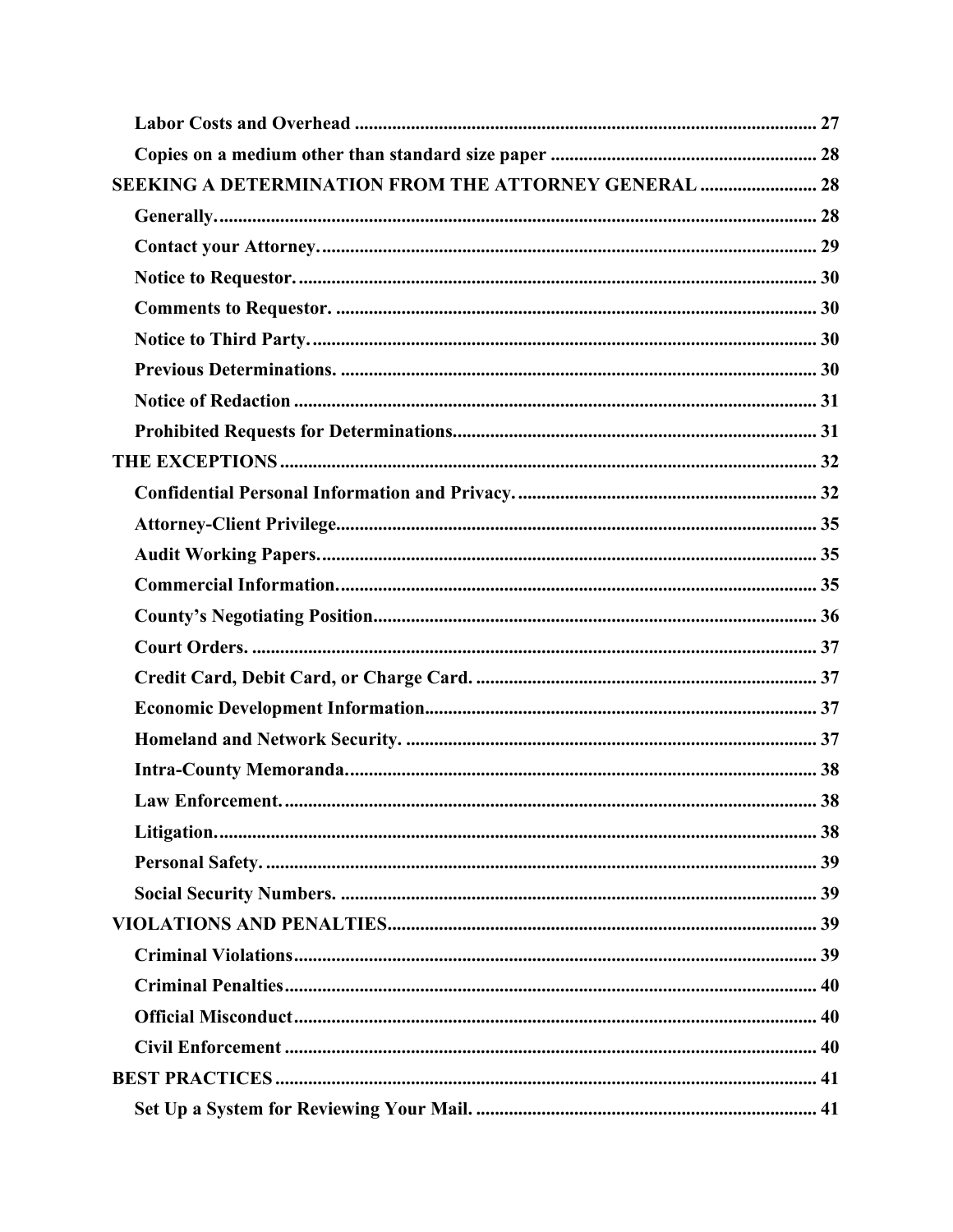| <b>Cost of Copies of Public Information</b> |  |
|---------------------------------------------|--|



The symbol indicates sections that have been updated since the previous publication.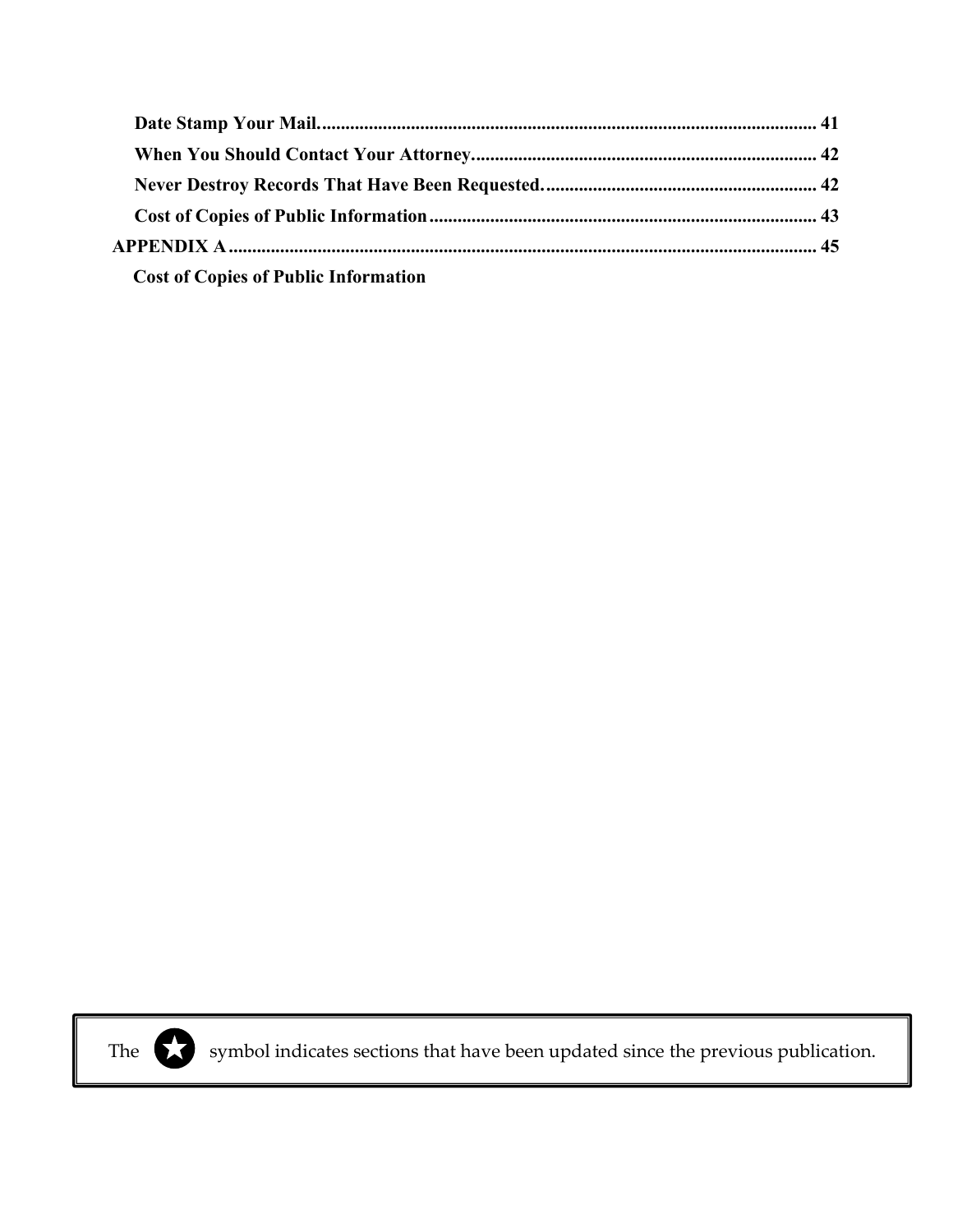## **PUBLIC INFORMATION ACT**[1](#page-5-4)

#### **THE GENERAL POLICY**

<span id="page-5-1"></span><span id="page-5-0"></span>**People are Entitled to Information About the Government.** The Public Information Act is a Texas statute codified as Chapter 55[2](#page-5-5) of the Texas Government Code.<sup>2</sup> It declares that it is the public policy of Texas that people are entitled to full and complete information regarding the affairs of government and the official acts of those who represent them as public officials and employees.

<span id="page-5-2"></span>**The Freedom of Information Act, Open Records Act, Sunshine Law, etc.** You may hear people refer to the "Freedom of Information Act," and you may see the Freedom of Information Act invoked by name in a request for access to county records. Strictly speaking, the Freedom of Information Act is the federal equivalent of the Public Information Act and applies to information in the possession of a federal agency. However, the Public Information Act is certainly a freedom of information law, and people often will use the federal name when they mean to refer to the state law. This is of no consequence to the validity of a request for access to records.

Similarly, the Public Information Act may be referred to by different names. Since the 1995 session of the Legislature, the official name of the Act has been the "Public Information Act." However, the Act is often referred to as the Open Records Act, its former name. Open government laws like the Public Information Act and the Open Meetings Act are sometimes generically referred to as "Sunshine Laws." It doesn't matter what someone calls it so long as their request is in writing and reasonably identifies the information sought.

<span id="page-5-3"></span>**Information is Presumed Open to the Public.** The Public Information Act makes all "public information" open to the public unless the information is specifically excepted from disclosure by the Public Information Act or other law. "Public information" is defined very broadly to include information that is written, produced, collected, assembled, or maintained under a law or ordinance or in connection with the transaction

<span id="page-5-4"></span><sup>1</sup>This Handbook includes changes adopted by the 87th Legislature through the Third Special Session (2021). Portions of this handbook were adapted with permission from the City of Austin's Public Information Handbook.

<span id="page-5-5"></span><sup>2</sup> The office of the Texas Attorney General publishes a comprehensive Public Information Handbook. You may obtain a copy from that office or access it through the attorney general's website, texasattorneygeneral.gov/og/open-government-related-publications. A link to attorney general opinions are also available on the same website.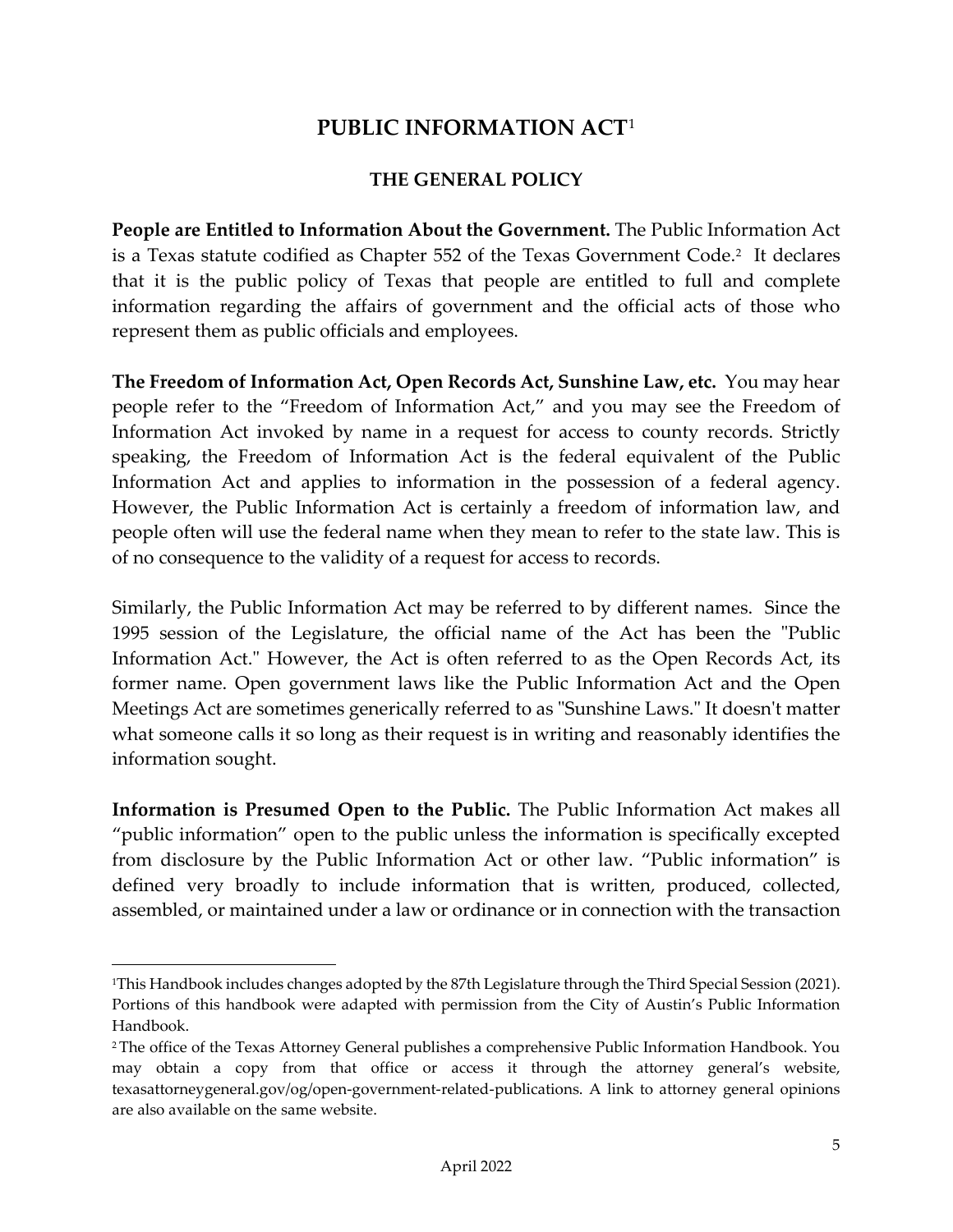of official business by a "governmental body."[3](#page-6-0) "Official business" is defined as any matter over which a governmental body has any authority, administrative duties, or advisory duties.<sup>[4](#page-6-1)</sup> A county officer's or employee's e-mails made in the transaction of county business are public information that must be produced, even if they are made on a personally-owned mobile communications device.[5](#page-6-2) Employees, former employees, officials, and former officials who retain public information on their personal devices and who have not forwarded public information to the appropriate public information officer for their county are "temporary custodians" of the public information on their personal devices.<sup>[6](#page-6-3)</sup>Public information also includes information that is created for a governmental body by a third party if the governmental body either owns or has access to the information.[7](#page-6-4)

Under the Public Information Act, information is presumed to be open. The Act provides a nonexclusive list of types of public information that are not excepted from disclosure under the Act and that are public unless the Act or "another law" makes the information confidential.[8](#page-6-5) These records are sometimes referred to as "super" public. Examples include: a *completed* report, audit, evaluation, or investigation (except for law enforcement or prosecutor information); the names, sex, ethnicity, salary, title, and dates of employment of governmental officers and employees; and the name of each official and the final record of voting on all proceedings of a governmental body. Other examples of "super" public information include categories of contracting information, including, but not limited to the total overall price the county will or could pay under a contract, a description of the items or services and associated cost for the item or services if identified in the contract, the delivery and service deadlines, remedies for a breach of contract, the identity of all parties and subcontractors to a contract, the execution and effective dates, the contract duration terms plus extension options, and information regarding progress reports, milestones, amendments, and contract variances.<sup>[9](#page-6-6)</sup>

The attorney general does not consider the exceptions to disclosure in the Act itself to be "another law," if the exceptions may be waived by the governmental body. In other words, the fact that one part of the Act allows a governmental body to withhold

<span id="page-6-0"></span><sup>&</sup>lt;sup>3</sup>Access to records of the judiciary is governed by rules of the Texas Supreme Court or other law, not the Public Information Act. Tex. Gov't. Code §552.0035; Tex. Rules of Judicial Administration Rule 12.

<span id="page-6-1"></span><sup>4</sup> Tex. Gov't Code §552.003(2-a)

<span id="page-6-2"></span><sup>5</sup> Tex. Gov't Code §552.002(a-1) and (a-2); *See* Tex. Att'y Gen. Open Records Letter Nos. 2005-06753,

<sup>2005-01126, 2003-1890, 2003-0951;</sup> *Adkisson v. Paxton*, 459 S.W.3d 761, 765 (Tex. App. – Austin 2015, no pet.).

<span id="page-6-3"></span><sup>6</sup> Tex. Gov't Code §552.003(7)

<span id="page-6-4"></span><sup>7</sup> Tex. Gov't Code §552.002(a)(2)

<span id="page-6-5"></span><sup>8</sup> Tex. Gov't Code §552.022

<span id="page-6-6"></span><sup>9</sup> Tex. Gov't Code §552.0222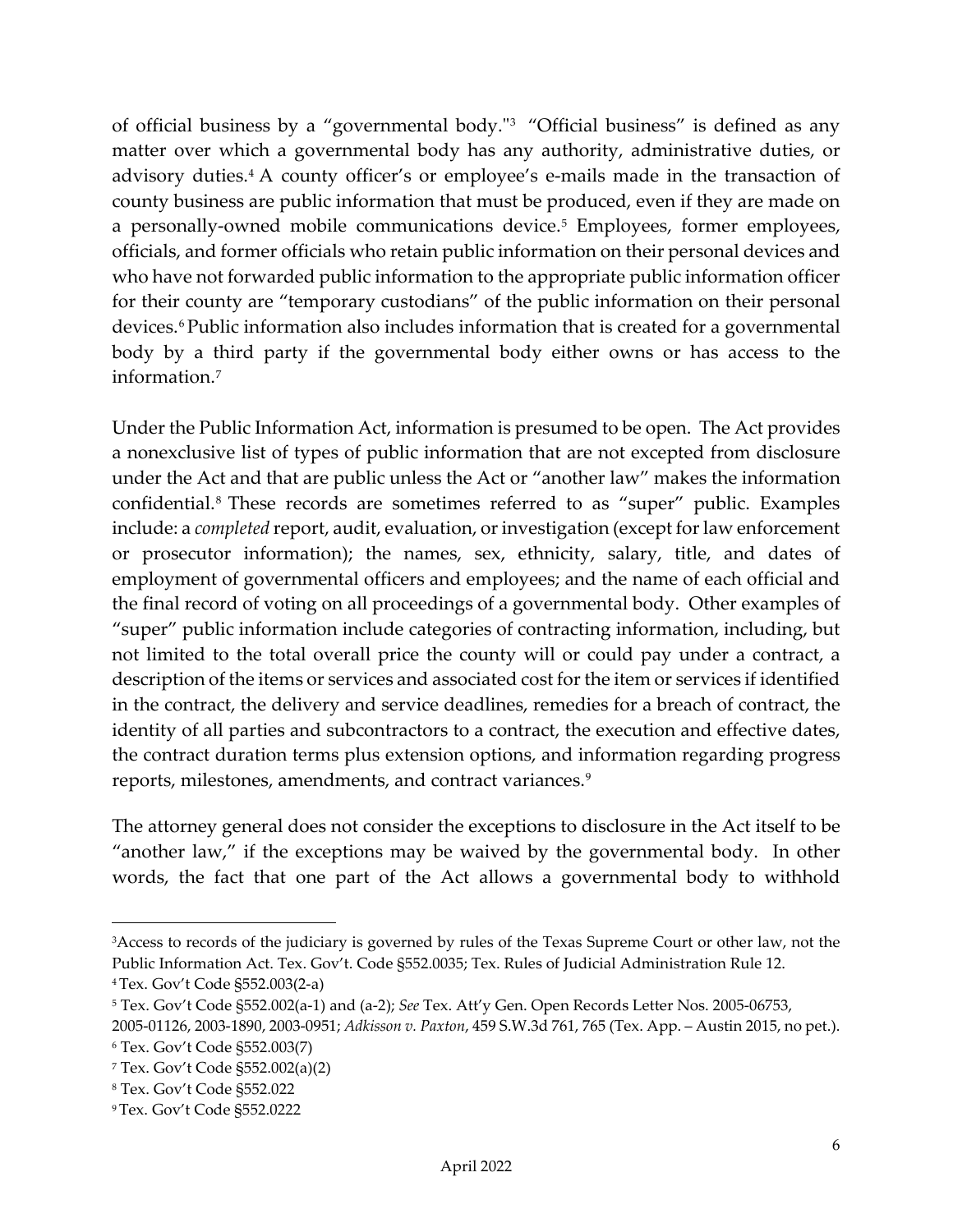information under certain circumstances does not mean that the governmental body may always withhold the information.

A county commissioners court is one of the entities specifically listed in the Public Information Act as a "governmental body."[10](#page-7-4) The attorney general has determined that the records maintained in the offices of individual county officers are also subject to the Public Information Act, reasoning that county offices are funded wholly or partly with public funds. The boards and commissions created by the county, as well as that part of most corporations or other organizations that are funded in whole or in part with public funds, are also covered by the Act.<sup>[11](#page-7-5)</sup>

<span id="page-7-0"></span>**The Act Lists Specific Exceptions to Required Public Release.** If a governmental body wishes to withhold requested information from public release, the governmental body has the burden of overcoming the presumption of openness by establishing that the information is within an exception to disclosure listed in the Public Information Act, another statute, case law, or other law. The Act provides a specific process for determining whether information is within an exception, discussed in more detail below. Because the intent of the law is to encourage prompt disclosure of requested public information, this process is extremely time sensitive.

<span id="page-7-1"></span>**Some Information Cannot Be Disclosed.** The Public Information Act protects confidential information in the custody of a governmental body. As discussed below, it is unlawful for a county officer or employee to disclose confidential information. Examples of information that the attorney general has determined to be confidential are: reports of allegations of child abuse; communications between a patient and a mental health professional; certain information relating to emergency medical services; and certain medical records.

<span id="page-7-2"></span>**Protected Health Information is Not Public Information.** Protected health information as defined by Section 181.006 of the Health and Safety Code is not public information and therefore is not subject to disclosure under the Act.[12](#page-7-6)

<span id="page-7-3"></span>**You Work for the Public.** It is important to remember that you are public officers and employees. The government belongs to the public. In making a request for public information, a requestor is not attacking you, your office, or the county. The requestor is exercising a specific statutory right, and it is appropriate and legitimate for them to do

<span id="page-7-4"></span><sup>10</sup> Tex. Gov't Code §552.003(1)(A)(ii)

<span id="page-7-5"></span><sup>11</sup> Tex. Gov't Code §552.003(1)(A)(xv)

<span id="page-7-6"></span><sup>12</sup> Tex. Gov't Code §552.002(d)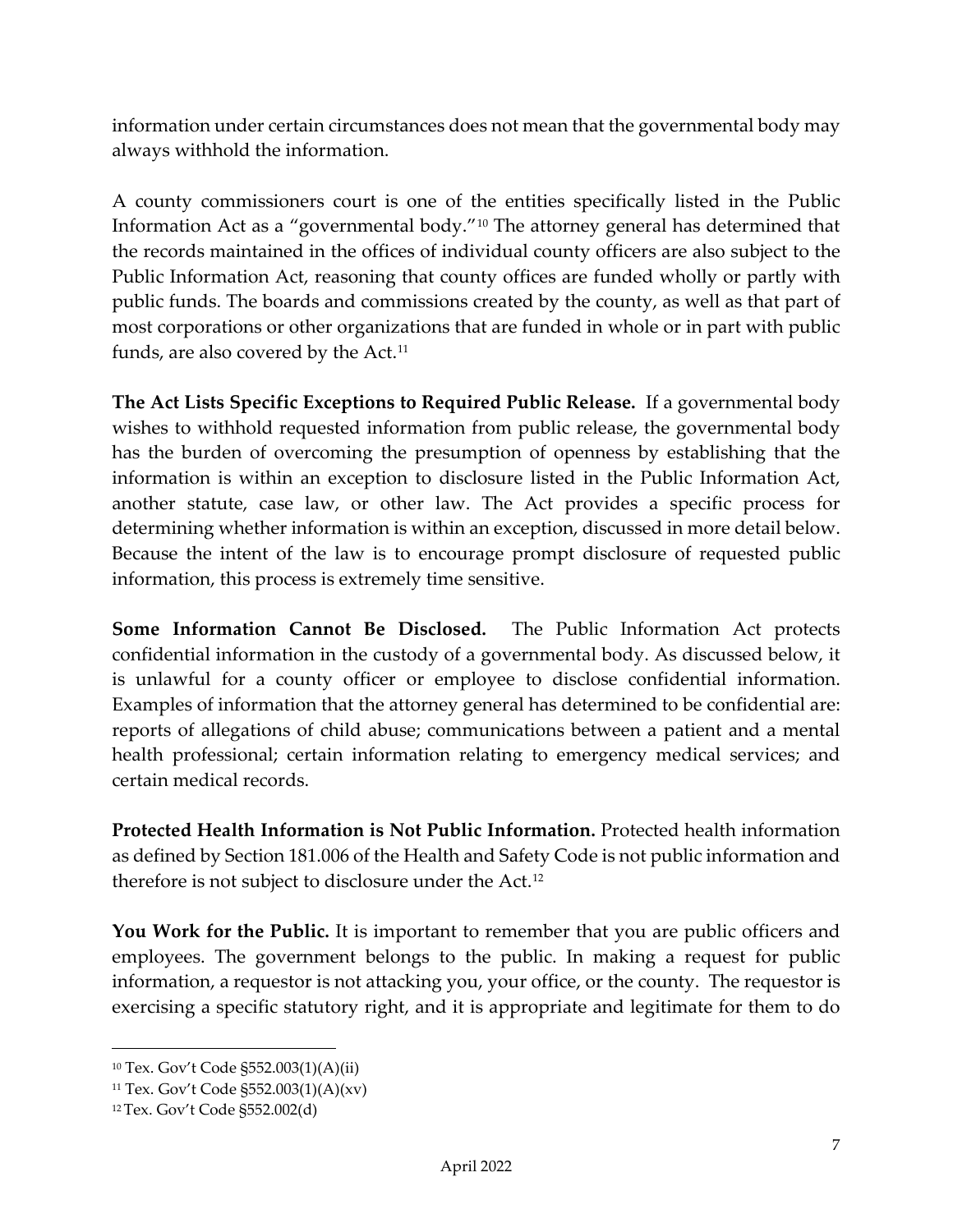so. A requestor should always be treated with respect, and the request should be taken seriously and handled promptly.

<span id="page-8-0"></span>**Don't Promise Confidentiality.** Keep in mind that under the Public Information Act, information may only be withheld if a specific exception to disclosure permits the information to be withheld. The county may not confer confidentiality on information or on a particular record by promising to keep it confidential. Disappointment and unhappiness will result if someone is promised confidentiality and the county is later required to release the information to the public.

#### **THE ROLE OF THE ATTORNEY GENERAL**

<span id="page-8-1"></span>The Texas Attorney General's Office plays an important role in the administration of the Public Information Act. If the county wishes to withhold information or believes information must be withheld, it must seek a decision from the attorney general that one or more exceptions to required disclosure set out in the Act applies to the information in question, unless the attorney general has issued a previous determination that encompasses the exact information sought in a request. [13](#page-8-2) A governmental body does not need to request an attorney general decision if the Open Records Division of the Texas Attorney General's Office has previously determined the requested information falls under an exception to disclosure.<sup>[14](#page-8-3)</sup> The attorney general oversees the information withholding decisions of the county to ensure compliance with and uniformity of application of the Act. This is important to understand when your office wishes to withhold requested information.

The attorney general's office must be provided with copies of the information in question in order to perform its oversight role.[15](#page-8-4) In the case of records that are voluminous or repetitive, the attorney general will accept representative samples of the records. The attorney general is prohibited by the Public Information Act from releasing records submitted to it by the county for review under the Act. If the attorney general finds that records must be released, that office will return the records to the county along with a finding that the records must be released. This gives the county an opportunity to seek judicial relief, should that be appropriate.

<span id="page-8-2"></span><sup>13</sup> Tex. Gov't Code §552.301

<span id="page-8-3"></span><sup>14</sup> For more information about Attorney General previous determinations, *see generally.* 

[https://www.texasattorneygeneral.gov/open-government/governmental-bodies/previous-determinations](https://www.texasattorneygeneral.gov/open-government/governmental-bodies/previous-determinations-overview)[overview.](https://www.texasattorneygeneral.gov/open-government/governmental-bodies/previous-determinations-overview) For a list of previous determinations by governmental body, *see* 

[https://www.texasattorneygeneral.gov/open-government/governmental-bodies/previous-determinations](https://www.texasattorneygeneral.gov/open-government/governmental-bodies/previous-determinations-governmental-body)[governmental-body.](https://www.texasattorneygeneral.gov/open-government/governmental-bodies/previous-determinations-governmental-body)

<span id="page-8-4"></span><sup>15</sup> Tex. Gov't Code §552.303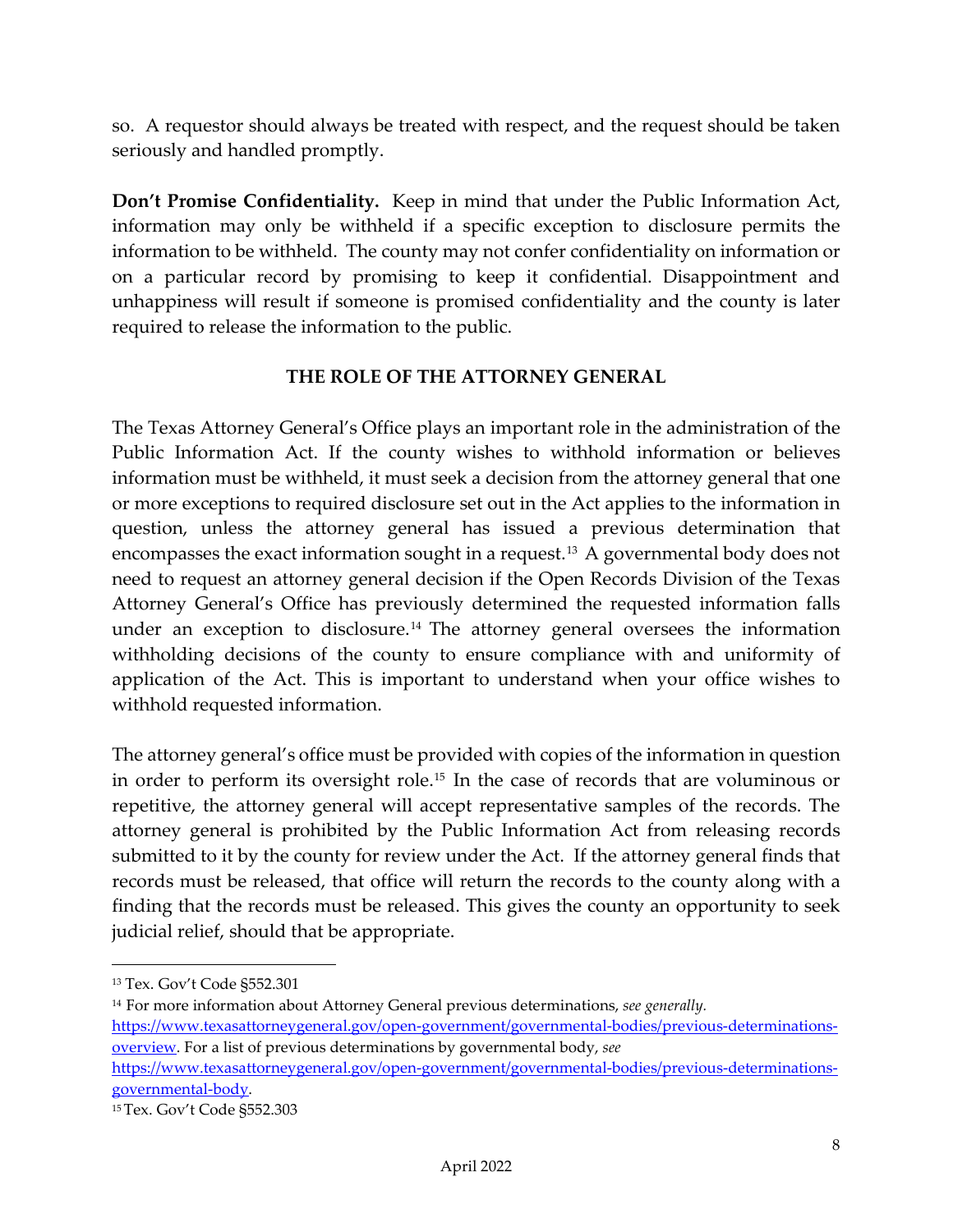<span id="page-9-0"></span>**The Role of Your Attorney.** If your office wishes to withhold information, your attorney should assist you in seeking a decision from the attorney general. *The Public Information Act is time sensitive*. Generally, when the county wishes to withhold information that has been requested, you must seek a determination from the attorney general within 10 business days of receiving the request or from constructive receipt of the request if there is reason to believe the requested information may be in the custody of a temporary custodian.[16](#page-9-6) For this reason, prompt attention to requests for public records is essential.

<span id="page-9-1"></span>**Your Role.** Each county office should design and implement information management practices that permit compliance with the Public Information Act.

## **OFFICER FOR PUBLIC INFORMATION**

<span id="page-9-3"></span><span id="page-9-2"></span>**Elected County Officer.** The Public Information Act designates each elected county officer as the officer for public information and as the custodian of the information created or received by that person's office.[17](#page-9-7) For example, the county clerk is the officer/custodian of records maintained in the clerk's office. But the clerk is not the officer/custodian for records maintained by the sheriff, county judge, county attorney, or other elected county official. Each elected officer is responsible for the records of his or her office.

<span id="page-9-4"></span>**Request Made to Wrong Officer.** When one county officer receives a request for information that is not kept by that officer, the officer may want to advise the requestor to redirect the request to the appropriate county officer.

<span id="page-9-5"></span>**Department Heads.** The Public Information Act states that each department head serves as an agent of the officer for public information for the purpose of complying with the Public Information Act.<sup>[18](#page-9-8)</sup> This means that receipt of a request within a department of a county officer is considered receipt by the officer. The officer should take necessary steps to ensure that all department heads understand the time sensitive nature of the Public Information Act and their respective duties under the Act.

<span id="page-9-6"></span><sup>16</sup> Tex. Gov't Code §§552.301(b), 552.233(d)

<span id="page-9-7"></span><sup>17</sup> Tex. Gov't Code §552.201(b)

<span id="page-9-8"></span><sup>18</sup> Tex. Gov't Code §552.202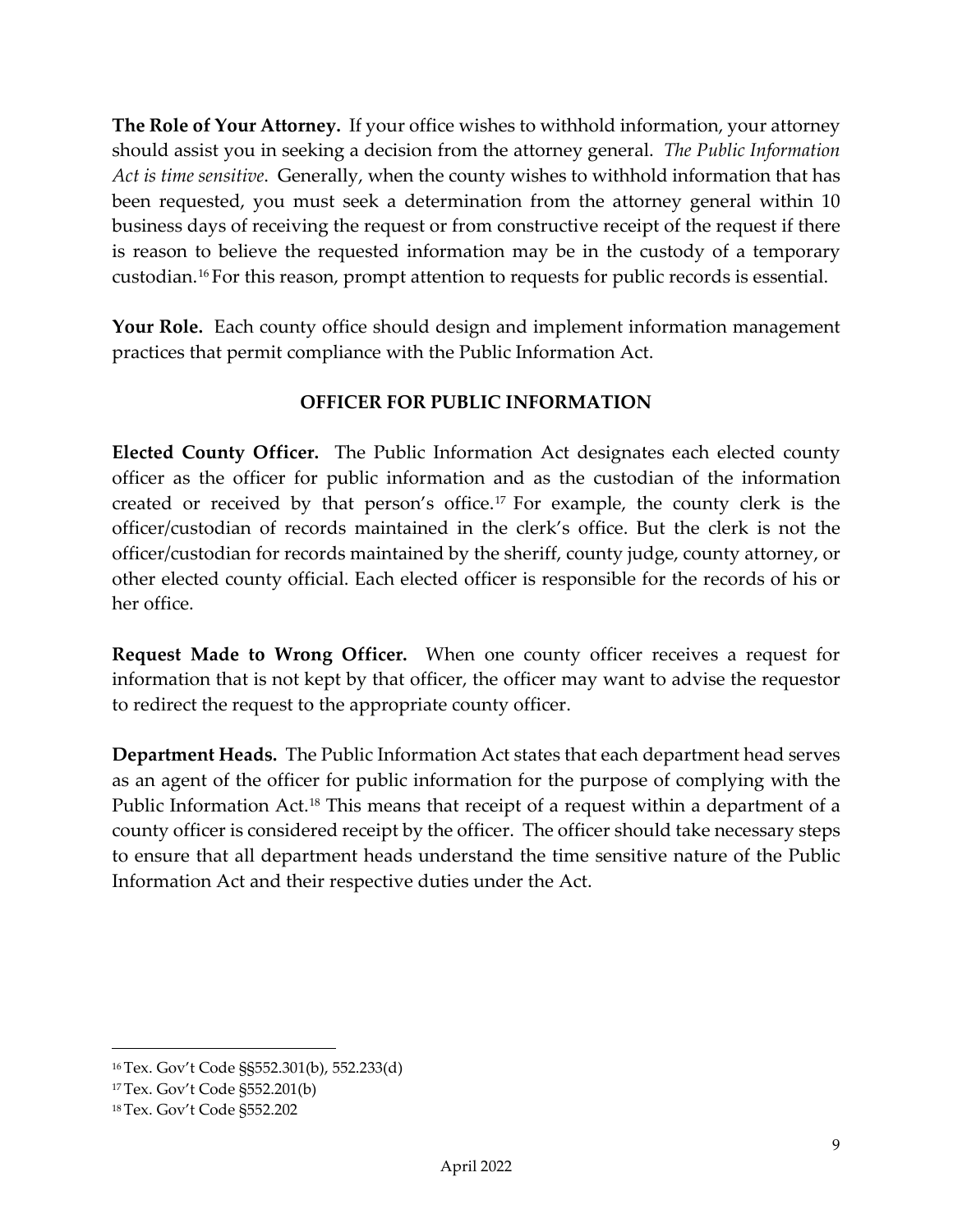<span id="page-10-0"></span>**Duties of Officer for Public Information.** Each officer for public information must make public information available for inspection and copying.[19](#page-10-1) The officer must keep the records safe and properly maintained.[20](#page-10-2) The officer must make reasonable efforts to obtain public information from a temporary custodian if the officer is aware of facts sufficient to warrant a reasonable belief that the temporary custodian has possession, custody or control of the information and the officer is unable to comply with the duties imposed by the Public Information Act without obtaining the information from the temporary custodian.<sup>[21](#page-10-3)</sup>

**Temporary Custodian**. Employees, former employees, officials, and former officials who retain public information on their personal devices and who have not forwarded public information to the appropriate public information officer for their county are "temporary custodians" of the public information on their personal devices.<sup>[22](#page-10-4)</sup>

**Temporary Custodian Does Not Own Public Documents.** A temporary custodian does not have, by virtue of the custodian's position or former position, a personal or property right to public information the officer or employee created while acting in an official capacity.[23](#page-10-5)

**Responsibility of Temporary Custodian to Preserve Public Information.** A temporary custodian is required to forward or transfer the public information to the county or a county server to be preserved or preserve the public information in its original form in a backup or archive and on the privately owned device for the appropriate preservation period. [24](#page-10-6)

A temporary custodian is required to forward or transfer the public information in his or her possession to the county not later than the  $10<sup>th</sup>$  day after the officer of public information requests the temporary custodian to surrender or return the information. Failure to do so is grounds for disciplinary action by the county or other penalties provided by law. [25](#page-10-7)

<span id="page-10-1"></span><sup>19</sup> Tex. Gov't Code §552.203(1)

<span id="page-10-2"></span><sup>20</sup> Tex. Gov't Code §552.203(2) & (3)

<span id="page-10-3"></span><sup>21</sup> Tex. Gov't Code §552.203(4)

<span id="page-10-4"></span><sup>22</sup> Tex. Gov't Code §552.003(7)

<span id="page-10-5"></span><sup>23</sup> Tex. Gov't Code §552.233(a)

<span id="page-10-6"></span><sup>24</sup> Tex. Gov't Code §552.004(b)

<span id="page-10-7"></span><sup>25</sup> Tex. Gov't Code §552.233(b) & (c)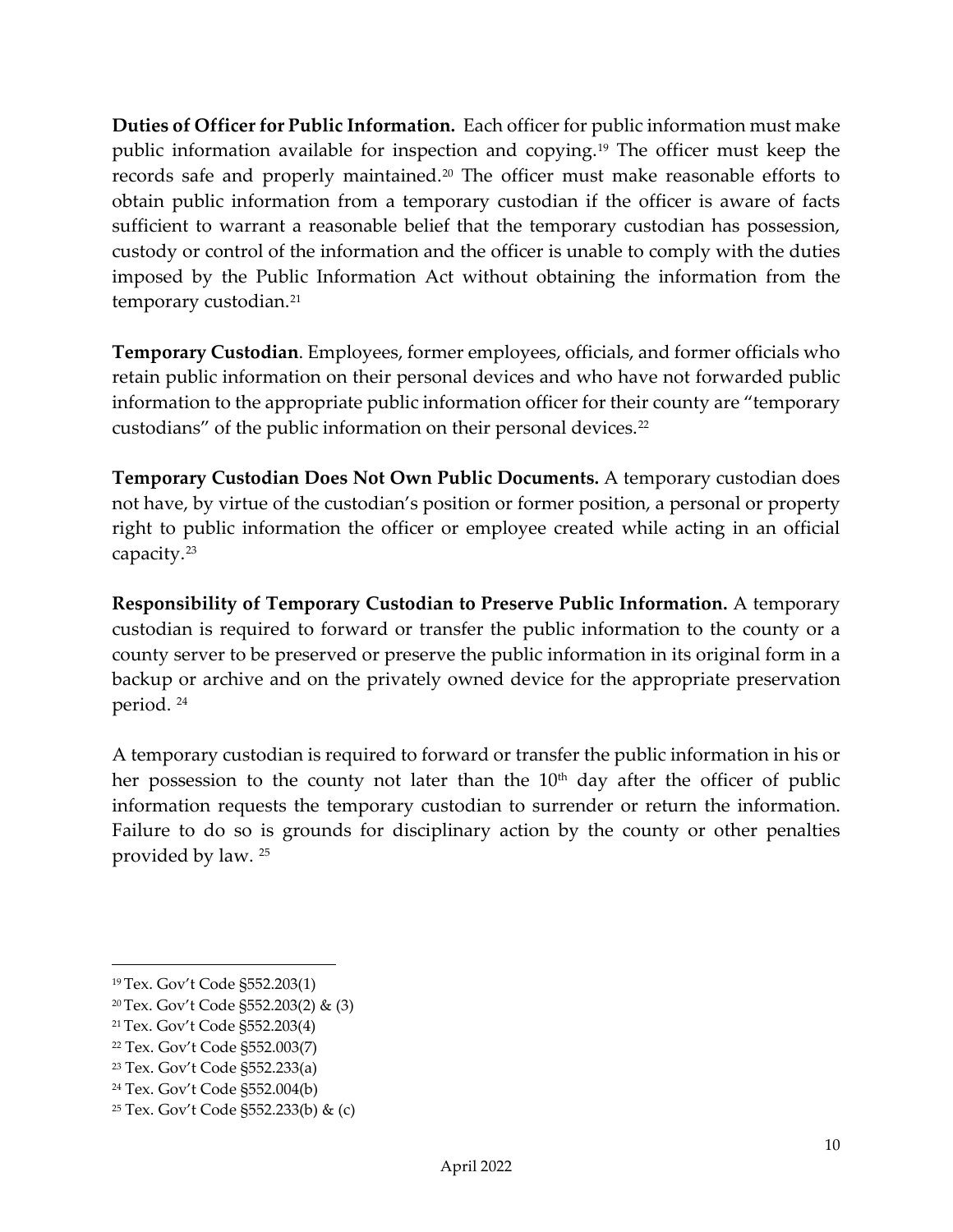**Receipt Date of Request for Public Information Possessed by Temporary Custodian.** The county is considered to have received the request for information in possession of a temporary custodian on the date the public information is surrendered or returned to the county. [26](#page-11-4)

**Preservation Period of Records Held by Temporary Custodian.** Records held by a temporary custodian are subject to the same preservation, destruction, and disposition requirements as appropriate for the type of record.<sup>[27](#page-11-5)</sup>

<span id="page-11-0"></span>**Officer to Display Notice Regarding Public Information**. The officer for public information is required to prominently display a sign that contains basic information about the rights of a requestor of information, the responsibilities of the governmental body, and the procedures for inspecting or obtaining copies of public information.<sup>[28](#page-11-6)</sup> The attorney general prescribes the form, content, and size of the sign.<sup>[29](#page-11-7)</sup>The officer for public information must place the sign in one or more locations in the administrative offices where the sign will be clearly visible to the public and to the employees who receive and respond to public information requests.

## **TRAINING REQUIRED FOR COUNTY OFFICIALS**

<span id="page-11-1"></span>All elected and appointed county officials must complete a training course on the Public Information  $Act.^{30}$  $Act.^{30}$  $Act.^{30}$  The attorney general makes the training available at no cost on video and on his website. The one-time course must be at least one hour and may not exceed two hours.

A county official must complete the training not later than 90 days after taking office. The statute does not impose a penalty for failure to complete the required training.

## **A REQUEST FOR RECORDS**

<span id="page-11-3"></span><span id="page-11-2"></span>**Routine or Over-the-Counter Records Requests.** Many county employees process routine or over-the-counter requests for records as part of their ordinary duties. These

<span id="page-11-4"></span><sup>26</sup> Tex. Gov't Code §552.233(d)

<span id="page-11-5"></span><sup>27</sup> Tex. Gov't Code §552.004(b) & (c)

<span id="page-11-6"></span><sup>28</sup> Tex. Gov't Code §552.205(a)

<span id="page-11-7"></span><sup>&</sup>lt;sup>29</sup> A free, downloadable copy of the required Public Information Act poster is available at [https://www.texasattorneygeneral.gov/open-government/governmental-bodies/pia-poster.](https://www.texasattorneygeneral.gov/open-government/governmental-bodies/pia-poster)

<span id="page-11-8"></span><sup>30</sup> Tex. Gov't Code §552.012. A county official may designate a "public information coordinator" to complete the training on the official's behalf, if the designee is primarily responsible for administering the public official's duties under the Act.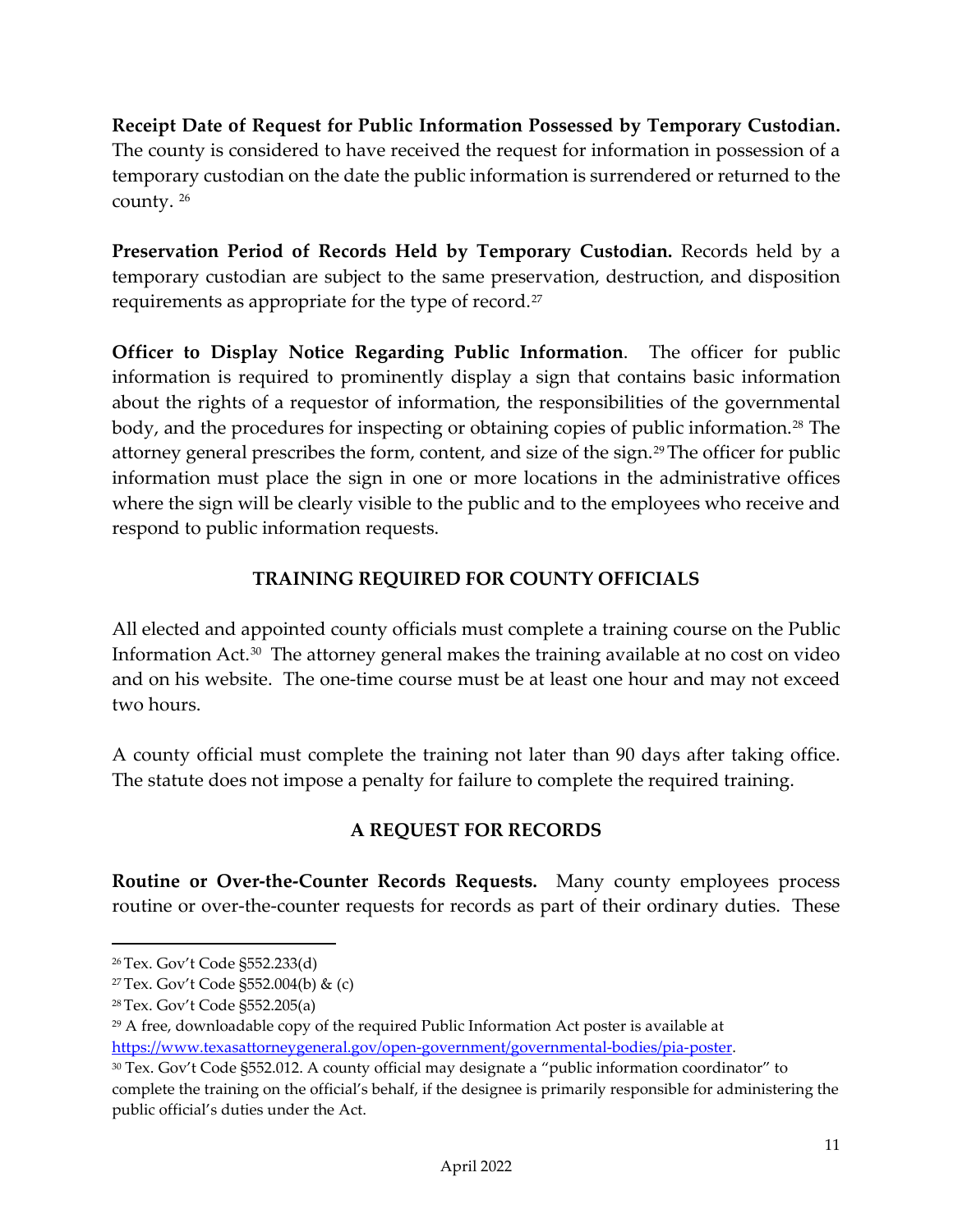transactions do not ordinarily raise issues under the Public Information Act because no written request is made for the records or because no real issue exists about whether the records must be, or may be, released.

Some examples of records routinely requested from county offices include property records maintained by the county clerk and voter registration records maintained by the voter registrar.

<span id="page-12-0"></span>**Written Request Triggers the Public Information Act.** The Public Information Act is triggered when a person submits a written request for information to the county.<sup>[31](#page-12-1)</sup> While the request must be in writing to trigger the Public Information Act, it need not be in any special form, and it need not invoke or mention the Public Information Act. A request is valid so long as it is in writing (including e-mail) and reasonably identifies the information sought. A requestor may not know exactly what a county office calls specific documents or know exactly how they might be stored. If you can't be sure what information is being sought, you must contact the requestor to clarify the issue.<sup>[32](#page-12-2)</sup> However, keep in mind that you may **not** ask the requestor WHY the requestor wants the information.[33](#page-12-3)

**Method of Making Written Request for Public Information.** A request may be submitted to the applicable public information officer or a person designated by that officer by (1) United States mail, (2) electronic mail. (3) hand delivery, or (4) any other delivery method approved by the governmental body--including facsimile transmission or electronic submission through the county's internet website. To approve an alternate delivery method, the county must include the method on its website and on its posted public information signs.[34](#page-12-4)

**Designation of Addresses for Public Information Requests.** A county may designate one mailing address and one email address for receipt of written public information requests. If the county does so and includes the addresses on its PIA posters and the county website, it is not required to respond to a request for information unless the request is received at one of the addresses, by hand delivery, or by another appropriate method that has been approved by the county. [35](#page-12-5)

<span id="page-12-1"></span><sup>&</sup>lt;sup>31</sup> A subpoena duces tecum or a request for discovery is not a request under the Public Information Act. Tex. Gov't Code §552.0055

<span id="page-12-2"></span><sup>32</sup> Tex. Gov't Code §552.222

<span id="page-12-3"></span><sup>33</sup> Tex. Gov't Code §552.222(a)

<span id="page-12-4"></span><sup>34</sup> Tex. Gov't Code §552.234(a) & (b)

<span id="page-12-5"></span><sup>35</sup> Tex. Gov't Code §552.234(c) & (d)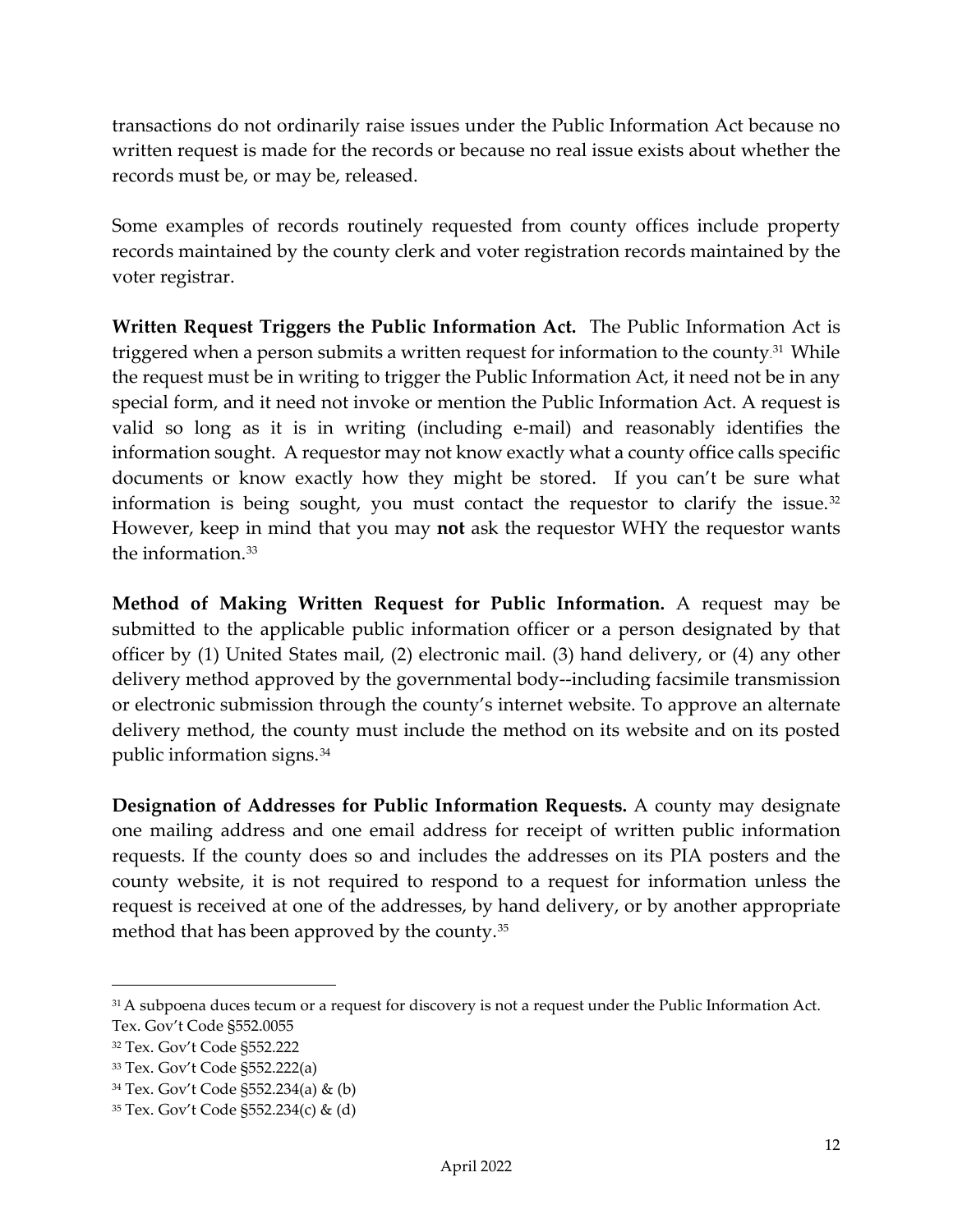**Public Information Request Form.** The Attorney General has created a public information request form for use by governmental bodies. The PIA requires governmental bodies who allow requestors to use this form, to post the form on their website. <sup>[36](#page-13-3)</sup> The form is available for download on the Attorney General's website.<sup>37</sup>

<span id="page-13-0"></span>**Request Considered Withdrawn**. To obtain clarification, discussion, or additional information about a request you receive, you must send a letter, by certified mail, to the address the requestor provided in the underlying request for information, or to the requestor's e-mail address if no mailing address is provided.<sup>[38](#page-13-5)</sup> You must include in your letter a statement of the consequence if the requestor fails to timely respond to your letter. The requestor must respond to you in writing by the  $61<sup>st</sup>$  day or the request is considered to have been withdrawn.<sup>[39](#page-13-6)</sup>

If the request for public information was sent by e-mail, you must send the request for clarification or discussion or the written request for additional information by e-mail to the same e-mail address from which the original request was sent or to another e-mail address provided by the requestor. You may consider the request withdrawn if you do not receive a written response or response by e-mail from the requestor by the  $61<sup>st</sup>$  day.<sup>[40](#page-13-7)</sup>

As discussed below, a request may also be considered to have been withdrawn if the requestor does not respond to a cost estimate letter from the county within 10 business days after the requestor has received it. Additionally, a request is considered withdrawn if the requestor fails to inspect or duplicate public information by the  $60<sup>th</sup>$  day after it is made available or fails to pay postage and other applicable charges by the 60<sup>th</sup> day after the date the requestor is informed of the charges.<sup>[41](#page-13-8)</sup>

## **WHAT THE PUBLIC INFORMATION ACT REQUIRES**

<span id="page-13-2"></span><span id="page-13-1"></span>**Access to Records.** The Public Information Act requires the county to provide access to information that exists at the time of the request, or to seek a determination from the attorney general that the information may or must be withheld. Access to requested information must be provided promptly[.42](#page-13-9) If the requested information cannot be

<span id="page-13-3"></span><sup>36</sup> Tex. Gov't Code §552.235(b)

<span id="page-13-4"></span><sup>3</sup>[7 https://www.texasattorneygeneral.gov/open-government/governmental-bodies/responding-pia](https://www.texasattorneygeneral.gov/open-government/governmental-bodies/responding-pia-request/public-information-request-form)[request/public-information-request-form](https://www.texasattorneygeneral.gov/open-government/governmental-bodies/responding-pia-request/public-information-request-form)

<span id="page-13-5"></span><sup>38</sup> Tex. Gov't Code §552.222(f) & (g)

<span id="page-13-6"></span><sup>39</sup> Tex. Gov't Code §552.222(d)

<span id="page-13-7"></span><sup>40</sup> Tex. Gov't Code §552.222(g)

<span id="page-13-8"></span><sup>41</sup> Tex. Gov't Code §552.221(e)

<span id="page-13-9"></span><sup>42</sup>Tex. Gov't Code §552.221(a)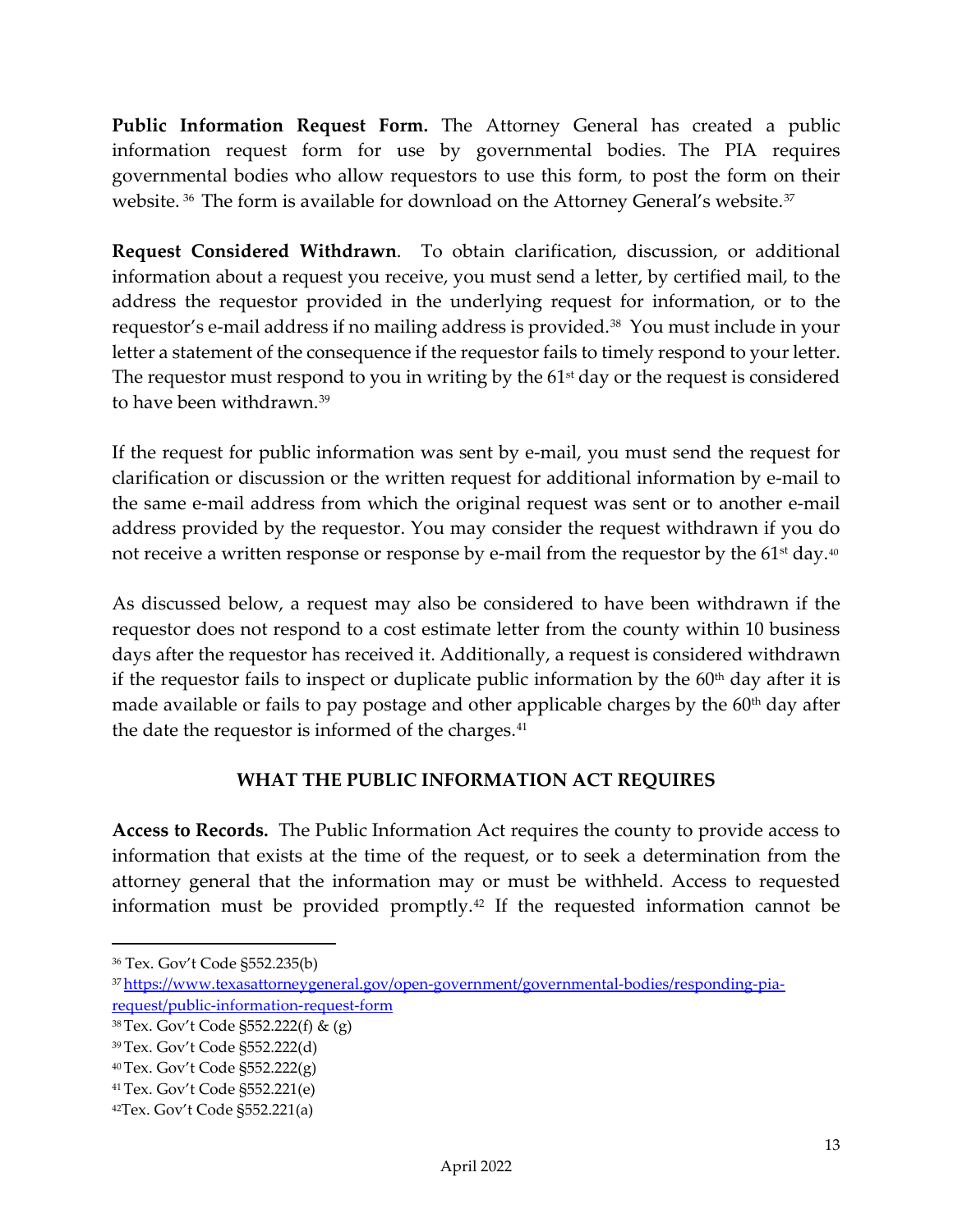produced for inspection or duplication within 10 business days after the request is received, the governmental body must certify that fact in writing to the requestor, and must set a date and hour within a "reasonable time" when the information will be available.[43](#page-14-1) If the information is in active use or in storage, the governmental body must also certify this fact in writing, and arrange for the information to be available to the requestor within a reasonable amount of time.<sup>[44](#page-14-2)</sup> All requests for information must be treated uniformly.[45](#page-14-3) The requestor may choose merely to inspect records or to seek copies of them. When a record may be partially withheld, unless the requestor agrees otherwise, the requestor is entitled to a copy of the actual record with the confidential or nondisclosable parts excised. A requestor may request that records be sent by mail. The county may charge for copies or access in certain circumstances.

A county may refer a requestor to an exact Internet location or URL address on a website maintained by the county and accessible to the public if the requested information is identifiable and readily available on that website.<sup>[46](#page-14-4)</sup> If the requestor prefers a manner other than access through the URL, the county must supply the information as required by §552.221(b). If the county provides by e-mail an Internet location or URL address, the email must contain a statement in a conspicuous font clearly indicating that the requestor may nonetheless access the requested information by inspection or duplication or by receipt through United States mail.

<span id="page-14-0"></span>**What the Public Information Act Doesn't Require.** The Public Information Act applies only to information in existence at the time the request is made. The Public Information Act does not require the county to prepare new information in response to a request.<sup>[47](#page-14-5)</sup> The Public Information Act does not require the county to provide access to records that did not exist at the time of the request, or to advise a requestor about new information that comes into existence after the request has been made.<sup>48</sup> The county need not comply with a "standing" request for information that may come into existence in the future, or that comes into existence periodically.[49](#page-14-7) The county need not do legal research for a requestor or answer questions or interrogatories.<sup>[50](#page-14-8)</sup> The requestor is entitled to copies of the actual records as they exist. Generally, the Public Information Act does not require that information be prepared or organized in a particular way to suit the needs of the

<span id="page-14-1"></span><sup>43</sup> Tex. Gov't Code §552.221(d)

<span id="page-14-2"></span><sup>44</sup> Tex. Gov't Code §552.221(c)

<span id="page-14-3"></span><sup>45</sup> Tex. Gov't Code §552.223

<span id="page-14-4"></span><sup>46</sup> Tex. Gov't Code §552.221(b-1)

<span id="page-14-5"></span><sup>47</sup> *A&T Consultants, Inc. v. Sharp*, 904 S.W.2d 668 (Tex. 1995, reh. overruled); ORD-624 (1994)

<span id="page-14-6"></span><sup>48</sup> Tex. Gov't Code §552.002; ORD-452 (1986)

<span id="page-14-7"></span><sup>49</sup> Tex. Att'y Gen. Op. No. JM-0048 (1983); ORD-476 (1987); ORD-465 (1987)

<span id="page-14-8"></span><sup>50</sup> ORD-563 (1990); ORD-555 (1990)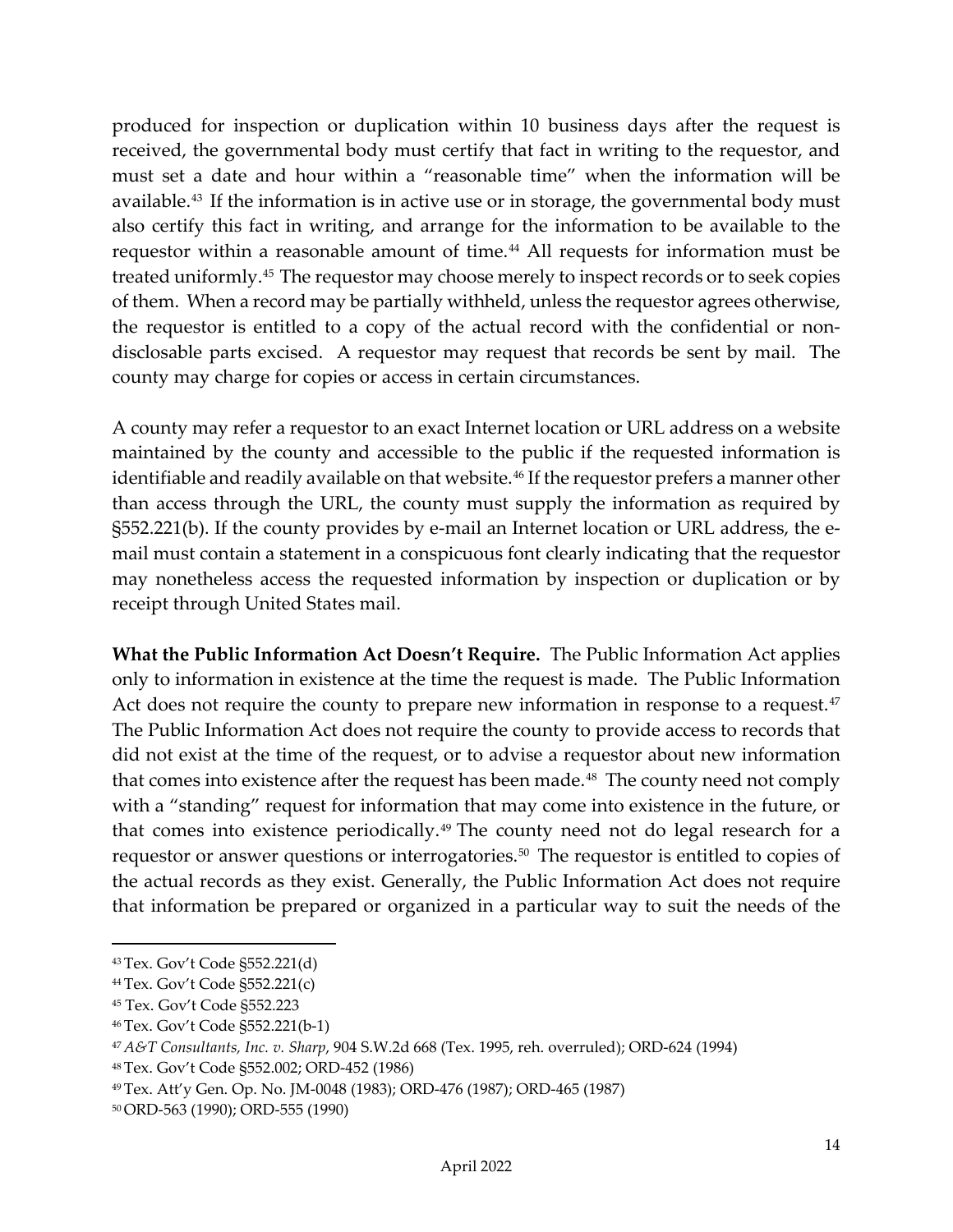requestor. *However,* if the information is available in an electronic or magnetic medium, the county must comply with a request for information in those formats if it has the technological ability to do so.<sup>[51](#page-15-2)</sup>

<span id="page-15-0"></span>**Repetitious or Redundant Requests**.[52](#page-15-3) The Public Information Act addresses the reality that counties and other governmental bodies sometimes experience redundant or repetitive requests for the same information by the same requestor. If a person requests information that the county has previously provided to that person, the county *may* certify that fact to the requestor rather than producing the information again. $53$  This procedure is not available if there have been additions, deletions, or corrections to the information since the earlier request was received by the county.

However, the Public Information Act does not allow a governmental body to sue a requestor who files repetitive or redundant requests for information for common law claims of public nuisance and abuse of governmental process.<sup>[54](#page-15-5)</sup>

## **ACCESS TO COMPUTER AND ELECTRONIC INFORMATION**

<span id="page-15-1"></span>If a requestor asks for it, the county must provide information that is available in an electronic or magnetic medium in the requested format if it has the technological ability to do so, but it does not have to purchase software or hardware to accommodate the request.[55](#page-15-6) The county does not have to produce electronic information protected by copyright.

If providing electronic information asked for in a request will involve programming or manipulation of data that will substantially interfere with the county's ongoing operations, or will include a cost for programming and manipulation, the county is required to provide the requestor with a written statement explaining this.<sup>56</sup> The notice must explain to the requestor: (1) the form in which the information is available; (2) what

<span id="page-15-2"></span><sup>51</sup> Tex. Gov't Code §552.228(b)

<span id="page-15-3"></span><sup>&</sup>lt;sup>52</sup> See also, "CHARGING FOR COPIES OR INSPECTION," "The County May Charge for Copies" and "Limiting Personnel Time Spent on Requests," below.

<span id="page-15-4"></span><sup>53</sup> Tex. Gov't Code §552.232

<span id="page-15-5"></span><sup>54</sup> *Lake Travis ISD v. Lovelace*, 243 S.W.3d 244 (Tex. Civ. App – Austin, 2007, no pet.); Tex. Gov't Code §552.324.

<span id="page-15-6"></span><sup>55</sup> Tex. Gov't Code §552.228(b)

<span id="page-15-7"></span><sup>56</sup> Tex. Gov't Code §552.231(b). The Attorney General's Office has an on-line cost-estimate calculator located at<https://texasattorneygeneral.gov/og/public-information-cost-estimate-model>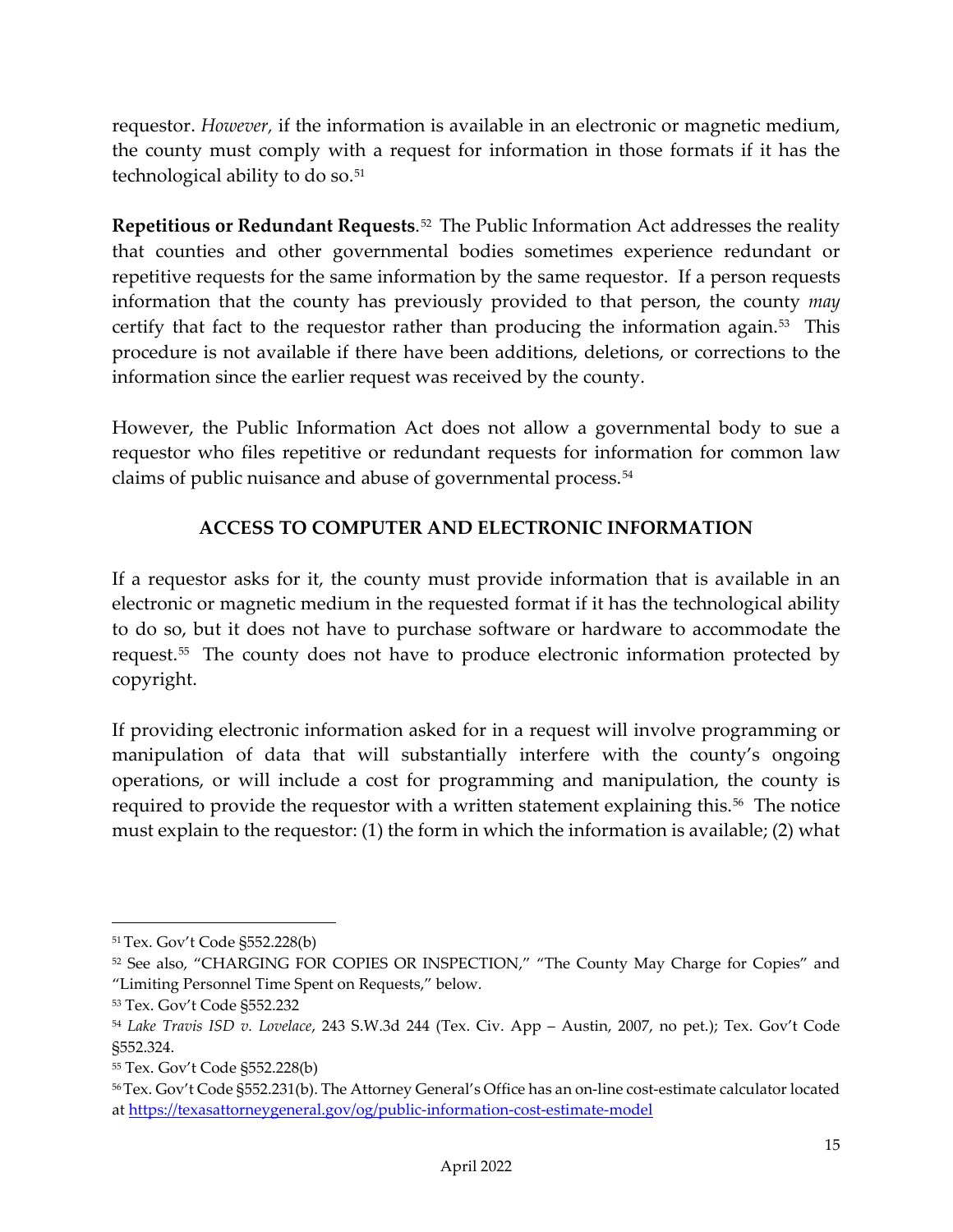is required to provide the information in the requested form; and (3) the estimated cost and time to provide the information in the requested form.

If the county provides the notice related to electronic information, it must be sent within 20 days of the date the request for information was received.<sup>[57](#page-16-2)</sup> If additional time is needed to calculate the costs and timing, the county may wait and send the statement within 30 days of receiving the request, but only if notice is sent to the requestor within the 20-day response period that more time is needed. The requestor must notify the county in writing whether the requestor chooses to obtain the information in the format that is already available or will pay to have it put in the requested format. If the requestor does not respond within 30 days, the request is considered to be withdrawn.<sup>58</sup>

The county need not provide untrammeled access to its files or premises or provide a computer terminal for the use of a requestor.<sup>[59](#page-16-4)</sup> The county is not required to purchase hardware or software to comply with a request.<sup>[60](#page-16-5)</sup>

The county is not required to copy the information on a diskette or other materials supplied by the requestor, such as a thumb drive or CD, but may use and charge for its own materials.[61](#page-16-6) This is intended to protect against the introduction of viruses into the county's computer system.

## **TEMPORARY SUSPENSION OF REQUIREMENTS FOR COUNTIES IMPACTED BY CATASTROPHE**

<span id="page-16-1"></span><span id="page-16-0"></span>**Suspension of PIA in Catastrophe**. The requirements of the Act do not apply to a county during the suspension period determined by the commissioners court if the county is currently impacted by a catastrophe and the commissioners court complies with the requirements of Section 552.2325 of the Code<sup>[62](#page-16-7)</sup> and elects to suspend the requirements of Chapter 552.

**Definition of Catastrophe.** A catastrophe is defined as a condition or occurrence that interferes with the ability of a county to comply with the Act, including fire, flood, earthquake, hurricane, tornado, wind, rain, or snowstorms, power failure, transportation

<span id="page-16-2"></span><sup>57</sup> Tex. Gov't Code §552.231(c)

<span id="page-16-3"></span><sup>58</sup> Tex. Gov't Code §552.231(d-1)

<span id="page-16-4"></span><sup>59</sup> Tex. Att'y Gen. Op. No. JM-0757 (1987); ORD-571 (1990).

<span id="page-16-5"></span><sup>60</sup> Tex. Gov't Code §552.228(b)

<span id="page-16-6"></span><sup>61</sup> Tex. Gov't Code §552.228(c)

<span id="page-16-7"></span><sup>62</sup> Tex. Gov't Code §552.2325. This section was redesignated from Section 552.233 to Section 552.2325 by HB 3607, 87th (R) Leg., effective Sept. 1, 2021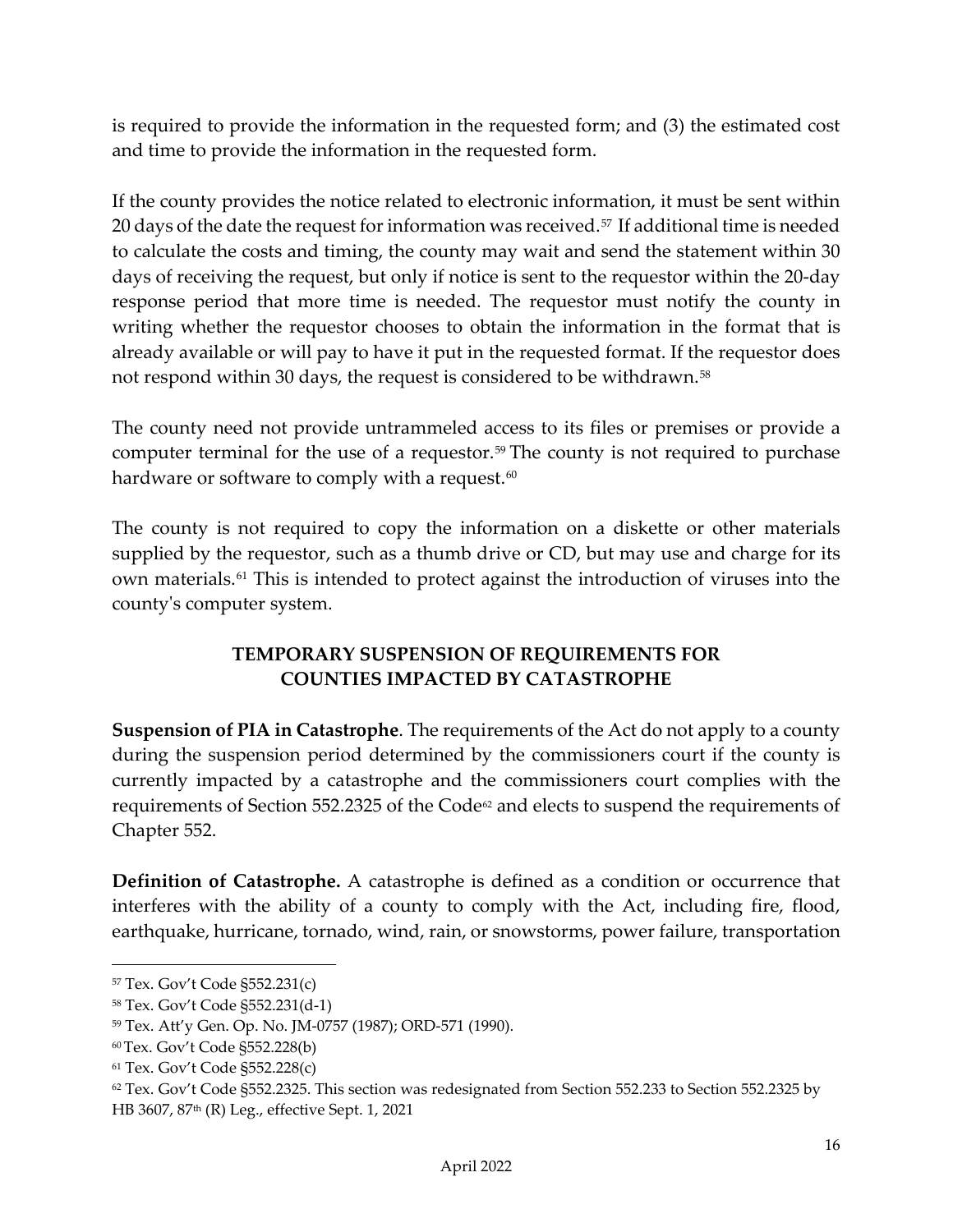failure, interruption of communications facilities, epidemics, riot, civil disturbance, enemy attack, or other actual or threatened acts of lawlessness or violence. A catastrophe does not mean a period in which staff is required to work remotely and can access information responsive to an application for information electronically but the physical office of the governmental body is closed.<sup>[63](#page-17-0)</sup>

**Initial Suspension Period.** The commissioners court in a county impacted by a catastrophe may suspend the applicability of the Act for an initial suspension period which may not exceed seven consecutive days and must occur during a period that begins not earlier than the second day before the date the county submits the prescribed notice to the attorney general and ends not later than the seventh day after the date the notice was submitted.[64](#page-17-1)

**Extension of Suspension Period.** The initial suspension period may be extended one time for not more than seven consecutive days beginning on the day following the day the initial suspension period concludes if the commissioners court determines that the county is still impacted by the catastrophe upon which the initial suspension period was based.[65](#page-17-2) Notice of the extension must be forwarded to the attorney general on the prescribed form. The combined suspension period for any single catastrophe may not exceed 14 days.<sup>[66](#page-17-3)</sup>

**Notice to Public.** Notice of a suspension of the applicability of the PIA in a county due to catastrophe must be provided to the public in a place readily accessible to the public and in each other location the county is required to post notice under Subchapter C, Chapter 551[.67](#page-17-4) The notice must be maintained during the entire suspension period.

**Effective Date of Request Submitted During Suspension Period**. A request for public information submitted during a suspension period is treated as though it was received by the county on the first business day after the date the suspension period ends. <sup>[68](#page-17-5)</sup>

Finally, the office of attorney general is required to post on its website a list of the governmental bodies that have submitted notices of suspension and prescribe the required notice forms.

<span id="page-17-0"></span><sup>63</sup> Tex. Gov't Code §552.2325(a)

<span id="page-17-1"></span><sup>64</sup> Tex. Gov't Code §552.2325(d)

<span id="page-17-2"></span><sup>65</sup> Tex. Gov't Code §552.2325(e)

<span id="page-17-3"></span><sup>66</sup> Tex. Gov't Code §552.2325(g)

<span id="page-17-4"></span><sup>67</sup> Tex. Gov't Code §552.2325(f)

<span id="page-17-5"></span><sup>68</sup> Tex. Gov't Code §552.2325(g)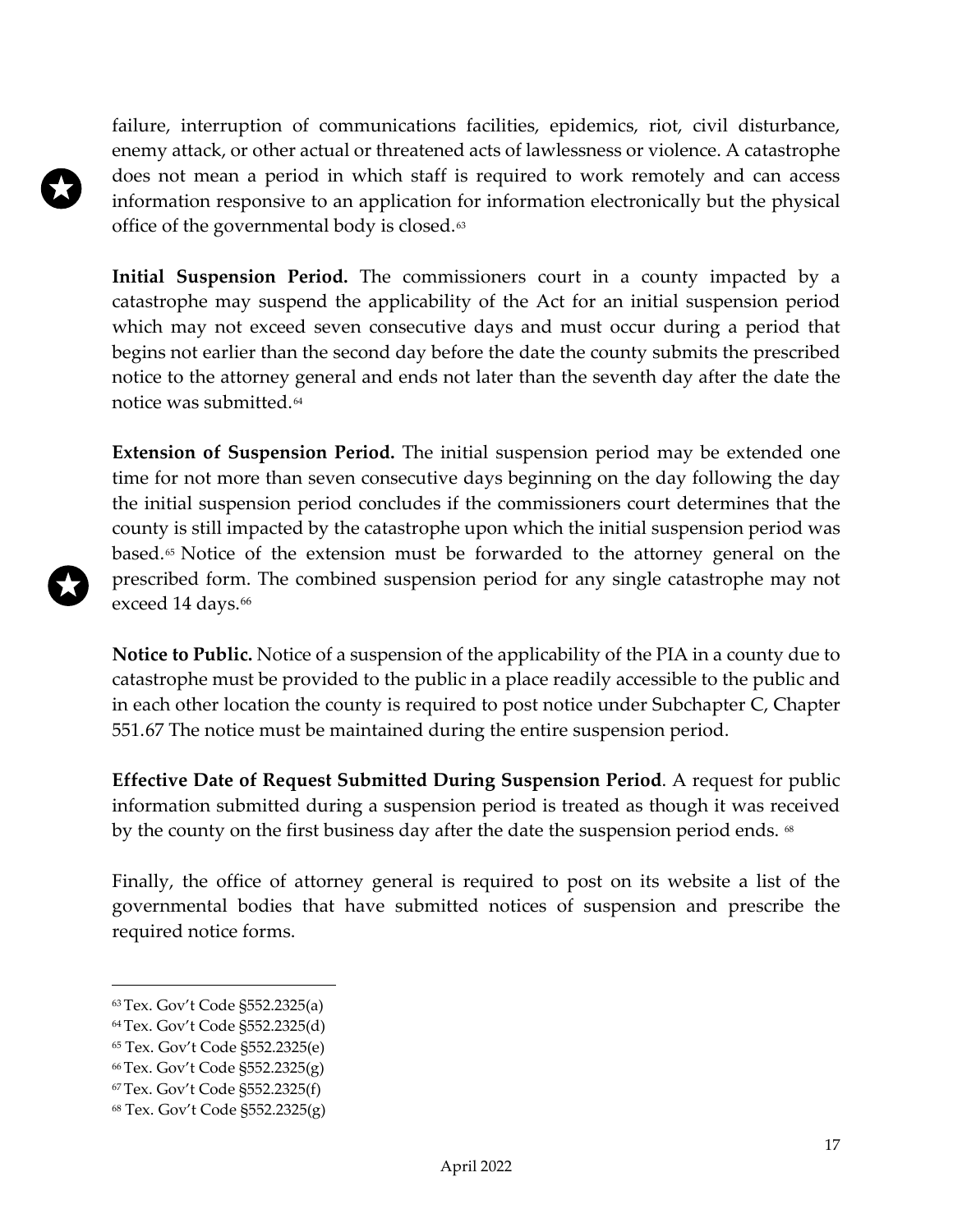## **RECORDS FROM LAW ENFORCEMENT BODY WORN CAMERAS[69](#page-18-4)**

<span id="page-18-1"></span><span id="page-18-0"></span>**Policy Required.** A sheriff's department of a county that operates a body worn camera program must comply with specific guidelines related to the records produced by the program. The videos generated by body worn cameras are subject to specific retention and open records guidelines. The department must adopt a policy for the use of videos including guidelines for public access, through open records requests, to recordings that are public information.[70](#page-18-5)

The authority of a law enforcement agency to withhold information related to a closed criminal investigation that did not result in a conviction or a grant of deferred adjudication community supervision is not affected by this law.[71](#page-18-6)

<span id="page-18-2"></span>**The Request.** A member of the public is required to provide the date and approximate time of the recording, the specific location where the recording occurred, and the name of one or more persons known to be a subject of the recording when submitting a written request for information recorded by a body worn camera.<sup>[72](#page-18-7)</sup> The requestor's failure to provide all of the information does not preclude the requestor from making a future request for the same recorded information. The attorney general has set a fee to be charged to members of the public who seek to obtain a copy of a recording.[73](#page-18-8)

<span id="page-18-3"></span>**Restrictions on Release of Records.** The county is not required to make publicly available information recorded by a body worn camera unless that information is or could be used as evidence in a criminal prosecution.<sup>[74](#page-18-9)</sup> If the information is or could be used as evidence in a criminal prosecution, the county may request an attorney general's opinion and assert any exceptions to disclosure in the Act or other law or it may release the information requested after redacting any information made confidential under the Act or other law.[75](#page-18-10)

The county may not release any portion of a recording made in a private space or involving the investigation of conduct that constitutes a misdemeanor punishable by fine only and does not result in arrest, without the written authorization from the person who

<span id="page-18-4"></span><sup>69</sup> Tex. Occupations. Code, Ch. 1701, Subchap. N

<span id="page-18-5"></span> $70$  Tex. Occupations. Code §1701.655(b)(4)

<span id="page-18-6"></span><sup>71</sup> Tex. Gov't Code §552.108; Tex. Occupations Code §1701.660(c)

<span id="page-18-7"></span><sup>72</sup> Tex. Occupations Code §1701.661

<span id="page-18-8"></span><sup>73</sup> 1 Tex. Admin. Code Rule 70.13. See Appendix A for the current text of the rule (as of publication time)

<span id="page-18-9"></span><sup>74</sup> Tex. Occupations Code §1701.661(d)

<span id="page-18-10"></span><sup>75</sup> Tex. Occupations Code §1701.661(e)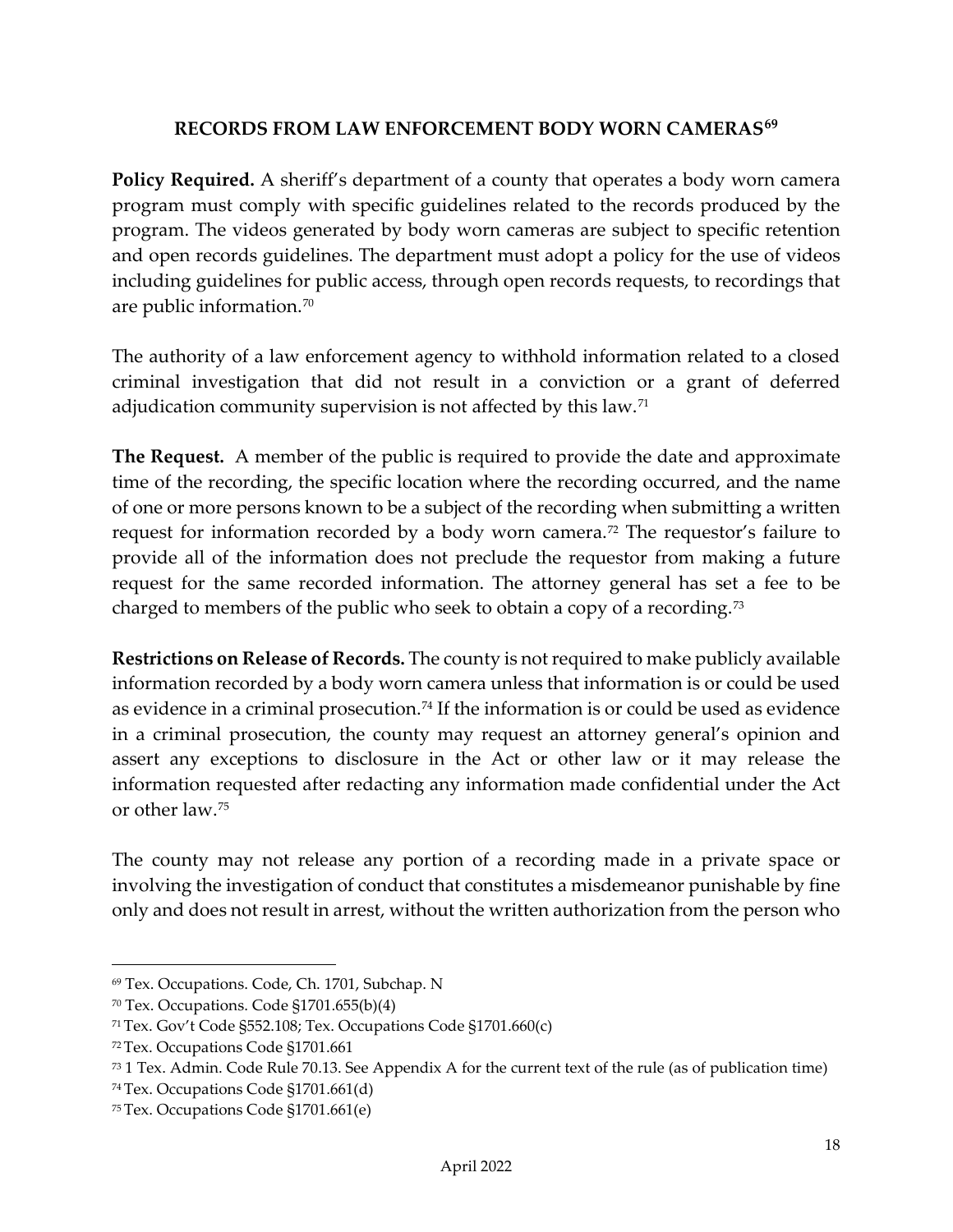is the subject of that portion of the recording or, if the person is deceased, from the person's authorized representative.[76](#page-19-2)

Additionally, the recording is confidential and excepted from the Public Information Act if it was not required to be made under the county's policy or other law and it does not relate to a law enforcement purpose.<sup>[77](#page-19-3)</sup>

<span id="page-19-0"></span>**Request for Attorney General Decision.** It is important to note that different deadlines apply to a county's request for a decision from the attorney general about whether a requested recording falls within an exception to public disclosure.[78](#page-19-4) A request and the county's response to a requestor are considered timely if they are made not later than the 20<sup>th</sup> business day after the date of receipt of the written request.

A county's submission to the attorney general of written comments and the recording is considered timely if it is made not later than the 25<sup>th</sup> business day after the date of receipt of the written request.[79](#page-19-5)A county's submission to a requestor of the information required by  $\S$ 552.301(e-1) of the Act is also considered timely if it is made not later than the  $25<sup>th</sup>$ business day after the date of receipt of the written request.<sup>[80](#page-19-6)</sup>

<span id="page-19-1"></span>**Voluminous Requests.** The law regarding production of records from a law enforcement body worn camera program includes specific provisions related to frequent or lengthy requests.[81](#page-19-7) A voluminous request for body worn camera recordings is defined as (1) a request for more than five separate incidents, (2) more than five separate requests for recordings from the same person in a 24-hour period (regardless of the number of incidents included in each request), or (3) a request or multiple requests from the same person in a 24-hour period for recordings that, taken together, constitute more than five total hours of video footage.<sup>[82](#page-19-8)</sup>

A public information officer who receives a voluminous request for recordings from body worn cameras is considered to have promptly produced the information if the officer provides the information or communicates with the requestor as required under §552.221 of the Act before the 21<sup>st</sup> business day after the date of receipt of the written request.<sup>[83](#page-19-9)</sup>

<span id="page-19-2"></span><sup>76</sup> Tex. Occupations Code §1701.661(f)

<span id="page-19-3"></span><sup>77</sup> Tex. Occupations Code §1701.661(h)

<span id="page-19-4"></span><sup>78</sup> Tex. Occupations Code §1701.662

<span id="page-19-5"></span><sup>79</sup> Tex. Occupations Code §1701.662(c)

<span id="page-19-6"></span><sup>80</sup> Tex. Occupations Code §1701.662(d)

<span id="page-19-7"></span><sup>81</sup> Tex. Occupations Code §1701.663

<span id="page-19-8"></span><sup>82</sup> Tex. Occupations Code §1701.663(b)

<span id="page-19-9"></span><sup>83</sup> Tex. Occupations Code §1701.663(a)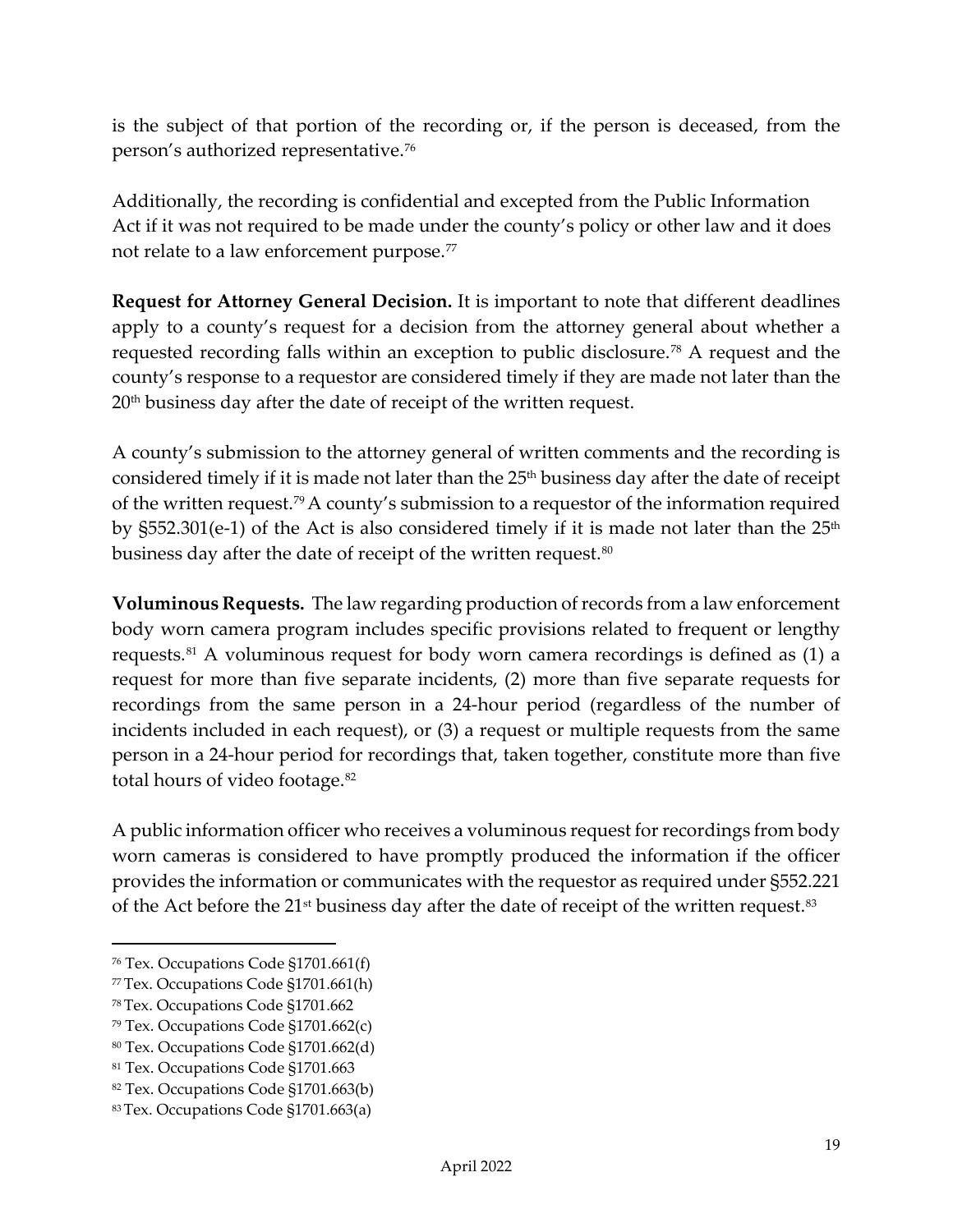#### **THE REQUESTOR**

<span id="page-20-1"></span><span id="page-20-0"></span>**The Motives of the Requestor Don't Matter.** Obviously, the Public Information Act is an important tool for journalists and attorneys, and many requests for public information will come from members of these professions. However, the county is prohibited from making any inquiry of the requestor beyond establishing the requestor's identity, identifying the records sought, and, if a large amount of information is sought, discussing how the request might be narrowed. Therefore, the motives, occupation, or status of the person requesting the information does not determine whether the information must be disclosed.

<span id="page-20-2"></span>**Selective Release.** The general rule is that all members of the public have equal access to public information. Accordingly, if you voluntarily release a record to one person, you will usually waive any privilege the county has to withhold that record from another requestor.<sup>[84](#page-20-5)</sup> There are some exceptions to this rule. First, keep in mind that, for these purposes, the county is a single entity. Information may be shared among county offices.[85](#page-20-6) That is not considered a release to the public. Generally speaking, when the county is working with another unit of government, including the federal government, information may be shared with the other governmental body without waiving any privilege to withhold it from the public.<sup>[86](#page-20-7)</sup> For example, information shared by local law enforcement agencies with the prosecuting attorney is not subject to disclosure.<sup>[87](#page-20-8)</sup> When information is required to be released to a specific individual by law, or in discovery in a lawsuit (even if the discovery is cooperative), the release will not be considered voluntary and any remaining privileges under the Public Information Act will not be waived.

<span id="page-20-3"></span>**Special Right of Access.** A person or the person's authorized representative has a special right of access to confidential information that relates to the person and is protected from public disclosure by laws intended to protect that person's privacy interests.[88](#page-20-9) For example, a county employee is entitled to copies of confidential information in the employee's personnel file.

<span id="page-20-4"></span>**Inmate Requests.** The Public Information Act relieves the state and its political subdivisions of the duty to respond to requests for information from incarcerated individuals and a person acting as the agent of the incarcerated individual, unless the

<span id="page-20-5"></span><sup>84</sup> Tex. Gov't Code §552.007

<span id="page-20-6"></span><sup>85</sup> Tex. Att'y Gen. Op. No. JC-0283 (2000)

<span id="page-20-7"></span><sup>86</sup> ORD-678 (2003)

<span id="page-20-8"></span><sup>87</sup> Tex. Gov't Code §411.0258

<span id="page-20-9"></span><sup>88</sup> Tex. Gov't Code §552.023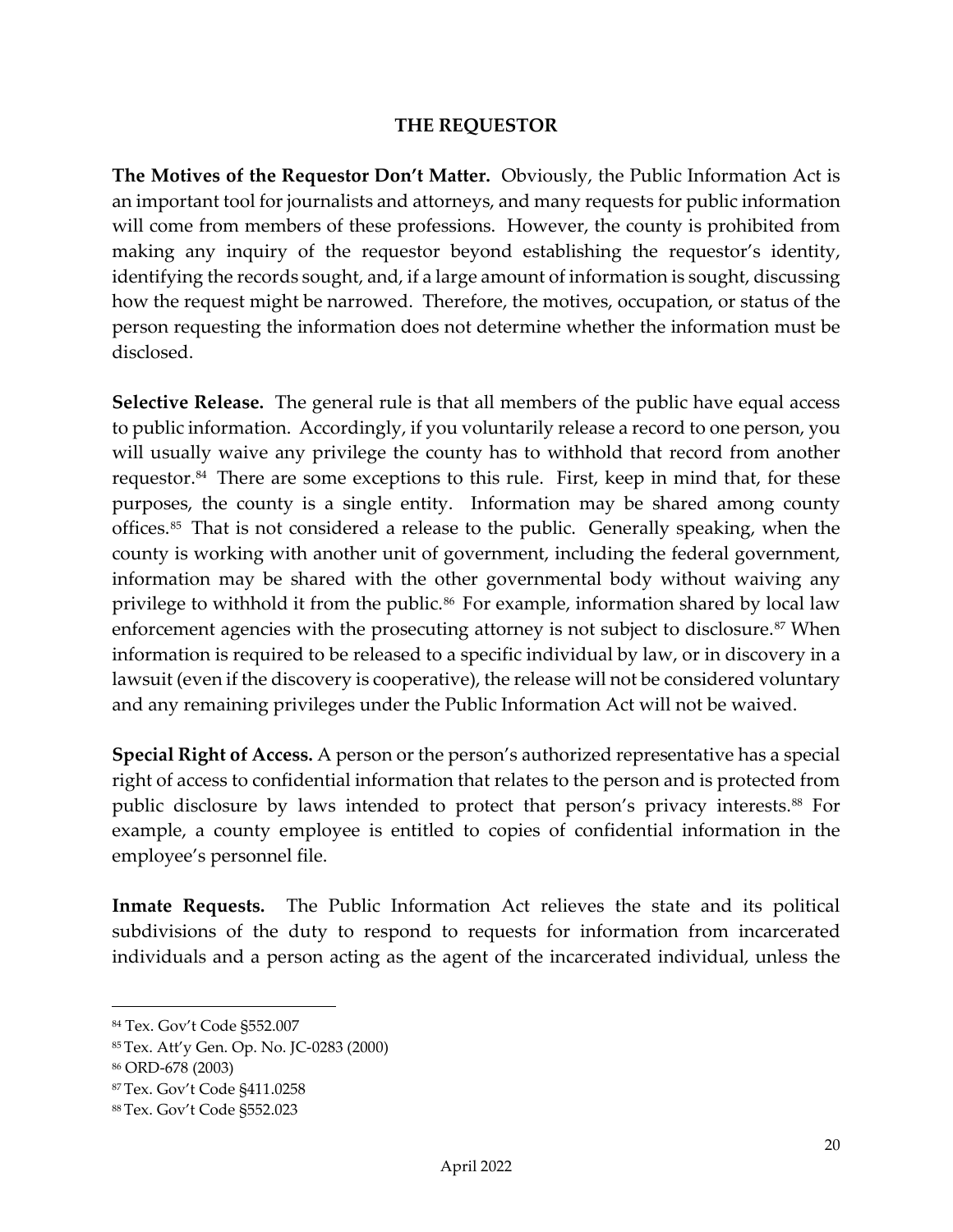requestor is the inmate's lawyer.<sup>89</sup> It is not uncommon for a county to be bombarded with rather burdensome requests from persons confined in jail or their agents asking for extremely voluminous materials. More often than not, the requestors are unable to pay for the information. The county may comply with the request from an inmate or the inmate's non-lawyer agent, but it is not required to do so.

## **INFORMATION SUBJECT TO THE PUBLIC INFORMATION ACT**

<span id="page-21-1"></span><span id="page-21-0"></span>**Generally.** The Public Information Act applies to information that exists in some form of record. It does not reach information that exists only in your head. The Act does not require you to prepare new information or answer questions. However, the Act reaches information that exists in any kind of medium: paper, audio tape, video tape, microfilm, microfiche, drawings, photographs, photostats, charts, graphs, Mylar, linen, silk, vellum, electronic signals, including e-mail, Internet posting, text message, other electronic communication, or any other form of storage medium.

<span id="page-21-2"></span>**Information Stored in a Computer or Other Electronic Device.** Information stored in a computer or electronic mobile device, including e-mail, is subject to the Public Information Act even if the information has never been printed out. This includes information related to the transaction of county business stored on a county officer's or employee's personal computer or mobile communication device, such as an iPhone, which the officer or employee is required to retain as a temporary custodian.<sup>[90](#page-21-6)</sup>

<span id="page-21-3"></span>**Information in the Possession of a Consultant or Contractor.** It is difficult to avoid the Public Information Act by leaving information in the hands of a consultant or contractor. Where the consultant or contractor has prepared information on behalf of a governmental body, the information has been held to be subject to the Public Information Act even though it is not in the governmental body's physical custody.<sup>91</sup> Information on a device owned by a third party that is produced in connection with the transaction of official business by a governmental body is also public information.

<span id="page-21-4"></span>**Copyrighted Materials.** Copyrighted materials in the possession of the county are subject to the Public Information Act and must be made available for inspection unless otherwise excepted.[92](#page-21-8) However, the attorney general has opined that the Act does not require the county to provide copies of copyrighted material, and the county should not

<span id="page-21-5"></span><sup>89</sup> Tex. Gov't Code §552.028. This rule applies whether the individual is confined in Texas, another state, or a federal facility.

<span id="page-21-6"></span><sup>90</sup> *See* Tex. Gov't Code §§552.002, 552.004(b)

<span id="page-21-7"></span><sup>91</sup> Tex. Gov't Code §552.002(a-1)

<span id="page-21-8"></span><sup>92</sup> ORD-660 (1999)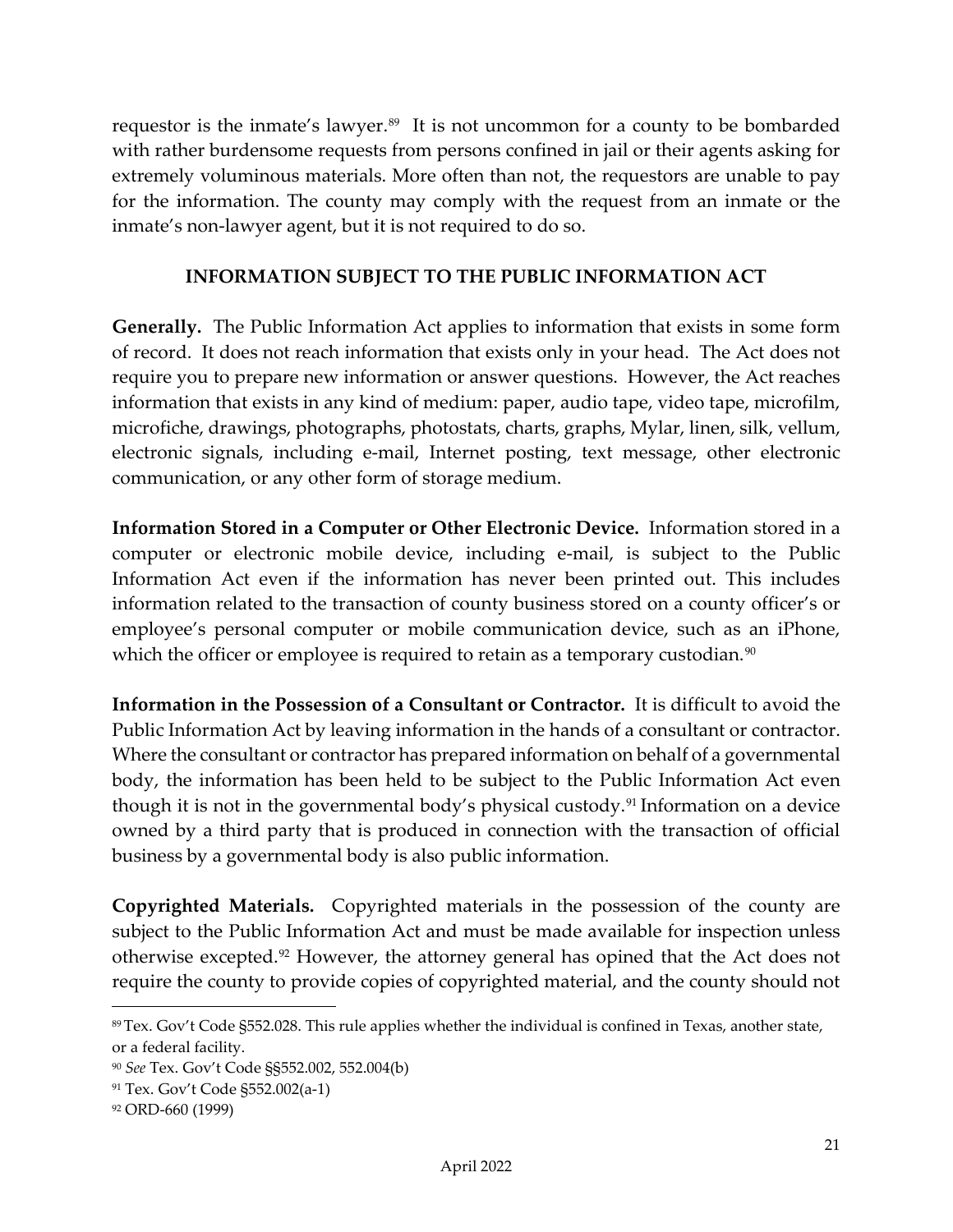violate the copyright by making copies (either photocopies of copyrighted information or copies of copyrighted information stored on a computer), or by aiding the requestor in doing so.[93](#page-22-1) In addition, materials and publications that are available commercially need not be reproduced by the county.[94](#page-22-2)

#### **THE TEN-DAY RULE**

<span id="page-22-0"></span>One of the most widely misunderstood provisions of the Public Information Act is the ten-day rule. The Public Information Act establishes a deadline of 10 business days for the county to request a ruling from the attorney general once the county receives a written request for information.[95](#page-22-3) These are *county business days*, not calendar days.

However, the ten-day rule is *not* a deadline for the production of records. If the county is not seeking to withhold information by obtaining a ruling from the attorney general, and if the information cannot be produced (for inspection, duplication or both) within 10 business days of the date the request is received, the county is required to certify this fact in writing to the requestor and establish a date and hour (within a "reasonable time") when the information will be available.<sup>[96](#page-22-4)</sup> Many requestors will use a form letter that contains a recitation that the records must be produced for inspection within 10 days according to the Public Information Act. This, however, is incorrect. The Act does not require that information be produced within 10 days. Instead, it requires that requested information be produced "promptly." What is prompt depends on the circumstances.<sup>[97](#page-22-5)</sup> For records that are archived in off-site storage, "promptly" may mean one thing, while for readily available records it could mean another.

Generally, the clock starts when the **written** request is received by the county office that maintains the record being requested. So, it is important that each department in your office communicate quickly if one department receives a request that should be handled by another department of your office. The 10 days do not begin to run against the Sheriff's office, for example, on a request that was originally misaddressed to the voter registrar. If you receive a request that does not relate to records maintained in your office, you may want to communicate that fact to the requestor.

<span id="page-22-1"></span><sup>93</sup> ORD-505 (1988)

<span id="page-22-2"></span><sup>94</sup> Tex. Gov't Code §552.027. This means, for example, that a county official may decline to make a copy of a map, a book, or a pamphlet that the county obtained commercially. Also, a requestor seeking copies of published cases or statutes may be directed to the county law library or other appropriate library facility. <sup>95</sup> Tex. Gov't Code §552.301(b)

<span id="page-22-4"></span><span id="page-22-3"></span><sup>96</sup> Tex. Gov't Code §552.221(c)

<span id="page-22-5"></span><sup>97</sup> Tex. Gov't Code §552.221(a)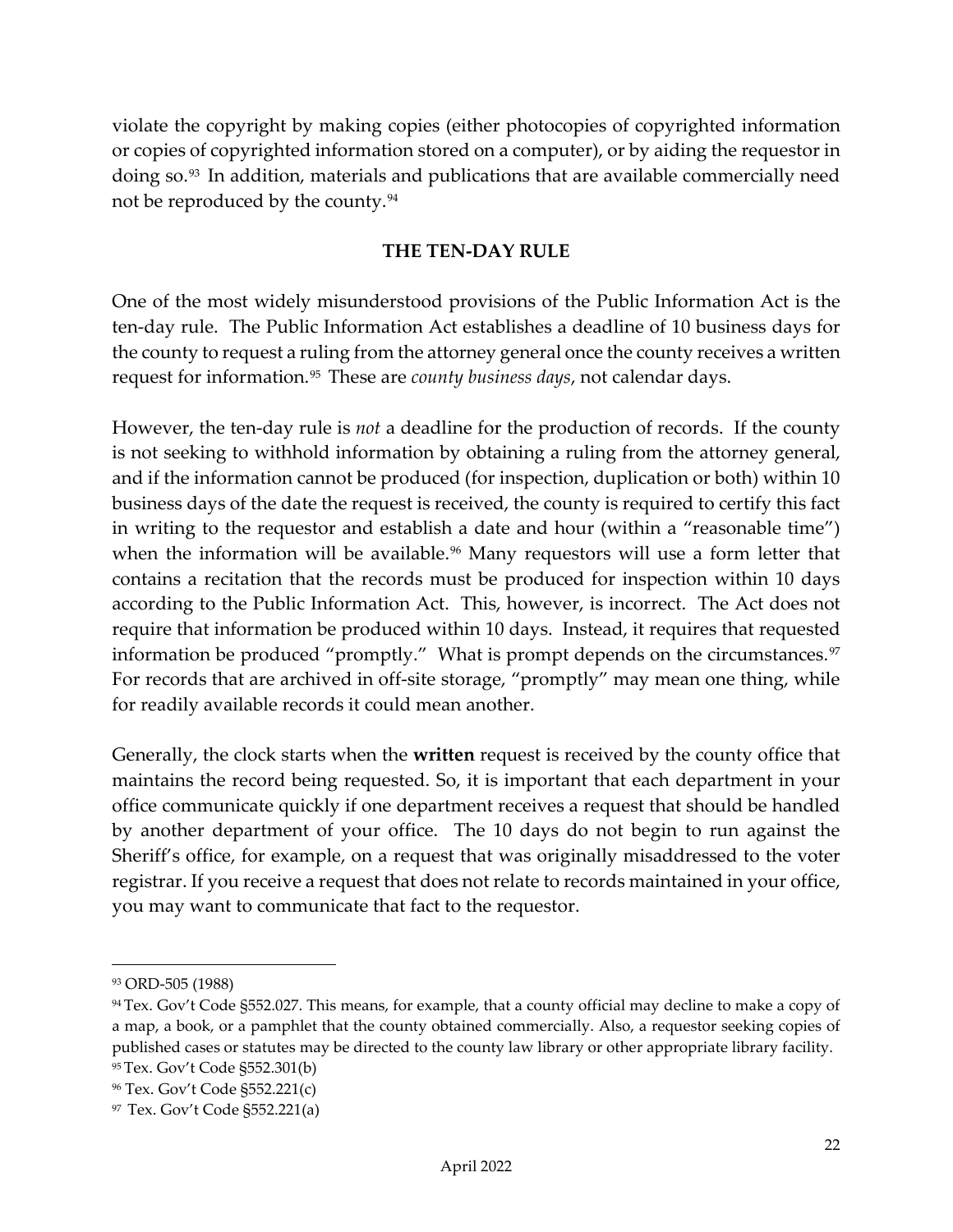On occasion, the county may receive a request that does not clearly identify the information being sought or that appears to be overly broad in scope. If so, it is appropriate to seek clarification from the requestor on the meaning and scope of the request.[98](#page-23-0) It is advisable to ask for the clarification in writing, or to follow-up any discussion with the requestor in writing to confirm your mutual understanding of the information that is actually being requested. The Public Information Act requires specific information to be included in a request for clarification.<sup>[99](#page-23-1)</sup>

If a requestor modifies a request in response to the requirement of a deposit or bond, the modified request is considered a separate request that is received by the county on the date that the written modified request is received.<sup>[100](#page-23-2)</sup> The county's deadlines for seeking an attorney general's determination run from the date of receipt of the modified request.

An overly broad or unclear request for information does not trigger the start of the 10 day period. Rather, the written request is considered received, and the clock begins to run, once the requestor's clarification is received. For several years, the attorney general ruled that the initial request triggers the start of the 10 days, that the period is tolled while the governmental body awaits clarification, and the counting of the remainder of the 10 days begins once the clarification to the request is received.<sup>[101](#page-23-3)</sup> The Texas Supreme Court rejected the attorney general's counting methodology. The court reasoned that the purposes of the Act are best served by measuring the statutory deadline from the date that an unclear or over broad request has been clarified or narrowed and counting forward ten business days from that date.[102](#page-23-4) Thus, a county that seeks clarification in **good faith**, not merely to delay production of the information, may calculate the 10-day deadline from the date it receives the requestor's clarification.

If the county does not submit a written request for a ruling to the attorney general within 10 county business days, the information is presumed open to the public, and only a compelling interest can overcome that presumption.<sup>[103](#page-23-5)</sup>The only interests that the attorney general has found to be "compelling" are those belonging to third parties or those relating to confidential information protected by other law. It is not compelling that the county would have been permitted to withhold the information had it sought a ruling within the allotted time frame.

<span id="page-23-0"></span><sup>98</sup> Tex. Gov't Code §552.222(b)

<span id="page-23-1"></span><sup>99</sup> Tex. Gov't Code §552.222(e)

<span id="page-23-2"></span><sup>100</sup> Tex. Gov't Code §552.263(e-1)

<span id="page-23-3"></span><sup>101</sup>ORD-663 (1999)

<span id="page-23-4"></span><sup>102</sup> *See City of Dallas v. Greg Abbott*, 304 S.W.3d 380 (Tex. 2010) (The court concluded that the 10-day period is not triggered until a governmental body receives the clarified request.).

<span id="page-23-5"></span><sup>103</sup> Tex. Gov't Code §552.302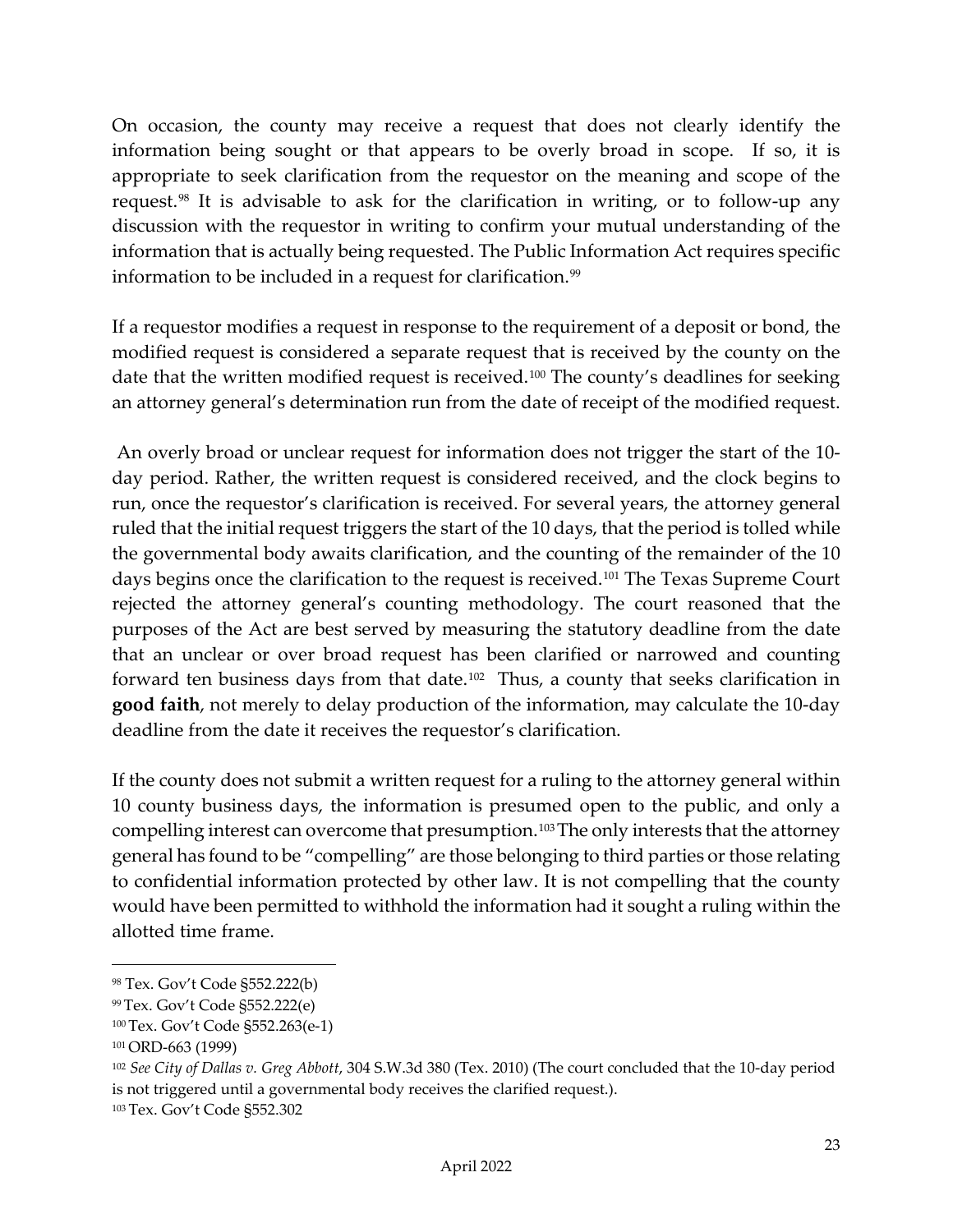#### **CHARGING FOR COPIES OR INSPECTION**

<span id="page-24-1"></span><span id="page-24-0"></span>**The County May Charge for Copies.** The Public Information Act limits the amount that the county may charge for providing copies of public information.[104](#page-24-5) All requests received in one calendar day from an individual may be treated as a single request for the purposes of calculating costs.[105](#page-24-6) Multiple requests from separate individuals on behalf of an organization may not be combined. The county may require advance payment. The attorney general must adopt rules that set the amounts that may be charged for copies obtained under the Act, and it is important for the county to follow these rules.[106](#page-24-7) The requestor is entitled to recover three times the amount of an overcharge if the governmental body did not act in good faith in computing the costs.[107](#page-24-8) The county may not charge a member of the Legislature for copies requested in connection with the member's duties.<sup>[108](#page-24-9)</sup> The county may not charge sales tax on copies of public information<sup>[109](#page-24-10)</sup>

<span id="page-24-2"></span>**Waiver of Charges.** The county may waive charges or reduce charges for copies if it determines that release of the information benefits the general public.<sup>[110](#page-24-11)</sup> Be careful to treat requestors uniformly in this regard. In any case, discretion should be exercised in charging for labor and overhead, even when permitted by the attorney general rules.

<span id="page-24-3"></span>**Charging for Inspection of Records.** If the requestor simply wants to inspect information that is available on paper, the county may impose a charge for copying those pages that must be edited for confidential information.<sup>[111](#page-24-12)</sup>

<span id="page-24-4"></span>**Itemized Statement Required.** When the county intends to impose a charge for inspection or copies that exceeds \$40, the county must provide to the requestor an itemized written statement of the estimated charges.<sup>[112](#page-24-13)</sup> The county must also notify the requestor of any less costly method of viewing the records. Furthermore, the county must inform the requestor that the *request is considered to be automatically withdrawn* unless the requestor responds in writing within 10 business days that the requestor will accept the

<span id="page-24-5"></span><sup>104</sup> Tex. Gov't Code §552.261

<span id="page-24-6"></span><sup>105</sup> Tex. Gov't Code §552.261(e)

<span id="page-24-7"></span><sup>106</sup> Tex. Gov't Code §552.262. The rules are codified at 1 Tex. Admin. Code Rule §70.10. A copy of the current rules (as of publication time) is attached as Appendix A. The Attorney General's Office has an on-line costestimate calculator located at https://texasattorneygeneral.gov/og/public-information-cost-estimate-model 107 Tex. Gov't Code §552.269

<span id="page-24-9"></span><span id="page-24-8"></span><sup>108</sup> Tex. Gov't Code §552.264

<span id="page-24-10"></span><sup>109</sup> 1 Tex. Admin. Code §70.10(14)

<span id="page-24-11"></span><sup>110</sup> Tex. Gov't Code §552.267(a)

<span id="page-24-12"></span><sup>111</sup> Tex. Gov't Code §552.271(b)

<span id="page-24-13"></span><sup>112</sup> Tex. Gov't Code §552.2615(a)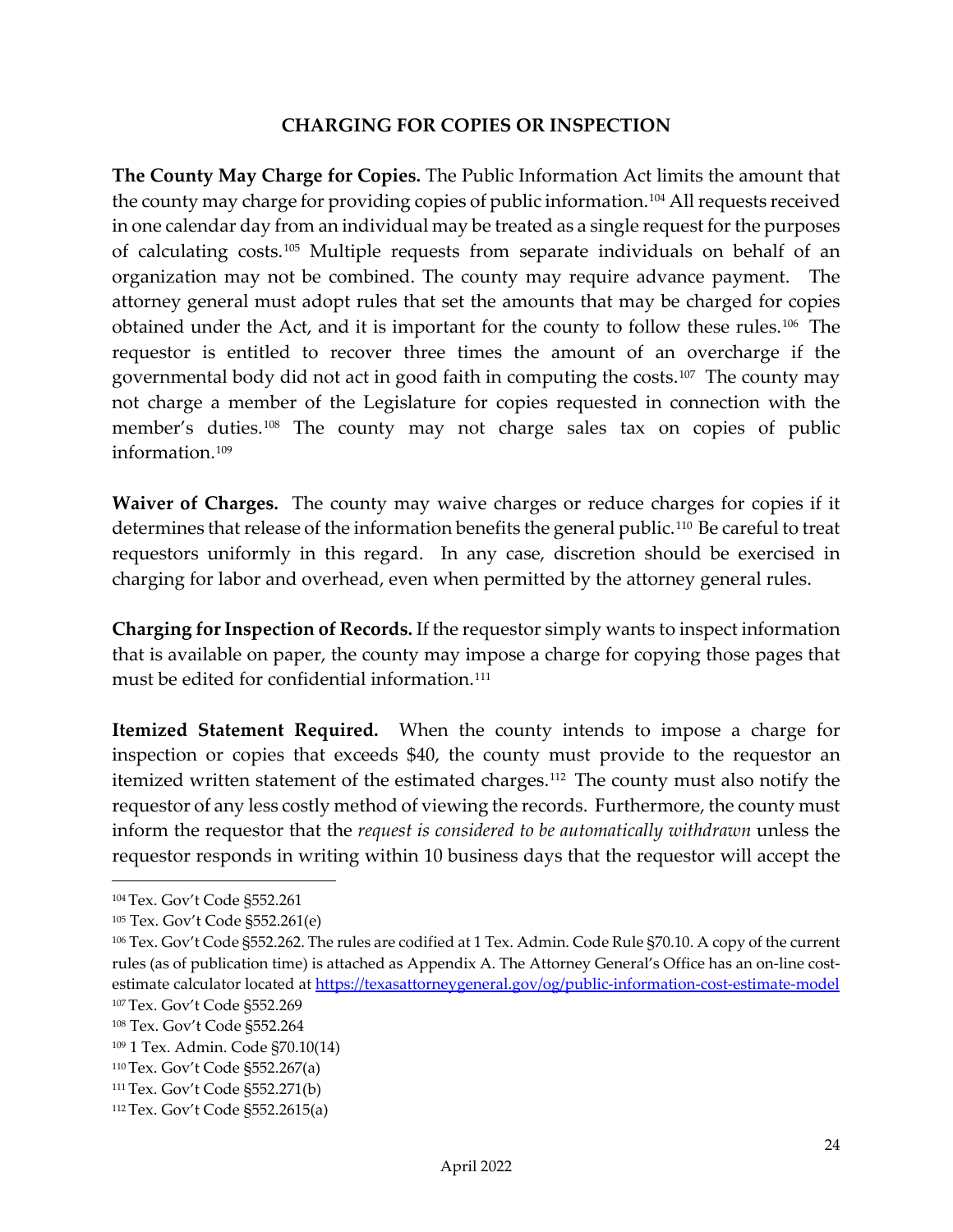estimate, is modifying the request, or has sent a complaint to the attorney general alleging that the county is overcharging for the copies. The Public Information Act includes specific information that must be included in a cost estimate letter.

<span id="page-25-0"></span>**Requiring a Deposit or Bond for Inspection of Records.** A county with 16 or more fulltime employees may also require payment or a deposit or cash bond for anticipated personnel cost associated with making paper records available for inspection if the officer for public information estimates that more than five hours will be required to make the information available for inspection and the information is either older than five years or it will fill six or more archival boxes once assembled.<sup>[113](#page-25-3)</sup> A county with fewer than 16 fulltime employees may charge anticipated personnel costs if the officer for public information estimates that more than two hours will be required to gather the information and the information is either older than three years or will fill three or more archival boxes once assembled.

If the requestor wants to inspect information that exists in an electronic medium (but is not available on-line to the requestor), the county may not impose a charge unless complying with the request will require programming or manipulation of data.[114](#page-25-4) In that case, the county must notify the requestor of the estimated charges.

<span id="page-25-1"></span>**Requiring a Deposit or Bond for Copies.** A county with 16 or more full-time employees may require a deposit or bond for payment of anticipated costs if the estimated charge for the copy exceeds \$100.[115](#page-25-5) A county with fewer than 16 full-time employees may require a deposit or bond if the estimated charge for the copy exceeds \$50. The county must certify this in writing to the requestor but is not required to produce the information until such deposit or bond has been satisfied. However, a cash deposit or bond cannot be required as a down payment for future requests. If a requestor fails to make the deposit or bond before the  $10<sup>th</sup>$  day after the county requires it, the request for the information is considered withdrawn.

<span id="page-25-2"></span>**Limiting Personnel Time Spent on Requests.** The commissioners court may establish monthly and yearly limits on the amount of time that county personnel are required to spend in producing information for inspection or copying or in providing copies of information to the same requestor without recovering its costs.<sup>[116](#page-25-6)</sup> The county may not set a time limit that is less than 36 hours in each county fiscal year or less than 15 hours for a

<span id="page-25-3"></span><sup>113</sup> Tex. Gov't Code §552.271

<span id="page-25-4"></span><sup>114</sup> Tex. Gov't Code §552.272

<span id="page-25-5"></span><sup>115</sup> Tex. Gov't Code §552.263

<span id="page-25-6"></span><sup>116</sup> Tex. Gov't Code §552.275.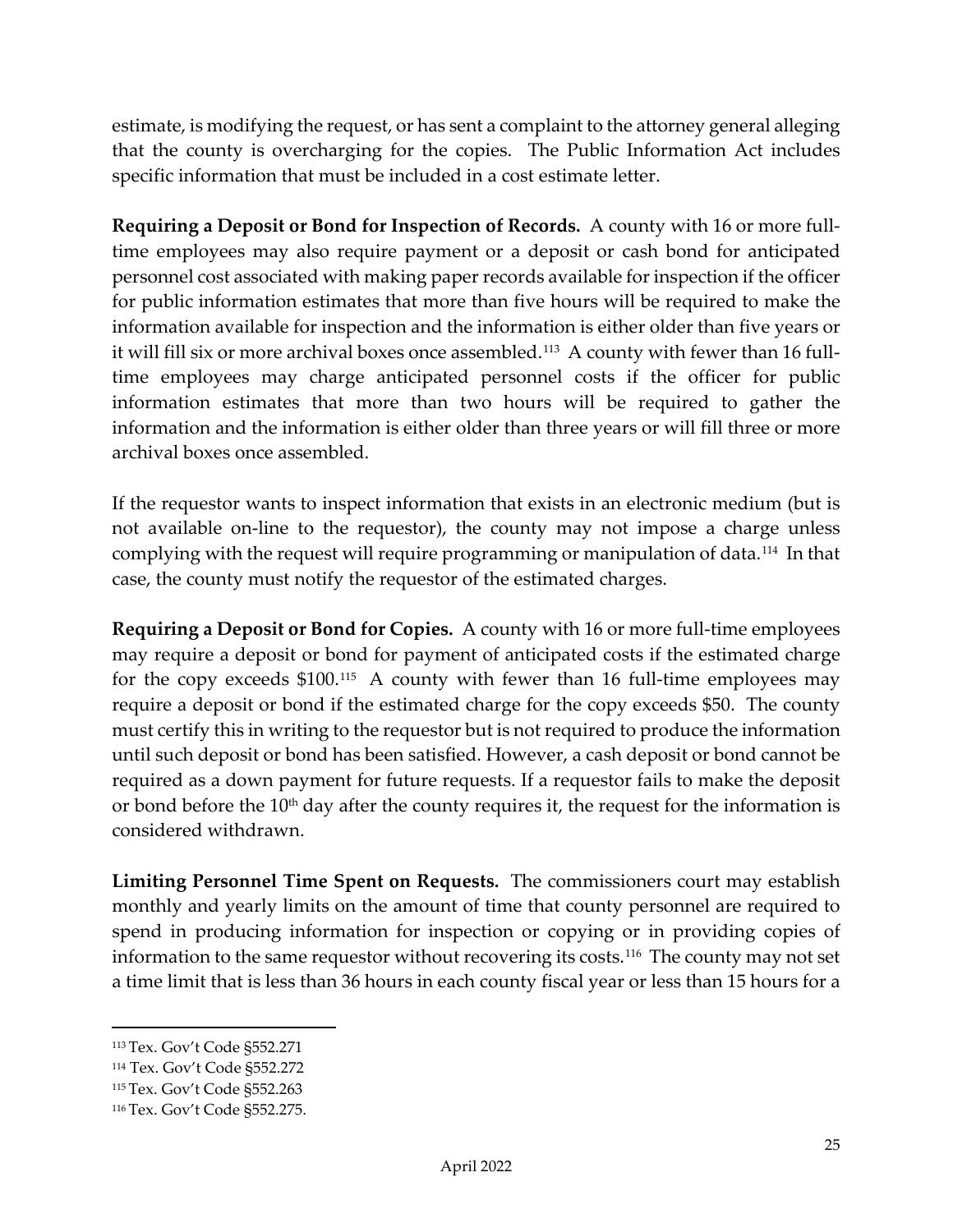one-month period. All county officers who have designated the same officer for public information may collectively calculate the amount of time that personnel are required to spend for purposes of the limits.

A county that imposes time limits must provide a statement to a requestor of the personnel time spent on a specific request and the cumulative time spent on that person's requests during the fiscal year. If a requestor submits a request that individually or collectively will exceed the time limits, the county must provide a written estimate of the total personnel cost. If a requestor has made a previous request that is not withdrawn and the statement for that request is unpaid at the time of a subsequent request, the county is not required to locate, compile, produce, or provide copies of information responsive to the new request until the requestor pays each unpaid statement in connection with a previous request or withdraws the previous request. If requests by an individual exceed the time limits, the requestor must pay the related costs by the  $10<sup>th</sup>$  day after the county provides the written statement, or the request is considered withdrawn.<sup>[117](#page-26-3)</sup>

<span id="page-26-0"></span>**Requiring a Deposit or Bond for Unpaid Amounts.** An officer for public information may require a deposit or bond for payment of unpaid amounts owing to the county for previous requests from a requestor before preparing documents in response to a new request if the unpaid amounts exceed \$100.[118](#page-26-4) The county is prohibited by the Public Information Act from seeking payment of the unpaid amounts through any other means. The county must fully document the existence and amount of the unpaid sum.

<span id="page-26-1"></span>**Charges for Shipping and Postage.** The County may charge for shipping and postage at the actual cost. The costs for shipping and postage may be added to the other reproduction costs the county charges the requestor. [119](#page-26-5)

<span id="page-26-2"></span>**Cost Provisions outside of the Public Information Act.** The cost provisions of the Public Information Act do not apply if charges for copies are established by another statute.<sup>[120](#page-26-6)</sup> For example Local Government Code §118.011 establishes the charge for a non-certified copy of information obtained from the county clerk and Local Government Code §118.144 establishes the charge for copies from the county treasurer. Additionally, the

<span id="page-26-3"></span><sup>&</sup>lt;sup>117</sup> The time limits do not apply to requests from specified representatives of the press or media, elected officials, or representatives of a publicly funded legal services organization. Tex. Gov't Code §552.275(j), (k) and (l).

<span id="page-26-4"></span><sup>118</sup> Tex. Gov't Code §552.263(c)

<span id="page-26-5"></span><sup>119</sup> 1 Tex. Admin. Code §70.10(9)

<span id="page-26-6"></span><sup>120</sup> Tex. Gov't Code §§552.262(a), 552.265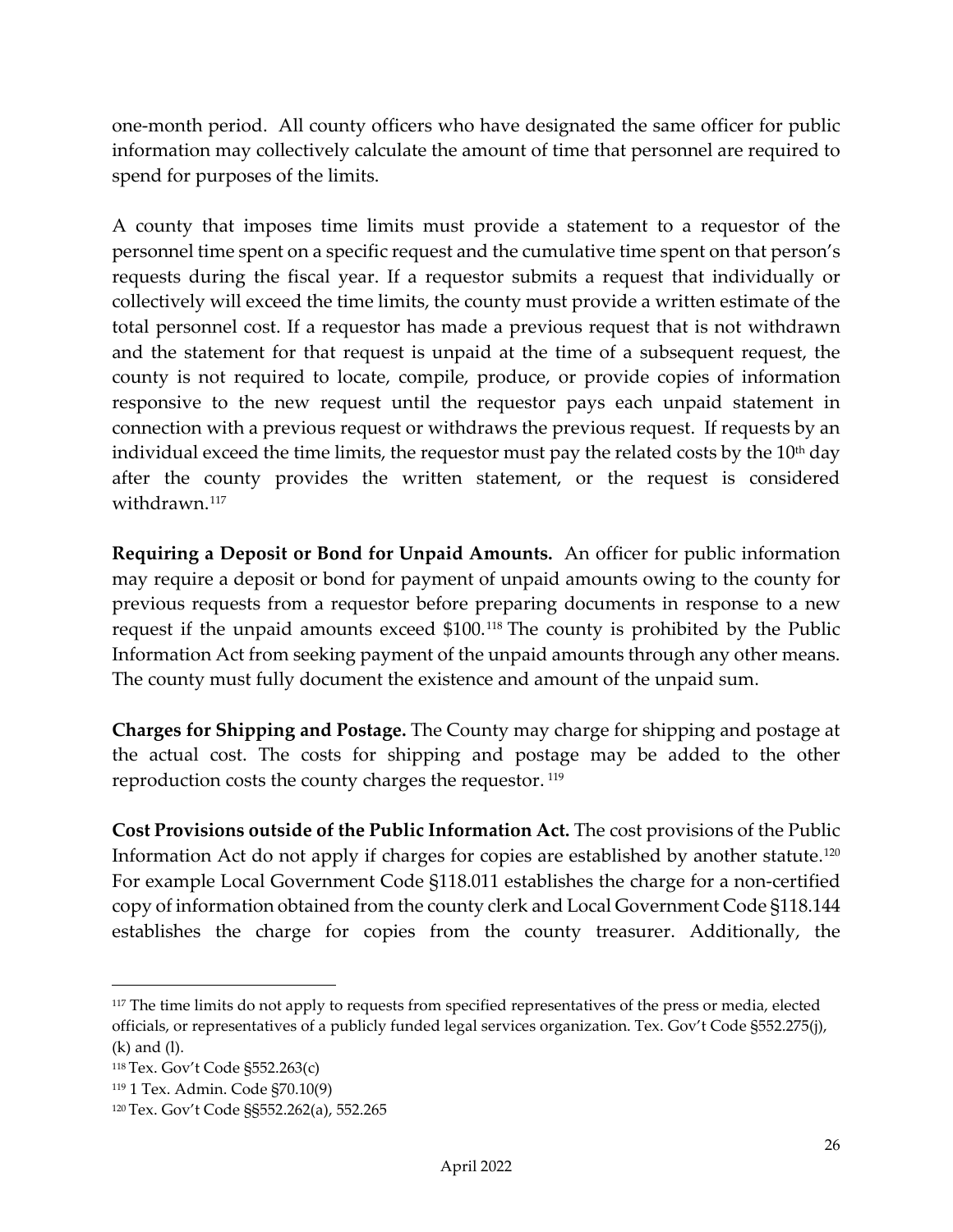commissioners court can set charges regarding access to certain information held by the county under Local Government Code §191.008.[121](#page-27-6)

## **GUIDELINES FOR CHARGING FOR PUBLIC INFORMATION**[122](#page-27-7)

<span id="page-27-1"></span><span id="page-27-0"></span>**Legal or letter size paper copies.** Under the attorney general's rules, there are permissible charges for standard paper copies reproduced by means of an office machine copier or a computer printer. Each side that has a printed image is considered a page.

<span id="page-27-2"></span>**Fifty or Fewer pages of standard paper copies.** The county may charge the requestor \$.10 per page. The county may not charge for materials, labor, or overhead, and the cost is limited to the charge for each page of paper record that is photocopied, unless the documents to be copied are located in two or more separate buildings or at a remote storage facility.[123](#page-27-8)

<span id="page-27-3"></span>**More than 50 pages of standard paper copies.** In addition to the charge of \$.10 per page, the county may charge the requestor for labor, overhead, and document retrieval, if applicable, and the actual cost of miscellaneous supplies.<sup>[124](#page-27-9)</sup>

<span id="page-27-4"></span>**Information requiring programming or manipulation of data.** If it provides the required notice, the county may charge a requestor the cost of the copy plus labor, overhead, computer resource charge, programming time, document retrieval charge, if applicable, and actual cost of miscellaneous supplies.<sup>[125](#page-27-10)</sup>

<span id="page-27-5"></span>**Labor Costs and Overhead.** If applicable, the county may charge for labor at the rates specified in the attorney general's rules for programming or locating, compiling and reproducing public information[.126](#page-27-11) The county may also assess an overhead charge based on the labor charge.[127](#page-27-12)

<span id="page-27-6"></span><sup>121</sup> ORD-688 (2000)

<span id="page-27-7"></span><sup>&</sup>lt;sup>122</sup> A copy of the current rules adopted by the attorney general (as of publication time) are attached as Appendix B.

<span id="page-27-8"></span><sup>123</sup> Buildings that are connected by a covered or open sidewalk or an elevated or underground passageway are *not* considered to be separate buildings. Tex. Gov't Code §552.261(c).

<span id="page-27-9"></span><sup>124</sup> Tex. Gov't Code §552.261

<span id="page-27-10"></span><sup>125</sup> Tex. Gov't Code §552.231

<span id="page-27-11"></span><sup>126</sup> 1 Tex. Admin. Code §70.10(3)

<span id="page-27-12"></span><sup>127</sup> 1 Tex. Admin. Code §70.10(4)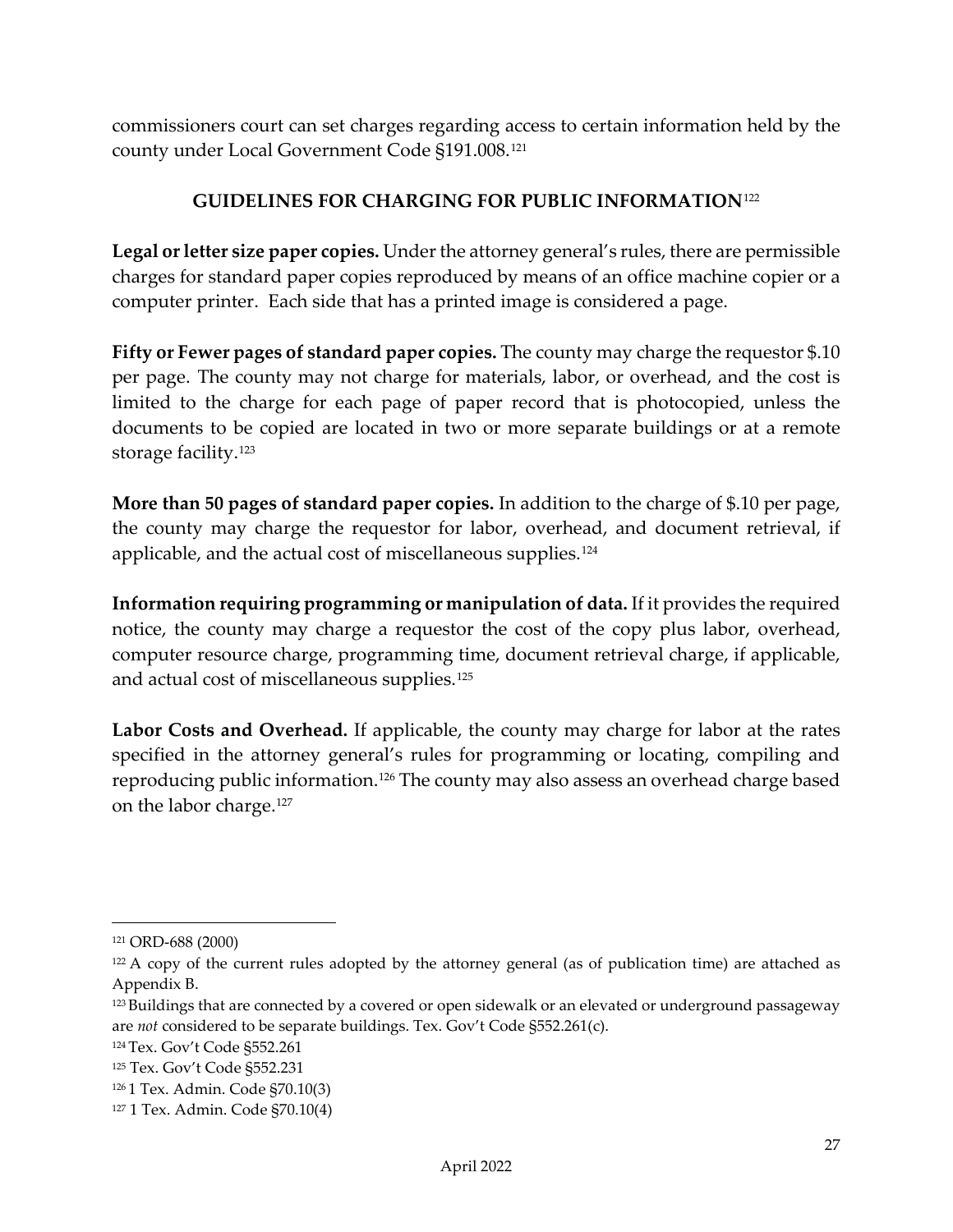<span id="page-28-0"></span>**Copies on a medium other than standard size paper.** Permissible charges for copies on various media, including CD, thumb drive, photographs, and various types of paper, are specified in the attorney general's rules.<sup>[128](#page-28-3)</sup>

#### **SEEKING A DETERMINATION FROM THE ATTORNEY GENERAL**

<span id="page-28-2"></span><span id="page-28-1"></span>**Generally.** Once you have identified the information sought by the requestor, you must consider the nature of the information. Basically, there are three types of information: (1) information that *must* be released; (2) information that *may* be withheld; and (3) information that *must* be withheld.

Information that *must* be withheld is confidential by law; the law forbids its public release. Often this information will concern privacy interests of an individual or concern the trade secrets or commercial interests of a business. If you think information falls in a category that must be withheld, contact your attorney. Some examples of information made confidential by law are: medical records; mental health records, HIV or AIDS test results; polygraph exam results; certain income tax return information; certain property tax appraisal photographs;<sup>[129](#page-28-4)</sup> and handgun license information.

Information that *may* be withheld is information that may be released or withheld at the county's discretion. Typically, this information will concern criminal investigations, ongoing or expected litigation, pending bids, or advice from legal counsel. Some advice and recommendations in internal memoranda may be withheld, as may drafts of the county budget before it is made public.

As more fully discussed below, the Public Information Act provides that certain information may be redacted from records being produced or withheld without the need to request a determination from the attorney general. This includes motor vehicle records and credit card information. If you decide to redact or withhold this type of information you must provide the requestor with instructions on how to seek a determination from the attorney general on whether the information was properly redacted or withheld.<sup>[130](#page-28-5)</sup>

If you think that requested records *may* be withheld, you must then decide what to do. Most of the time, openness is the best response to a request for public information. If possible, release the records to the requestor. Under the Public Information Act, information is presumed to be open. In order to withhold information, the county must

<span id="page-28-3"></span><sup>128</sup> Reproduced in Appendix B

<span id="page-28-4"></span><sup>129</sup> Tex. Gov't Code §552.155

<span id="page-28-5"></span><sup>130</sup> The rules related to this process are at 1 Tex. Admin. Code 63, §63.11-63.16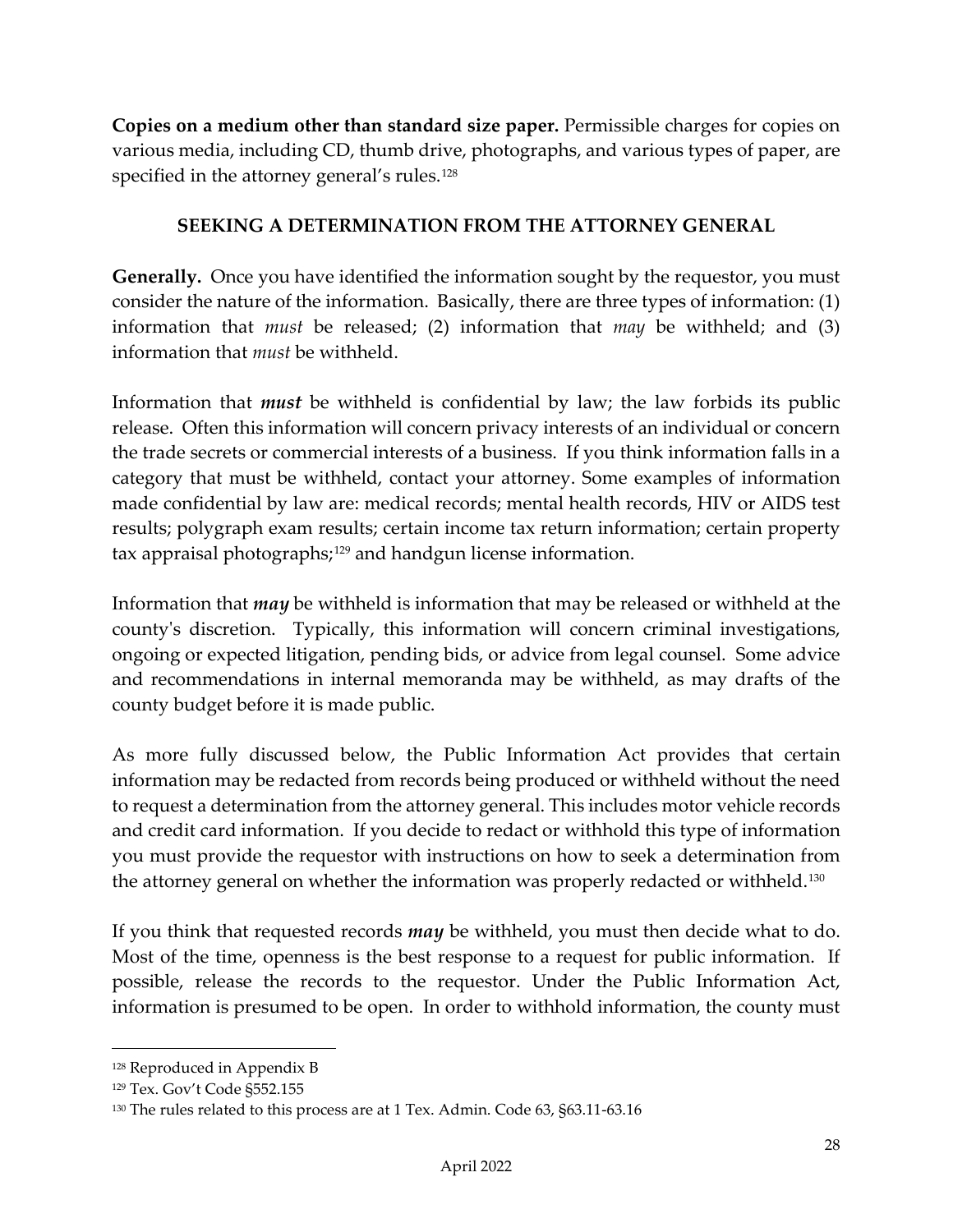overcome the presumption of openness by convincing the attorney general that the Act permits the information to be withheld.

<span id="page-29-0"></span>**Contact your Attorney.** If you feel that you should withhold the records, time is of the essence. It is imperative that you get the request to your attorney as soon as possible so the attorney may seek a determination from the attorney general that you may withhold the records. The county has 10 business days (20 business days if the request is for body worn camera information) to seek an attorney general's determination that the records may be withheld. Saturdays, Sundays, Christmas, Thanksgiving, and all other holidays observed by the county are not counted as business days.[131](#page-29-1)

Your attorney will have to prepare a written argument for the attorney general explaining why the law permits the county to withhold the information at issue. This takes some time, even in the best of cases. The attorney also needs to review the records, or if the records are voluminous, at least a representative sample of the records. The information to be withheld must be marked or highlighted to indicate which exception applies to which part of the copy before you send the records to your attorney. The reason for this is twofold: First, it is often difficult for your attorney to write a convincing case to the attorney general if the attorney doesn't have some idea what the records look like. Second, the attorney general's office requires the documents for their review in connection with processing the county's request, so the attorney will need the records to send to the attorney general for review.

The county's initial letter to the attorney general must be submitted not later than the  $10<sup>th</sup>$ business day after the request was received. However, the county is permitted some additional time to complete its request and provide documents.[132](#page-29-2) All written comments and marked copies of the records must be submitted to the attorney general not later than the  $15<sup>th</sup>$  business day ( $25<sup>th</sup>$  business day if a body worn camera recording is being submitted) after the date the records were requested. The county's first submission must also include a copy of the written request and information establishing the date the request for information was received by the county.

The Public Information Act permits the submission of documents through the attorney general's designated electronic filing system.[133](#page-29-3) The attorney general may also transmit a notice, decision or other document electronically.

<span id="page-29-1"></span><sup>131</sup> Tex. Gov't Code §552.301

<span id="page-29-2"></span><sup>132</sup> Tex. Gov't Code §552.301(e-1)

<span id="page-29-3"></span><sup>133</sup> Tex. Gov't Code §552.309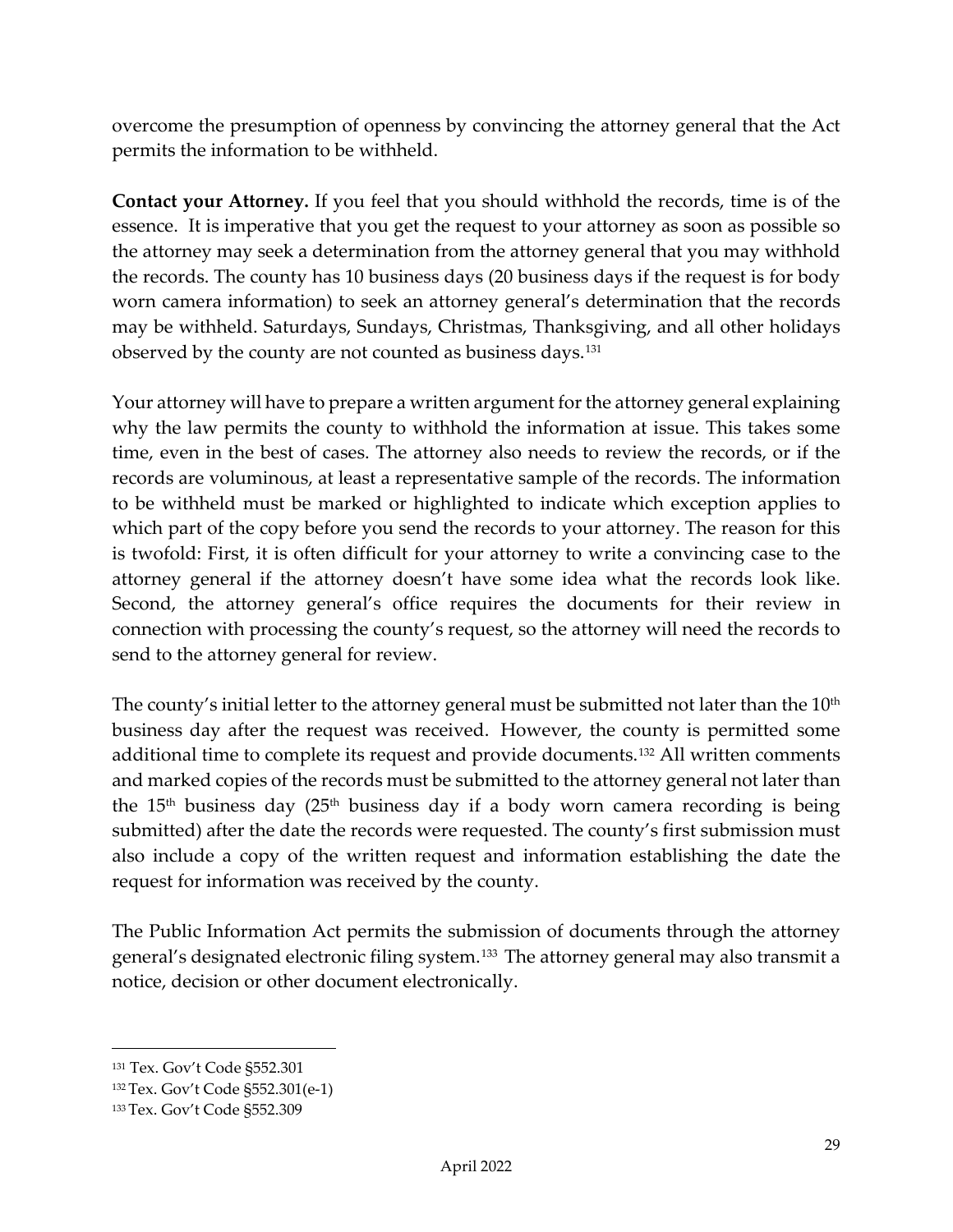<span id="page-30-0"></span>**Notice to Requestor.** When the county seeks a determination from the attorney general, the county must send a written statement to the requestor indicating its decision to seek the ruling. The notice must include a copy of the county's letter to the attorney general. The copies must be edited if they contain the information at issue in the request. The notice to the requestor *must* be provided by the county no later than the 10<sup>th</sup> business day  $(20<sup>th</sup> business day if the requestor is seeking a body worn camera recording) after the$ county receives the request.[134](#page-30-4) A failure to provide the notice to the requestor timely creates the presumption that the information is public.[135](#page-30-5)

<span id="page-30-1"></span>**Comments to Requestor.** The county must provide a copy of its written comments (redacted as necessary) to the requestor by the  $15<sup>th</sup>$  business day ( $25<sup>th</sup>$  day if the requestor is seeking a body worn camera recording) after the county receives the request for information.

<span id="page-30-2"></span>**Notice to Third Party.** When the county receives a request for proprietary information relating to a *third party,* the county must make a good faith effort to notify the third party of the county's request for an attorney general's determination.[136](#page-30-6) The county's written notice to the third party must be sent no later than the  $10<sup>th</sup>$  business day after the county receives the request for information, and it must include a copy of the request for information. The notice must inform the third party that it is entitled to submit a statement to the attorney general explaining why the requested information should be withheld from the requestor. The county's notice must also inform the third party that its letter to the attorney general must be sent no later than the  $10<sup>th</sup>$  business day after receipt of the county's notice.

<span id="page-30-3"></span>**Previous Determinations.** Under certain limited circumstances, a governmental entity may withhold information without first seeking a ruling from the attorney general that the requested information is excepted from disclosure under the Act. The attorney general has identified two types of previous determination decisions on which the governmental entity may rely to withhold information.

First, an entity that has previously obtained a ruling from the attorney general related to the **specific** information that is the subject of a subsequent request may rely on the earlier decision and need not seek another ruling on the same information from the attorney general. However, a county should be very cautious about relying on a prior attorney general decision under these circumstances because the attorney general may later decide

<span id="page-30-4"></span><sup>134</sup> Tex. Gov't Code §552.301

<span id="page-30-5"></span><sup>135</sup> Tex. Gov't Code §552.302

<span id="page-30-6"></span><sup>136</sup> Tex. Gov't Code §552.305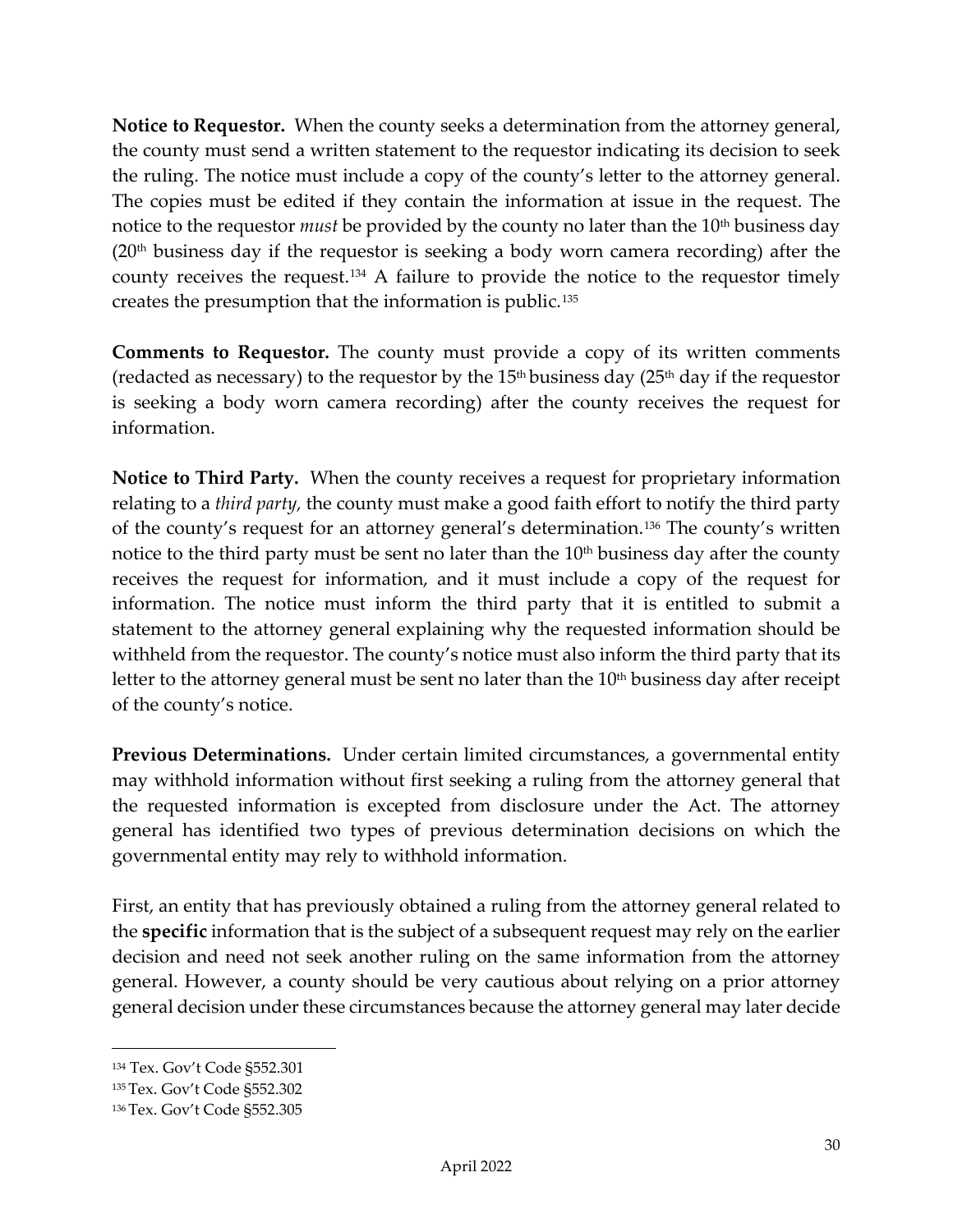the information in question is not covered by an earlier ruling. The county should always seek legal advice before withholding information under this rationale, because the law, facts, or circumstances under which the previous ruling was based may have changed. **Do not** rely on a previous determination without seeking legal advice.

The second type of previous determination decisions is broader in scope. These rulings relate to clearly delineated categories of information that the attorney general explicitly identifies as information that certain governmental bodies may withhold without seeking a decision.[137](#page-31-2) The attorney general has also issued an Open Records Decision that serves as a previous determination for 10 categories of information that may be withheld by all governmental entities.[138](#page-31-3) 

<span id="page-31-0"></span>**Notice of Redaction.** The county can redact information without seeking an attorney general decision for confidential information that may be contained in commonly requested records, including home and e-mail addresses.It must, however, also provide the requestor with information on how to appeal the withholding of information. The attorney general's office has created form letters for several categories of commonly redacted confidential information that the county may use when it has redacted confidential information without requesting an attorney general decision.<sup>[139](#page-31-4)</sup>

<span id="page-31-1"></span>**Prohibited Requests for Determinations.** Except under the limited circumstance discussed below, a county is prohibited from seeking a determination from the attorney general about whether specific information is excepted from disclosure under the Public Information Act if: (a) the county has previously received a determination from the

<span id="page-31-2"></span><sup>137</sup> While now codified in Tex. Gov't Code §552.1175, in ORD-670 (2000) the attorney general concluded that the home phone numbers and addresses of peace officers and security officers, in addition to social security numbers and information that reveals whether the officers have family members may be withheld without requesting an attorney general decision. The attorney general held that ORD-670 is a "previous determination" for purposes of the Act. Likewise, ORD-670 serves as a "previous determination" for personal cellular phone numbers and personal pager numbers of peace officers.

<span id="page-31-4"></span><span id="page-31-3"></span><sup>138</sup> ORD-684 (2009) excepts from disclosure the following: a direct deposit authorization form; employment eligibility verification form I-9; W-2 and W-4 forms; certified agendas and tapes of closed meetings; fingerprints; L-2 and L-3 declarations required for the issuance of a license to an officer or county jailer; motor vehicle record information (including Texas driver's license, license numbers, license plate numbers) (codified in Tex. Gov't Code §552.130) ; access device information (including credit and debit card numbers, charge card and insurance policy numbers, and bank account and bank routing numbers) (codified in Tex. Gov't Code §552.136); certain e-mail addresses provided to a governmental body by a member of the public (codified in Tex. Gov't Code §552.137); and military discharge records that came into the possession of a governmental body on or after September 1, 2003 (codified in Tex. Gov't Code §552.140). 13[9 https://www.texasattorneygeneral.gov/open-government/governmental-bodies/responding-pia](https://www.texasattorneygeneral.gov/open-government/governmental-bodies/responding-pia-request/redacting-public-information)[request/redacting-public-information](https://www.texasattorneygeneral.gov/open-government/governmental-bodies/responding-pia-request/redacting-public-information)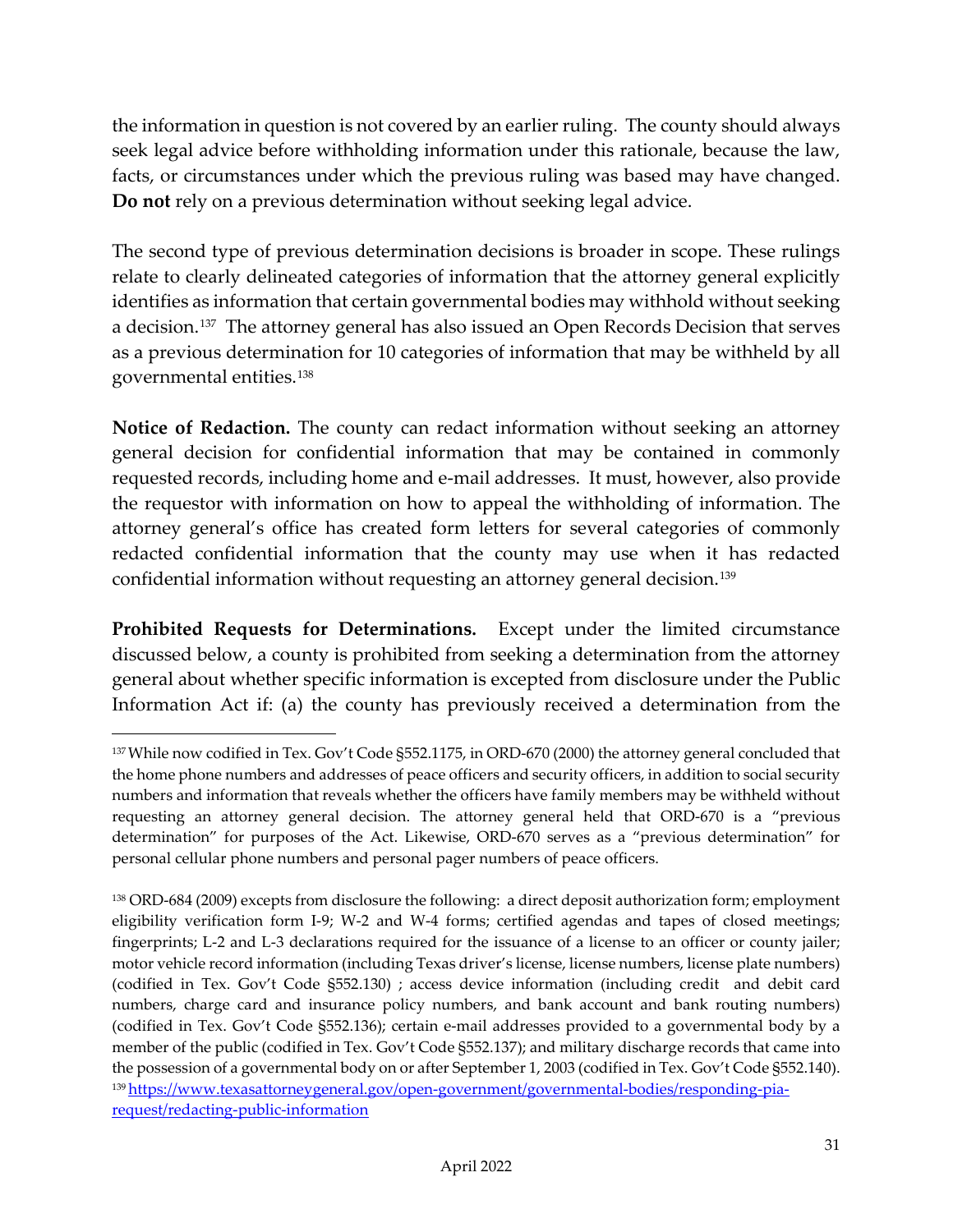attorney general on the precise information at issue in the pending request; and (b) either the attorney general or a court has determined that the information is public and must be released.[140](#page-32-2) To avoid accusations that you are intentionally violating this provision, you should make certain that your record keeping includes measures for noting whether specific information has already been determined to be public.

A county may ask for another decision from the attorney general about the specific information if: (a) a suit challenging the prior decision was timely filed against the attorney general concerning the precise information; (b) the attorney general determines that the requestor has voluntarily withdrawn the request in writing or has abandoned the request; and (c) the parties agree to dismiss the lawsuit.

## **THE EXCEPTIONS**

<span id="page-32-0"></span>There are more than 60 exceptions to required public disclosure of records listed in the Public Information Act. Not all of these are of interest to county officers and employees. The following list is not meant to be exhaustive or to completely explain how the exceptions work. It is simply intended to give you an idea of the kinds of things that may be excepted from disclosure under the Act. The exceptions are discussed at length in the attorney general's Public Information Handbook.

<span id="page-32-1"></span>**Confidential Personal Information and Privacy.** The Act excepts from required public disclosure "information considered to be confidential by law, either constitutional, statutory, or by judicial decision."<sup>[141](#page-32-3)</sup> This is the most sweeping and important of the exceptions, and is unique in that: (1) most of the information it excepts from public disclosure *may not* be released, even if the county wants to release it; and (2) many of the interests it protects belong to *third parties* who may be the subjects of information kept by the county.

Information may be considered "private" under the law if it contains highly intimate or embarrassing facts about a person's private affairs such that its release would be highly objectionable to a reasonable person or if it concerns the more intimate aspects of human affairs, such as medical matters, marriage, procreation, and family relationships.[142](#page-32-4) For example, the name, address and other identifying information of any person who

<span id="page-32-2"></span><sup>140</sup> Tex. Gov't Code §552.301(f)

<span id="page-32-3"></span><sup>141</sup> Tex. Gov't Code §552.101

<span id="page-32-4"></span><sup>142</sup> *See* Tex. Att'y Gen. Op. No. GA-0138 (2004) (Individual county commissioner is entitled to access employee insurance records as necessary to effectively perform the commissioner's official duties as a member of the court subject to privacy constraints imposed by state or federal law.)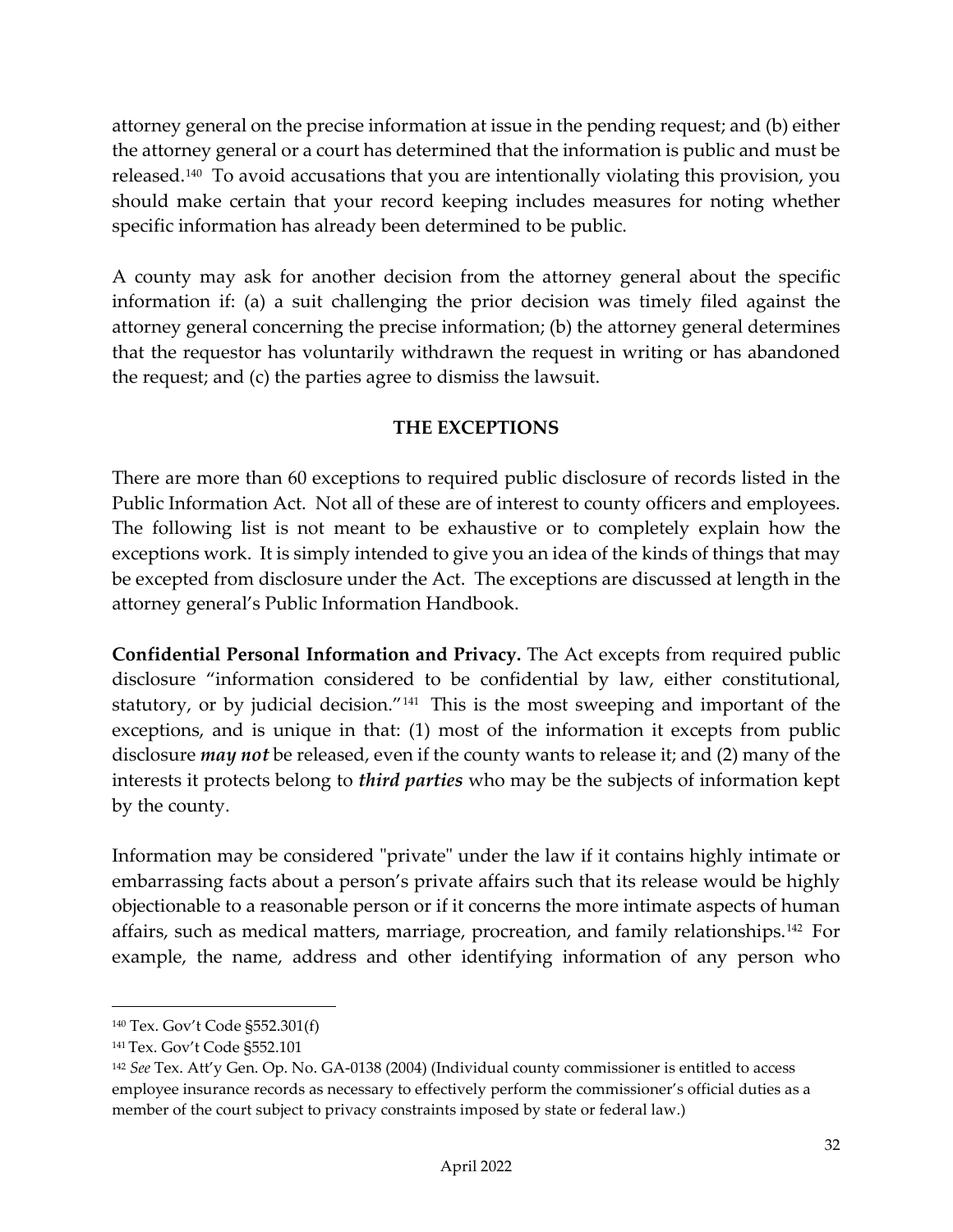participates in an execution procedure is confidential.<sup>[143](#page-33-0)</sup> Sensitive crime scene photographs or videos depicting a deceased person in particular states are also made expressly confidential.<sup>[144](#page-33-1)</sup> Always contact your attorney before releasing information of this nature.

County employees and county officials shall choose whether to allow public access to their home addresses, home phone numbers, emergency contact information, social security numbers, and information revealing whether they have family members.<sup>[145](#page-33-2)</sup> The election must be made in writing not later than the  $14<sup>th</sup>$  day after employment with the county begins. Always check to see whether an employee has exercised this right before releasing such information. To be effective, the confidentiality election must occur before a request is received. If the county receives a request for this information on an officer or employee who has elected to keep it confidential, the county may withhold the information without requesting a decision from the attorney general. However, the requirement that this information be kept confidential does not apply to documents filed with a county or district clerk.<sup>[146](#page-33-3)</sup>

This same information is confidential without the requirement to take affirmative action for an increasing number of officials under Section 552.117 of the Code. These include elected public officers<sup>[147](#page-33-4)</sup>, current and honorably retired peace officers<sup>[148](#page-33-5)</sup>, current and former state, federal, and county judges, current and former federal, state, and county prosecutors and their employees along with other categories of employees mostly in the law enforcement sphere the Legislature has identified as needing protection from public access to their personal information, including information that might reveal whether the person has family members.

Except as discussed below, the information may not be released. Nor may this information be released when it relates to a peace officer, reserve law enforcement officer, commissioned deputy game warden, or correctional officer if the person was killed in the line of duty.[149](#page-33-6) Again, the requirement that this information be kept confidential does not apply to documents filed with a county or district clerk.

<span id="page-33-0"></span><sup>143</sup> Tex. Gov't Code §551.1081; Code of Criminal Procedure Art. 43.14

<span id="page-33-1"></span><sup>144</sup> Tex. Gov't Code §552.1085

<span id="page-33-2"></span><sup>145</sup> Tex. Gov't Code §552.024

<span id="page-33-3"></span><sup>146</sup> Tex. Gov't Code §552.117(e)

<span id="page-33-4"></span><sup>147</sup> Tex. Gov't Code §552.1175(a)(1). Amended by SB 841, 87th (R) Leg., effective June 14, 2021

<span id="page-33-5"></span><sup>148</sup> Tex. Gov't Code §552.1175(a)(1). Amended by SB 841, 87th (R) Leg., effective June 14, 2021

<span id="page-33-6"></span><sup>149</sup> See Tex. Att'y Gen. Op. No. GA-1086 (2014) (A governmental entity may photocopy and retain evidence verifying a person's employment status as a current or former law enforcement individual; this information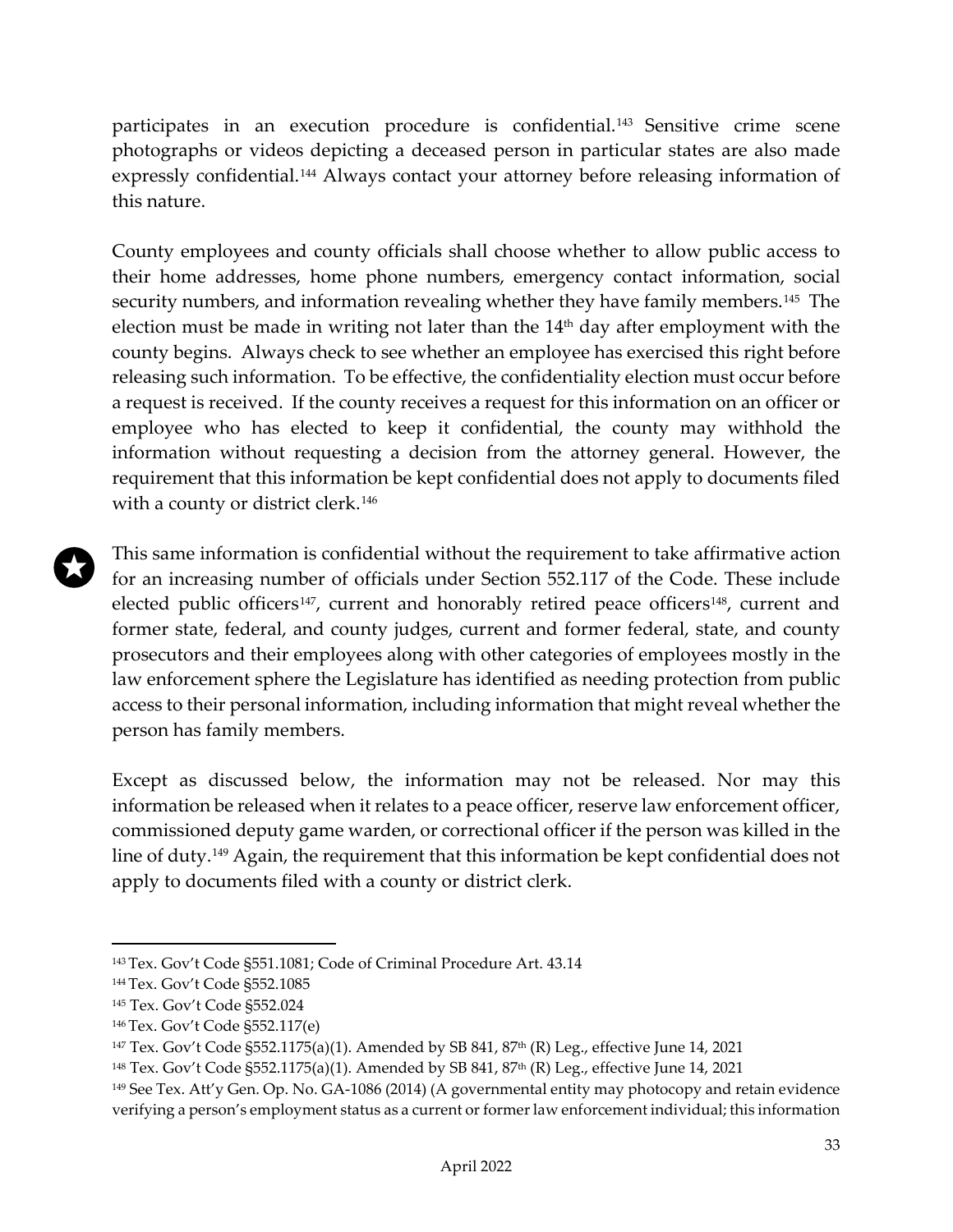Additionally, the social security numbers and driver's license numbers of a peace officer, a jailer, a current or former county or district judge, and a justice of the peace listed in voter registration applications are expressly made confidential.[150](#page-34-0)

However, if a county official or employee uses his or her personal e-mail address to conduct county business, the personal e-mail address becomes public and may not be redacted under Public Information Act §552.137.[151](#page-34-1) This section protects the personal email of "members of the public" who provide their e-mail for the purpose of communicating electronically with a governmental body.

Additionally, home addresses, telephone numbers and other information contained on campaign finance reports, lobby reports and financial statements filed with the Texas Ethics Commission may be subject to disclosure despite Public Information Act §552.1175, based on the attorney general's interpretation of laws that appear to conflict with the Act.<sup>[152](#page-34-2)</sup> Except that the home address of a current or former federal or state judge or justice, including a county court at law, district court or constitutional county court judge, or his or her spouse, must be removed from financial statements before they are released to the public.[153](#page-34-3)

The e-mail address and phone number of an election judge or clerk is considered confidential and is not considered public information.[154](#page-34-4) The residence address of an applicant to be an election judge may also be confidential under certain circumstances.[155](#page-34-5) However, the registrar shall forward to the county chair of each county executive committee the information necessary to contact applicants interested in working as an election judge.[156](#page-34-6)

As a general rule, other kinds of information in the personnel files of county employees are only subject to the protection they are afforded under the privacy doctrine and must be released. Certain information in personnel files may be subject to specific

is likely confidential under Tex. Gov't Code §552.139(b)(3) protecting a copy of an identification badge of a public employee.)

<span id="page-34-0"></span><sup>150</sup> Tex. Election Code §13.004(c)

<span id="page-34-1"></span><sup>151</sup> *The Austin Bulldog v. Leffingwell, et al*., 490 S.W.3d 240 (Tex. Civ. App. – Austin, 2016 [no pet.]).

<span id="page-34-2"></span><sup>152</sup> Tex. Att'y Gen. Op. No. KP-0151 (2017), overruled in part by Tex. Gov't Code §§572.032(a-1) and 572.035 (see next footnote)

<span id="page-34-3"></span><sup>153</sup> Tex. Gov't Code §§572.032(a-1), 572.035.

<span id="page-34-4"></span><sup>117</sup> Tex. Election Code §32.076

<span id="page-34-5"></span><sup>155</sup> Tex. Election Code §13.004(c)(6)

<span id="page-34-6"></span><sup>156</sup> Tex. Election Code §13.004(c-1)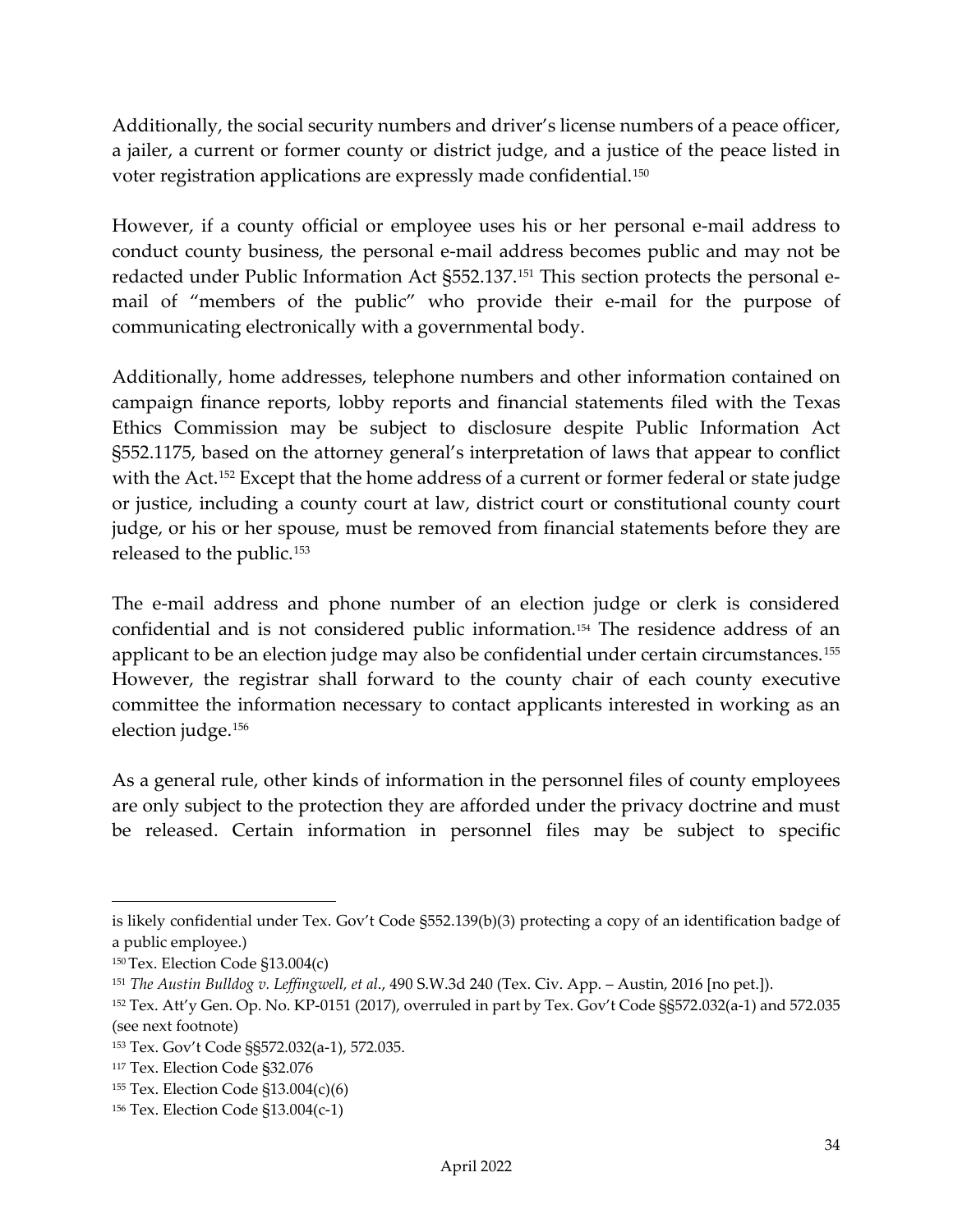confidentiality statutes (e.g., medical records) or other exceptions from required disclosure available to the county under the Public Information Act.

As discussed earlier, the privacy right belongs to the individual and not to the county. The Public Information Act does not permit information to be withheld from a requestor if the only reason for withholding the information is to protect the requestor's own privacy.

<span id="page-35-0"></span>**Attorney-Client Privilege.** The Public Information Act incorporates the attorney-client privilege and protects legal advice that the county's attorney is prohibited from disclosing under the Rules of the State Bar of Texas.[157](#page-35-3) Attorney-client privilege is considered confidential "under law" and may be exempted from disclosure even if the county fails to timely request an attorney general's opinion.[158](#page-35-4) However, the county may waive this exception if it discloses legal advice to any third party.

<span id="page-35-1"></span>**Audit Working Papers.** The audit working papers of county and municipal auditors are exempted from disclosure.<sup>[159](#page-35-5)</sup> The exception applies regardless of the date the working papers were created.

<span id="page-35-2"></span>**Commercial Information.** Certain commercial and financial information, particularly trade secrets, are protected by both the common law and statutory law. This kind of information may come into the county's possession in a number of ways; often it is received in bids or proposals, or in regard to licensing or regulation. Protection of this kind of information is usually of more concern to the business from which it was received than it is to the county. Certain information related to the evaluation and negotiation of proposals for development of a facility through a public-private partnership may also be withheld by the county.<sup>[160](#page-35-6)</sup>

In the case of information that may be considered proprietary business or commercial information, the county must attempt to notify the business of the request for information.[161](#page-35-7) If the business objects to the release, your attorney can seek an attorney general determination on their behalf and allow them to make their arguments directly to the attorney general. In this way, the attorney can make sure the county doesn't violate the rights of a third party and protect the county from potential liability.

<span id="page-35-3"></span><sup>157</sup> Tex. Gov't Code §552.107

<span id="page-35-4"></span><sup>158</sup> *Paxton v. City of Dallas*, 509 S.W.3d 247 (Tex. 2017)

<span id="page-35-5"></span><sup>159</sup> Tex. Gov't Code §552.116

<span id="page-35-6"></span><sup>160</sup> Tex. Gov't Code §552.131

<span id="page-35-7"></span><sup>161</sup> Tex. Gov't Code §552.305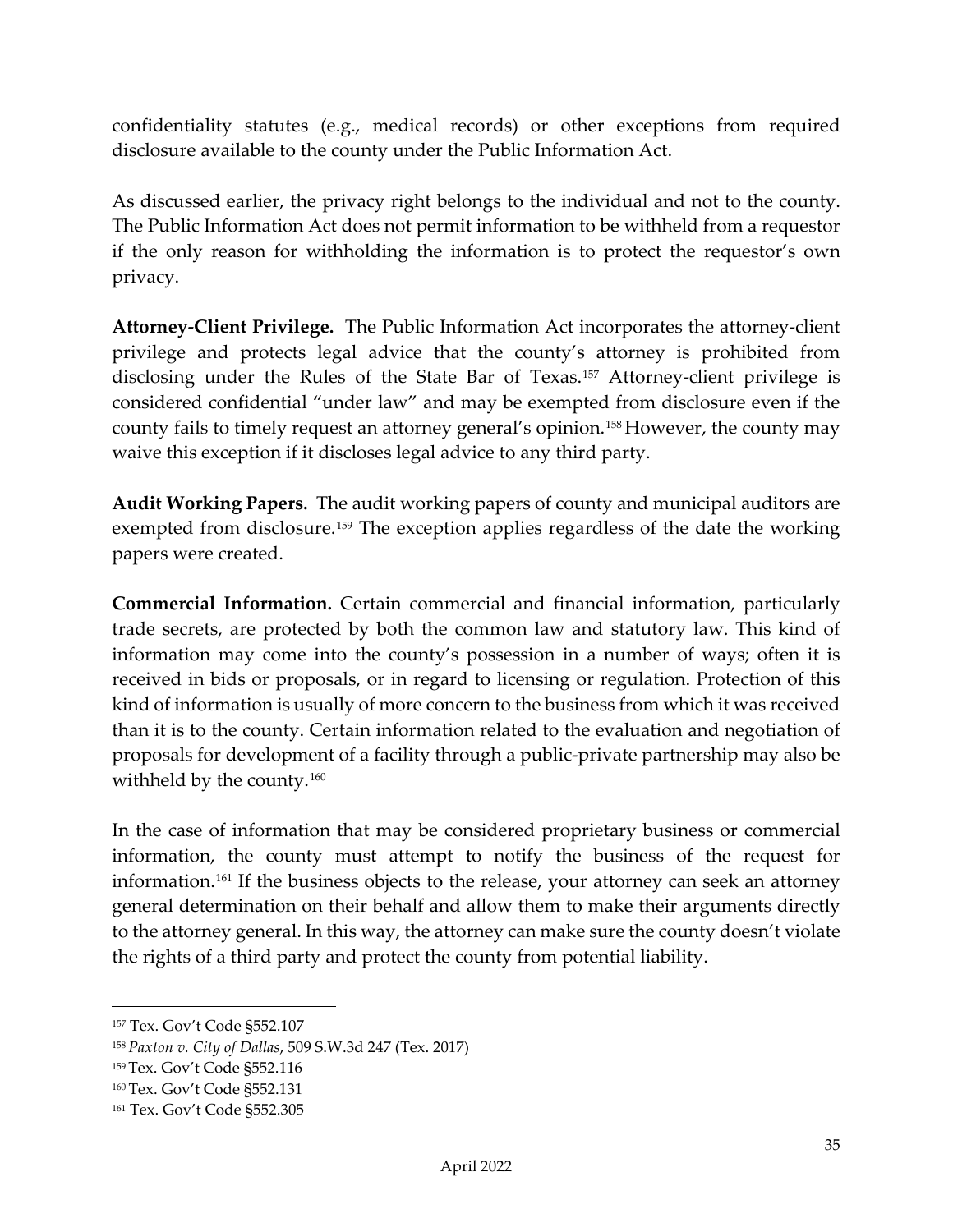A trade secret is defined as "all forms and types of information, including business, scientific, economic, or engineering information, and any formula, design, prototype, pattern, compilation, program device, program, code, device method, technique, process, procedure, financial data, or list of actual or potential customers or suppliers so long as the owner of the trade secret has taken reasonable measures to keep the information secret and the information derives value from not being generally known or readily ascertainable by a person who can obtain economic benefit from disclosure or use of the information. [162](#page-36-1)

Similarly, proprietary information is information submitted to a county by a vendor, contractor, potential vendor or potential contractor in response to a request for bid, proposal, or qualification that would give advantage to a competitor and reveal an individual approach to work, organizational structure, staffing, internal operations, processes, or discounts, pricing methodology, pricing per kilowatt hour, cost data, or other pricing information that will be used in future solicitation or bid documents. [163](#page-36-2)

**Contract Information.** Contracting information is public and required to be released unless exempted from disclosure.[164](#page-36-3) The exceptions provided in the Act for trade secrets and proprietary information do not apply to basic elements of the contract, including: (1) the overall or total price the county will or could potentially pay, (2) descriptions of the items or services to be delivered with the total price for each if a total price is identified in the contract, (3) delivery and service deadlines, (4) remedies for breach of contract, (5) the identity of all parties to the contract, (6) identity of all subcontractors, (7) the execution dates, (8) the effective date of the contract, and (9) the contract duration terms, including extension options.[165](#page-36-4)

Also considered public information are documents indicating whether a party to the contract performed its duties. This includes items such as contract amendments, any assessed or liquidated damages, key measure reports, progress reports, a final payment checklist, a contract variance or exception, or a breach of contract.<sup>[166](#page-36-5)</sup>

<span id="page-36-0"></span>**County's Negotiating Position.** The Public Information Act generally permits bids and proposals to be withheld until a contract has been awarded. An exception to this

<span id="page-36-1"></span><sup>162</sup> Tex. Gov't Code §552.110

<span id="page-36-2"></span><sup>163</sup> Tex. Gov't Code §552.1101

<span id="page-36-3"></span><sup>164</sup> Tex. Gov't Code §552.0222(A)

<span id="page-36-4"></span><sup>165</sup> Tex. Gov't Code §552.0222(B)(3)

<span id="page-36-5"></span><sup>166</sup> Tex. Gov't Code §552.0222(B)(4)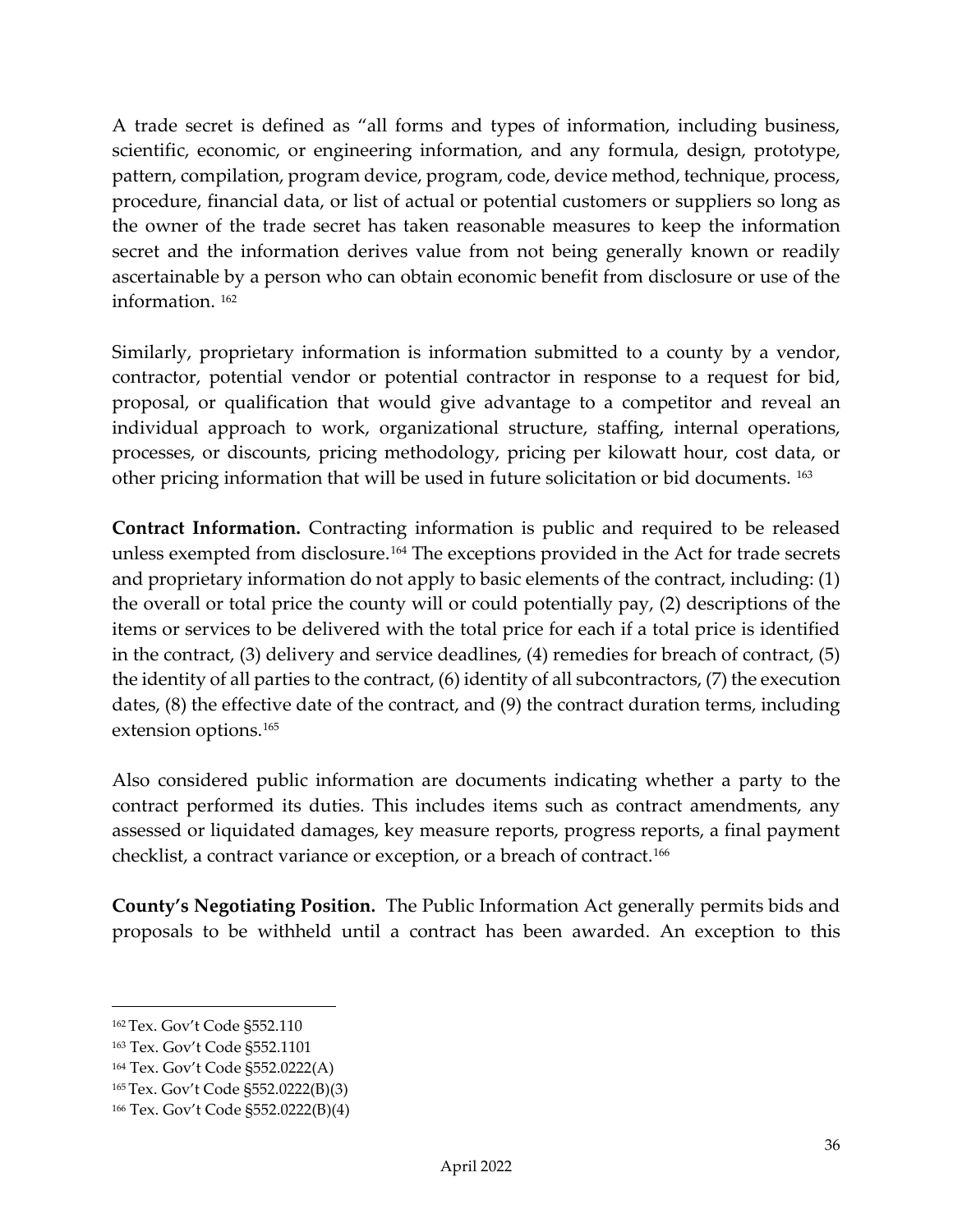authority to withhold is information related to receipt or expenditure of public or other funds by a county for a parade, concert, or other entertainment events.<sup>167</sup>

To protect the county's bargaining, planning, and negotiating position with respect to the purchase of property, it also excepts "information pertaining to" the location, appraisals, and purchase price of property.[168](#page-37-5)

<span id="page-37-0"></span>**Court Orders.** Although the Act contains an exception from disclosure for information subject to a court order, the attorney general's office is interpreting new language related to 'super public' documents as prohibiting a court from sealing these types of documents under the permissive exceptions in the Act.[169](#page-37-6) A court order may still prohibit disclosure of information that is expressly made confidential under the Act or other law, which includes other statute, judicial decisions and rules.

<span id="page-37-1"></span>**Credit Card, Debit Card, or Charge Card.** The Public Information Act makes confidential information on a credit, debit, or charge card number, and any other "access device number" which may be used to obtain money, goods, services or to initiate certain transfers of funds.[170](#page-37-7)

<span id="page-37-2"></span>**Economic Development Information.** Under the Public Information Act, certain information about a business prospect with whom the county or other governmental body is negotiating to locate, expand, or remain in the territory is excepted from disclosure.<sup>[171](#page-37-8)</sup> This is intended to support the efforts of governmental entities regarding economic development within the entities' territories. If the business prospect is being offered any financial or other incentive by the governmental body or any incentive by another person that may result in the expenditure of public funds or a reduction in revenue to the governmental body, information about the incentive is excepted from disclosure until an agreement is reached with the business prospect.

<span id="page-37-3"></span>**Homeland and Network Security.** A county may withhold its emergency plan under Public Information Act §552.101 excepting information considered confidential under other law. The Texas Homeland Security Act protects information related to emergency response providers, a tactical plan, and related contact information.[172](#page-37-9)

<span id="page-37-4"></span><sup>167</sup> Tex. Gov't Code §552.104(C)

<span id="page-37-5"></span><sup>168</sup> Tex. Gov't Code §552.105

<span id="page-37-6"></span><sup>169</sup> Tex. Gov't Code §§552.107(2), 552.022

<span id="page-37-7"></span><sup>170</sup> Tex. Gov't Code §552.136

<span id="page-37-8"></span><sup>171</sup> Tex. Gov't Code §552.131

<span id="page-37-9"></span><sup>172</sup>ORD 2013-12776 (2013)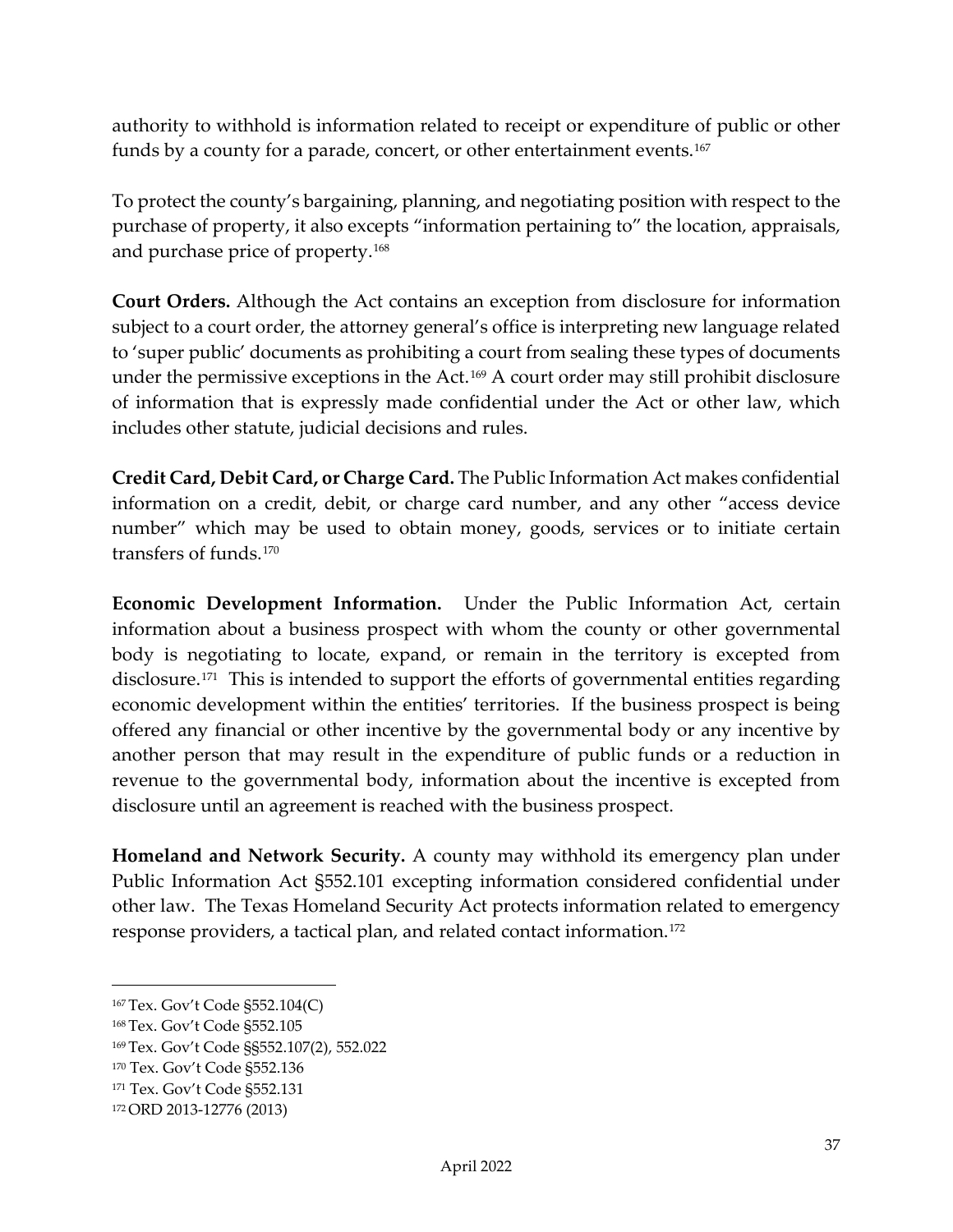It also makes confidential information collected, assembled or maintained to prevent, detect, respond to, or investigate acts of terrorism or related criminal activity.

Information related to network security, including passwords, personal identification numbers, access codes, encryption or other components of the security system of a governmental entity is confidential.[173](#page-38-3) Also, information directly arising from a governmental body's routine efforts to prevent, detect, investigate, or mitigate a computer security incident, including an information security log, is confidential.<sup>[174](#page-38-4)</sup>

<span id="page-38-0"></span>**Intra-County Memoranda.** The Public Information Act protects certain inter-agency and intra-agency memoranda to encourage frank and open discussion within government agencies.[175](#page-38-5) This provision has been one of the most relied upon sections of the Act since the Act's inception. However, this exception will only protect internal advice, opinion, or recommendation related to policymaking matters. It will not usually except information related to routine internal administrative or personnel matters.

<span id="page-38-1"></span>**Law Enforcement.** The Public Information Act excepts from required public disclosure any records relating to the detection, investigation, or prosecution of a crime for which there has been no conviction or deferred adjudication, offense reports other than the information normally released to the public on the front page of an offense report, and prosecutor's records.[176](#page-38-6) A search warrant affidavit is not public until the related search warrant is executed.[177](#page-38-7)

Because a county's law enforcement records are some of the most requested county records, you may want to ask your attorney to pay close attention to judicial developments relating to this exception.

<span id="page-38-2"></span>**Litigation.** The Public Information Act protects a governmental body's position in litigation by forcing parties seeking information relating to the litigation to obtain it through court processes known as "discovery."[178](#page-38-8) As this provision protects the county, it may be voluntarily waived by the county, or waived by failure to seek an attorney general's determination within 10 days.

<span id="page-38-3"></span><sup>173</sup> Tex. Gov't Code §2059.055(B)

<span id="page-38-4"></span><sup>174</sup> Tex. Gov't Code §552.139(B)(4)

<span id="page-38-5"></span><sup>175</sup> Tex. Gov't Code §552.111

<span id="page-38-6"></span><sup>176</sup> Tex. Gov't Code §552.108

<span id="page-38-7"></span><sup>177</sup> Tex. Code of Criminal Procedure Art. 18.01(b); overruling Tex. Att'y Gen. Op. No. KP-0145 (2017)

<span id="page-38-8"></span><sup>178</sup> Tex. Gov't Code §552.103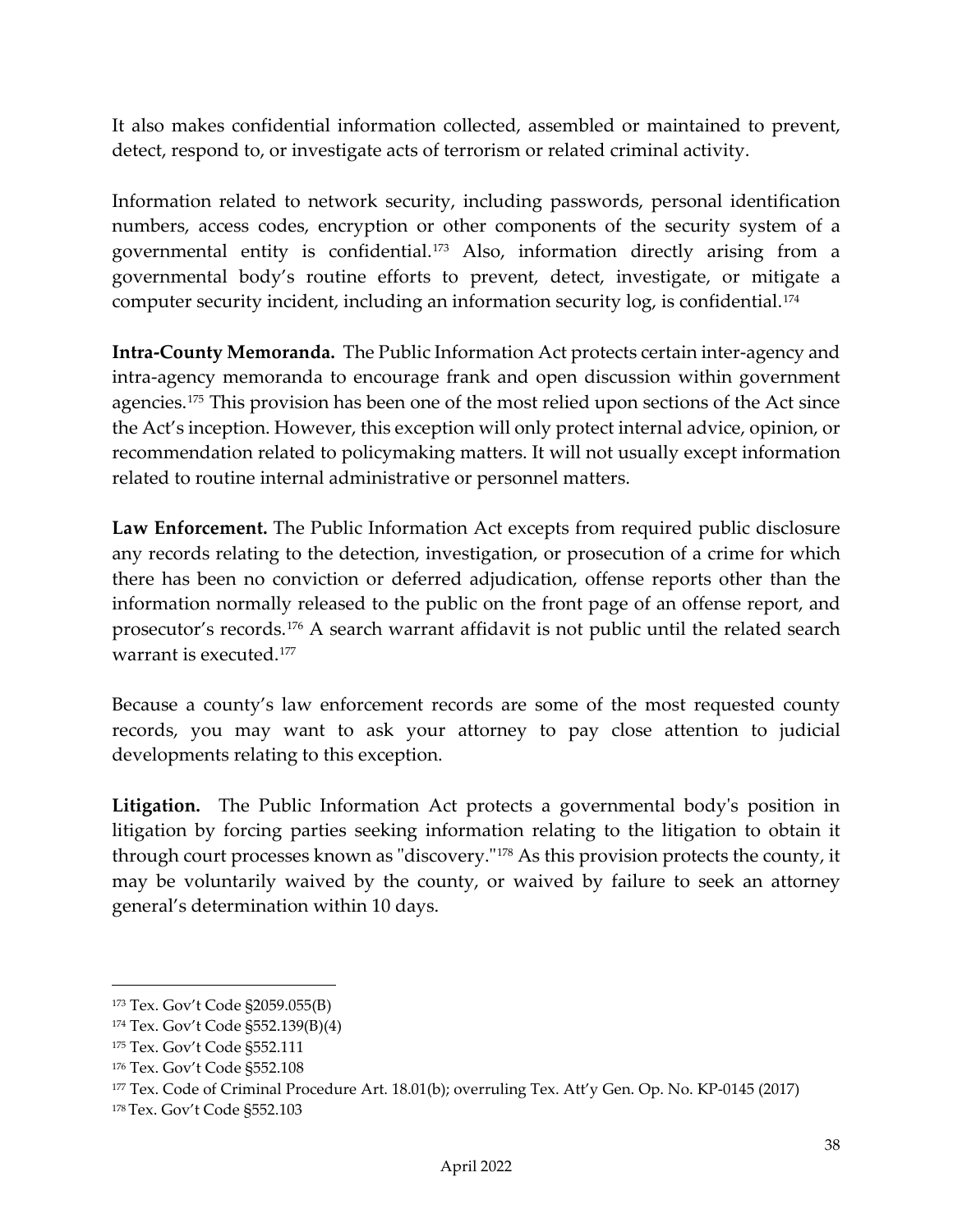<span id="page-39-0"></span>**Personal Safety.** Information relating to an employee or officer that, under certain circumstances, would subject the person to substantial threat of physical harm is excepted from disclosure under the Act.[179](#page-39-4) In addition, the Supreme Court has held that the common law protects information if its disclosure would create a substantial threat of physical harm to a person.[180](#page-39-5)

<span id="page-39-1"></span>**Social Security Numbers.** The social security number of a living person is excepted from disclosure but is not considered confidential under the Public Information Act.[181](#page-39-6) The county may redact the social security number of a living person from any information the county discloses under the Act without requesting a decision from the attorney general. Before this exception was added to the Act in 2005, virtually all political subdivisions were required to wander a maze of federal and state laws to determine whether the disclosure of social security numbers was required, permitted, or prohibited in a particular situation.

However, the Public Information Act authorizes a county or district clerk to disclose social security numbers that appear in the clerk's records and provides that such a disclosure is not official misconduct and does not subject the clerk to civil or criminal liabilities. The Act also requires the clerk to redact all but the last four digits of a person's social security number from the clerk's records if the person identifies the specific records from which the partial redaction is to be made.<sup>[182](#page-39-7)</sup>

By contrast, a social security number on an application for a marriage license or on a document submitted with the application is confidential. If the county clerk receives a request to inspect or obtain a copy of a marriage license application, the clerk must redact the social security number before releasing the information.<sup>[183](#page-39-8)</sup>

## **VIOLATIONS AND PENALTIES**

<span id="page-39-3"></span><span id="page-39-2"></span>**Criminal Violations.** Under the Penal Code, penalties for intentional destruction of a government record range from a class A misdemeanor to a second degree felony, depending on the circumstances.[184](#page-39-9) The Penal Code permits the destruction of a government record in accordance with the Local Government Records Act.[185](#page-39-10) However,

<span id="page-39-4"></span><sup>179</sup> Tex. Gov't Code §552.151

<span id="page-39-5"></span><sup>180</sup> *Texas Dept. of Public Safety v. Cox Texas Newspapers, L.P.*, 343 S.W.3d 112 (Tex. – 2011)

<span id="page-39-6"></span><sup>181</sup> Tex. Gov't Code §552.147(A)

<span id="page-39-7"></span><sup>182</sup> Tex. Gov't Code §552.147(C)

<span id="page-39-8"></span><sup>134</sup> Tex. Gov't Code §552.141

<span id="page-39-9"></span><sup>184</sup> Tex. Penal Code §37.10

<span id="page-39-10"></span><sup>185</sup> Tex. Penal Code §37.10(B); Tex. Local Gov't Code Ch. 201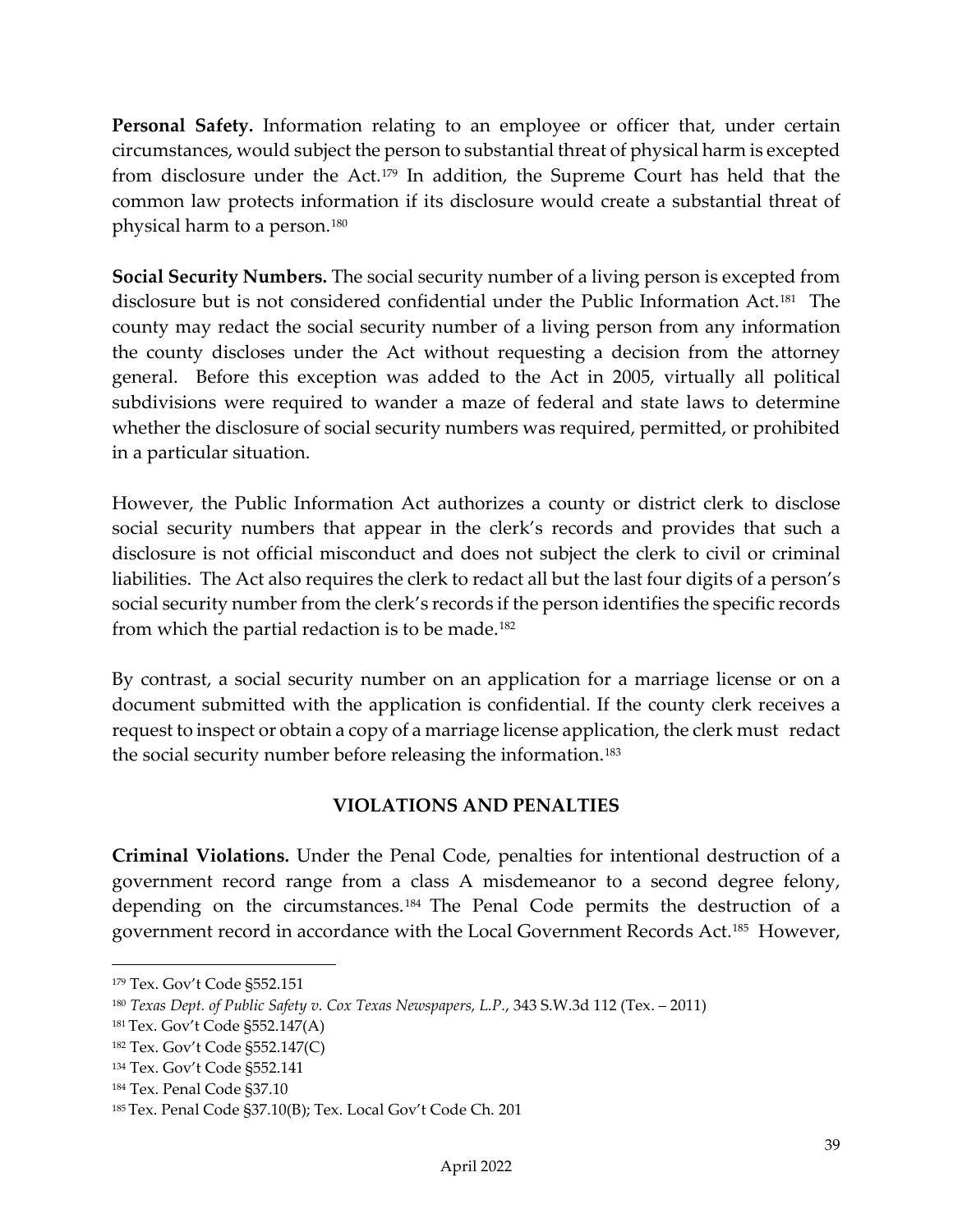no record can be legally destroyed under the Public Information Act or the Local Government Records Act if there is a pending request for public information with respect to the record.[186](#page-40-3)

<span id="page-40-0"></span>**Criminal Penalties.** A county officer or employee who willfully destroys, mutilates, removes without permission or alters public information commits a misdemeanor offense punishable by a fine of not less than \$25 or more than \$4,000, confinement in county jail for not less than three days or more than three months, or both the fine and confinement.[187](#page-40-4)

A county officer or employee who distributes or misuses confidential information commits a misdemeanor offense punishable by a fine of up to \$1,000, confinement in county jail for up to six months, or both the fine and confinement.<sup>[188](#page-40-5)</sup> An offense under this section is also official misconduct.

A county officer or employee who acts with criminal negligence and fails or refuses to give access to public information commits a misdemeanor offense punishable by a fine of not more than \$1,000, confinement in the county jail for not more than six months, or both the fine and confinement.[189](#page-40-6)

<span id="page-40-1"></span>**Official Misconduct.** The Public Information Act makes it official misconduct to disclose confidential information.[190](#page-40-7) Under Chapter 87 of the Local Government Code, a county officer is subject to removal from office for official misconduct. Obviously, a county officer should be extremely careful about releasing information that may be confidential. The wisest course of action to follow if a requestor seeks information that may be confidential is to seek an attorney general opinion.<sup>[191](#page-40-8)</sup>

<span id="page-40-2"></span>**Civil Enforcement.** A requestor or the attorney general may file suit for a writ of mandamus to compel the county to make information available for public inspection.<sup>[192](#page-40-9)</sup> A suit for declaratory judgment or injunctive relief may also be filed against the county.<sup>[193](#page-40-10)</sup> If the county or district attorney determines not to bring an action for declaratory judgment or injunctive relief, the complainant may file a complaint with the attorney

<span id="page-40-3"></span><sup>186</sup> *See* Tex. Gov't Code §552.351; Tex. Local Gov't. Code §202.002

<span id="page-40-4"></span><sup>187</sup> Tex. Gov't Code §552.351

<span id="page-40-5"></span><sup>188</sup> Tex. Gov't Code §552.352

<span id="page-40-6"></span><sup>189</sup> Tex. Gov't Code §552.353

<span id="page-40-7"></span><sup>190</sup> Tex. Gov't Code §552.352(C)

<span id="page-40-8"></span><sup>191</sup> *See also* Tex. Penal Code Ch. 39

<span id="page-40-9"></span><sup>192</sup> Tex. Gov't Code §552.321

<span id="page-40-10"></span><sup>193</sup> Tex. Gov't Code §552.3215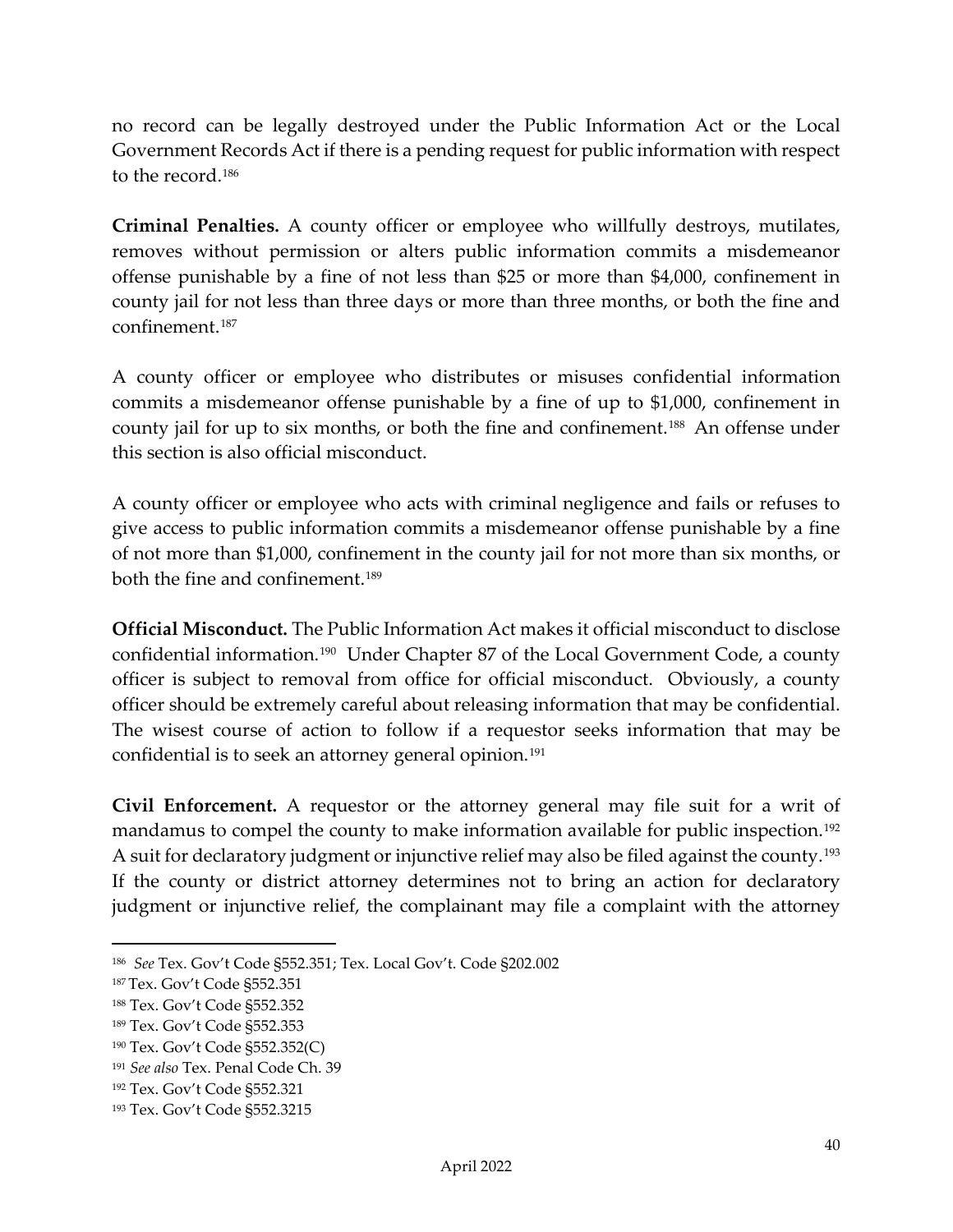general.[194](#page-41-3) If a court rules against the county or if the county voluntarily releases the requested information after filing an answer to the suit in either type of action, a court can assess costs of litigation and attorney fees against the county.[195](#page-41-4)

In determining if a governmental entity "refused" to provide public information to a requestor, a court has held that because the governmental entity could not compel the disclosure of public information e-mails located on private e-mail accounts and had made available all the information at its disposal, it did not violate the Public Information Act.[196](#page-41-5)

#### **BEST PRACTICES**

<span id="page-41-1"></span><span id="page-41-0"></span>**Set Up a System for Reviewing Your Mail.** How can you plan for a request for public information? Your office may have a mail intake system that screens for public information requests. All incoming mail (and for this purpose you should consider "mail" to include faxes, e-mail, hand deliveries, federal express, and the like) should be reviewed by someone who knows how to identify a public information request when they see one. Remember that a public information request is any writing that asks for records or information; it does not have to mention the Public Information Act. Of course, plan for vacations and absences, and make sure you have a backup for checking your mail and e-mail and handling public information requests.

**Consider Creating a Dedicated Mailing Address and/or Email address for Public Information Requests.** A county is authorized to designate a single mailing address and a single email address for receiving written requests for public information. If this is done and the county posts the mailing address and e-mail address on its website or prints the addresses on its PIA sign, it is not required to respond to written public information requests unless the request is received at one of the designated addresses, by hand delivery, or by some other county approved method, such as by fax or submission on the county's website. Among the benefits of creating a single address for PIA submissions is that it alleviates some of the vacation and absence issues noted above and makes where to submit requests clearer to the requestors.

<span id="page-41-2"></span>**Date Stamp Your Mail.** All incoming mail (again, including faxes etc.) should be date stamped when received. This is very important as the 10 days starts ticking when the request is received. Often a letter dated on the  $10<sup>th</sup>$ , for example, will not be received until the 15<sup>th</sup>. An established business practice of date stamping mail when received will

<span id="page-41-3"></span><sup>194</sup> Tex. Gov't Code §552.3215(I)

<span id="page-41-4"></span><sup>195</sup> Tex. Gov't Code §552.323

<span id="page-41-5"></span><sup>196</sup> *City of El Paso v. Abbott*, 444 S.W.3d 315 (Tex. Civ. App. – Austin 2014, review den'd)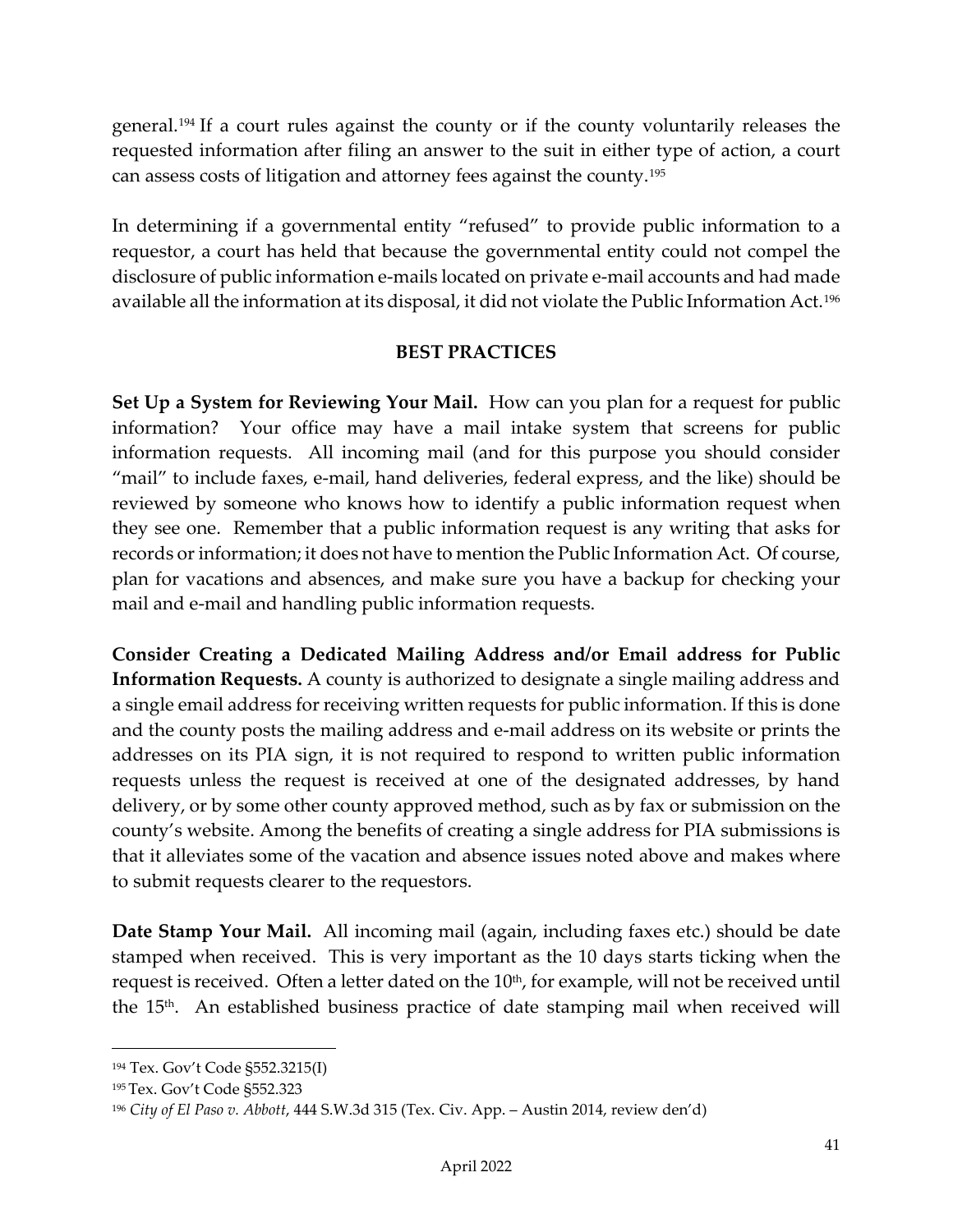ensure you have as much of the allotted 10 business days to work in as possible. This is important because if you cannot adequately establish the actual date you received a request, it is considered received on the third business day after the postmark on the envelope. If you decide to seek a determination from the attorney general, a statement of the date your office received a request must be included in your letter to the attorney general.

<span id="page-42-0"></span>**When You Should Contact Your Attorney.** Decide whether you need legal assistance. If the requested information is routinely released, if your office has no objection to the release of the information, and if no one's privacy or property interests seem to be at issue, there is probably no reason to contact your attorney.

If your office does not want to release the information, or you are concerned that there may be a reason that the information should be withheld, get the request to your attorney as soon as possible. In some instances, you may want to call your attorney and then fax or e-mail the request to him or her. Do not wait until you have gathered the requested documents before you contact your attorney. Once you have the requested documents together, send them over to the attorney as soon as possible as well. *Remember that the Public Information Act is extremely time sensitive*. Legal review must also be completed within the 10-day period if you are seeking a determination from the attorney general.

If you anticipate difficulty or delay in getting the documents together, talk to your attorney about this. Sometimes, when documents are voluminous or difficult to compile, you may find it necessary to send your request to the attorney general without the documents to meet the 10-day deadline and provide the documents later under separate cover. You have only an additional five days to follow the request with the documents or a representative sample of voluminous documents.

<span id="page-42-2"></span><span id="page-42-1"></span>**Never Destroy Records That Have Been Requested.** The Public Information Act, the Local Government Records Act, and the Penal Code all prohibit the destruction of government records. The Public Information Act applies to public information, that is, to government records. If records don't exist, you don't have to be concerned about the Act. It follows that if you want to be 100 percent sure that a record will never be released to the public, don't create it in the first place. It does *not* follow, however, that you can avoid the provisions of the Act by destroying a record that already exists, or by taking some other action to impair the record's availability.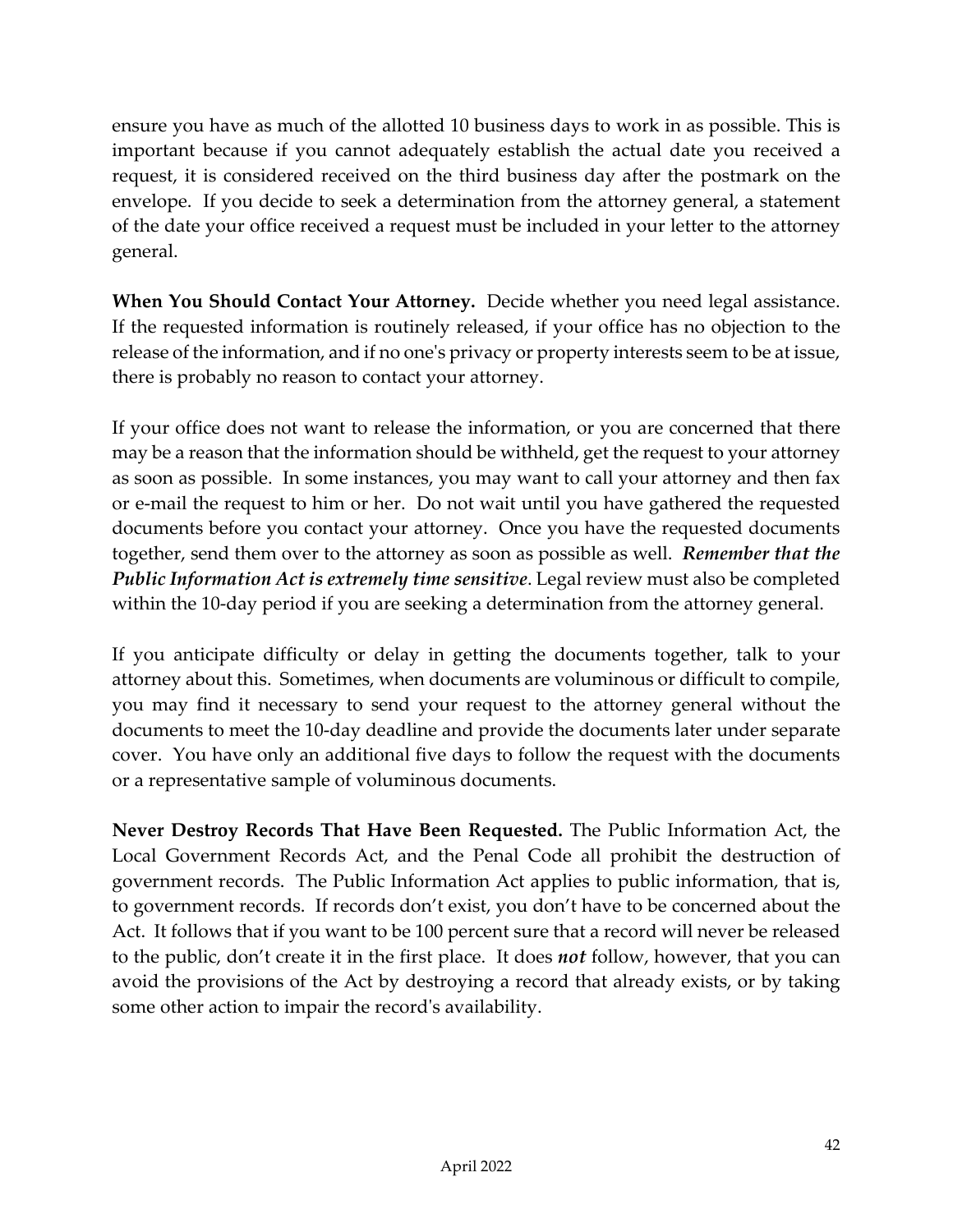## **Cost of Copies of Public Information**

#### **TEXAS ADMINISTRATIVE CODE TITLE 1. ADMINISTRATION PART 3. OFFICE OF THE ATTORNEY GENERAL CHAPTER 70. COST OF COPIES OF PUBLIC INFORMATION**

#### **§ 70.9. Examples of Charges for Copies of Public Information**

The following tables present a few examples of the calculations of charges for information:

(1) TABLE 1 (Fewer than 50 pages of paper records): \$.10 per copy x number of copies (standard-size paper copies); + Labor charge (if applicable); + Overhead charge (if applicable); + Document retrieval charge (if applicable); + Postage and shipping (if applicable) = \$ TOTAL CHARGE.

(2) TABLE 2 (More than 50 pages of paper records or nonstandard copies): \$.10 per copy x number of copies (standard-size paper copies), or cost of nonstandard copy (e.g., diskette, oversized paper, etc.); + Labor charge (if applicable); + Overhead charge (if applicable); + Document retrieval charge (if applicable); + Actual cost of miscellaneous supplies (if applicable); + Postage and shipping (if applicable) = \$ TOTAL CHARGE.

(3) TABLE 3 (Information that Requires Programming or Manipulation of Data): Cost of copy (standard or nonstandard, whichever applies); + Labor charge; + Overhead charge; + Computer resource charge; + Programming time (if applicable); + Document retrieval charge (if applicable); + Actual cost of miscellaneous supplies (if applicable); + Postage and shipping (if applicable) = \$ TOTAL CHARGE.

(4) TABLE 4 (Maps): Cost of paper (Cost of Roll/Avg. # of Maps); + Cost of Toner (Black or Color, # of Maps per Toner Cartridge); + Labor charge (if applicable); + Overhead charge (if applicable) + Plotter/Computer resource Charge; + Actual cost of miscellaneous supplies (if applicable); + Postage and shipping (if applicable) = \$ TOTAL CHARGE.

(5) TABLE 5 (Photographs): Cost of Paper (Cost of Sheet of Photographic Paper/Avg. # of Photographs per Sheet); + Developing/Fixing Chemicals (if applicable); + Labor charge (if applicable); + Overhead charge (if applicable); + Postage and shipping (if applicable) = \$ TOTAL CHARGE.

**Source:** The provisions of this § 70.9 adopted to be effective September 18, 1996, 21 TexReg 8587; amended to be effective February 11, 2004, 29 TexReg 1189; transferred effective September 1, 2005, as published in the Texas Register September 29, 2006, 31 TexReg 8251.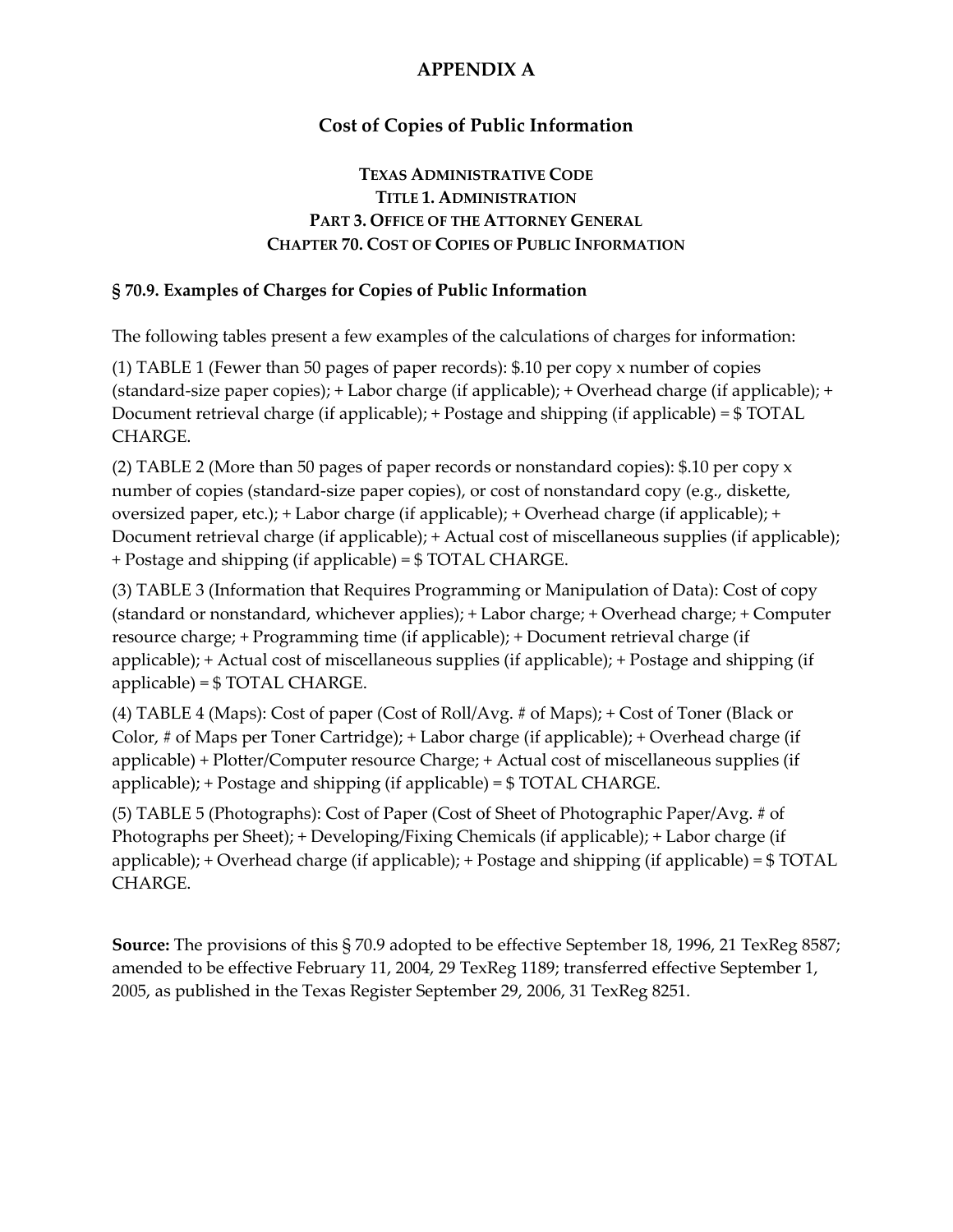#### **TEXAS ADMINISTRATIVE CODE**

#### **TITLE 1. ADMINISTRATION PART 3. OFFICE OF THE ATTORNEY GENERAL CHAPTER 70. COST OF COPIES OF PUBLIC INFORMATION**

#### **§ 70.10. The Attorney General Charge Schedule**

The following is a summary of the charges for copies of public information that have been adopted by the Attorney General.

(1) Standard paper copy--\$.10 per page.

(2) Nonstandard-size copy:

- (A) Diskette: \$1.00;
- (B) Magnetic tape: actual cost;
- (C) Data cartridge: actual cost;
- (D) Tape cartridge: actual cost;
- (E) Rewritable CD (CD-RW)--\$1.00;
- (F) Non-rewritable CD (CD-R)--\$1.00;
- (G) Digital video disc (DVD)--\$3.00;
- (H) JAZ drive--actual cost;
- (I) Other electronic media--actual cost;
- (J) VHS video cassette--\$2.50;
- (K) Audio cassette--\$1.00;

 (L) Oversize paper copy (e.g.: 11 inches by 17 inches, greenbar, bluebar, not including maps and photographs using specialty paper)--\$.50;

(M) Specialty paper (e.g.: Mylar, blueprint, blueline, map, photographic)--actual cost.

(3) Labor charge:

- (A) For programming--\$28.50 per hour;
- (B) For locating, compiling, and reproducing--\$15 per hour.
- (4) Overhead charge-- 20% of labor charge.
- (5) Microfiche or microfilm charge:
- (A) Paper copy--\$.10 per page;
- (B) Fiche or film copy--Actual cost.
- (6) Remote document retrieval charge--Actual cost.
- (7) Computer resource charge: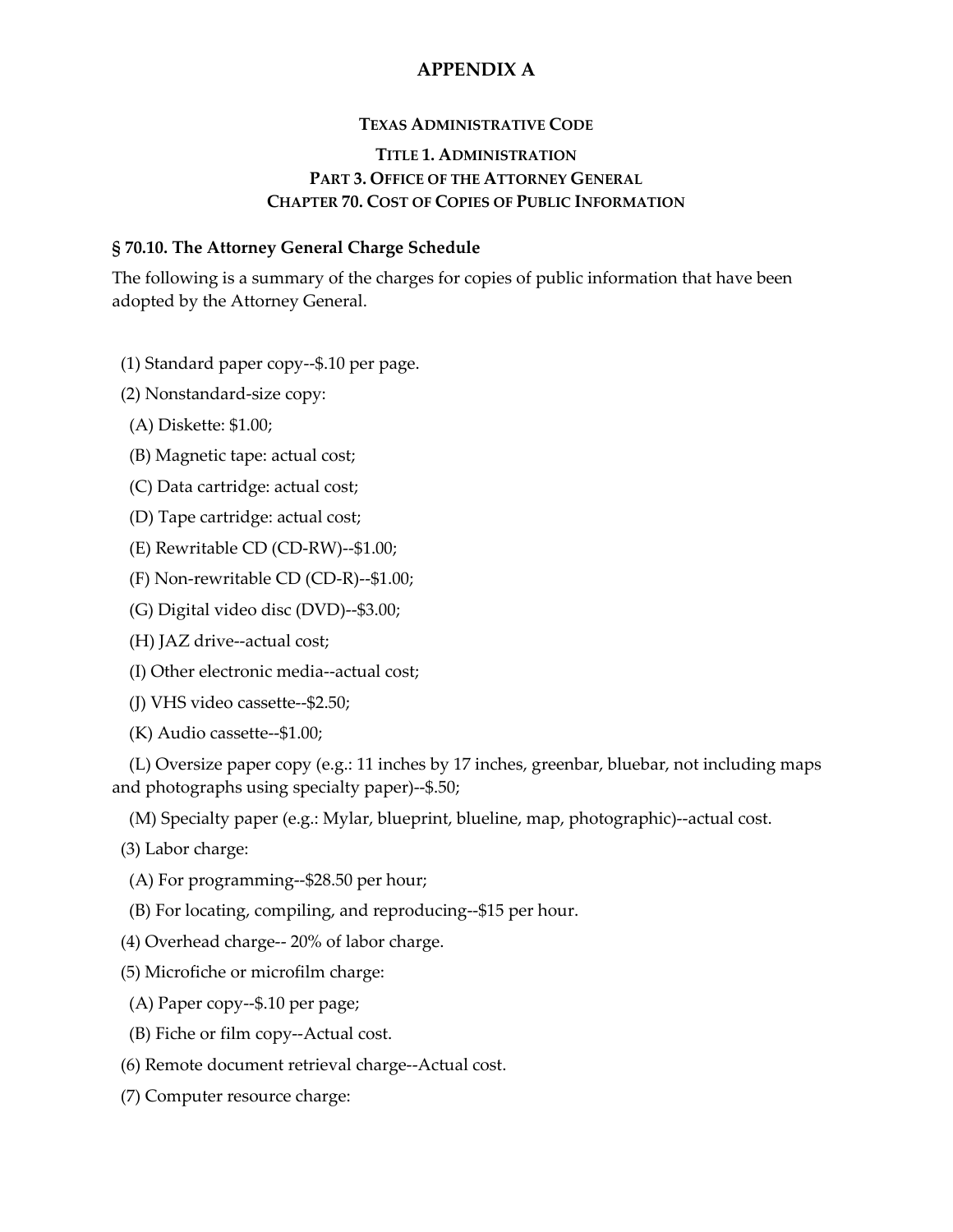(A) mainframe--\$10 per CPU minute;

(B) Midsize--\$1.50 per CPU minute;

(C) Client/Server system--\$2.20 per clock hour;

(D) PC or LAN--\$1.00 per clock hour.

(8) Miscellaneous supplies--Actual cost.

(9) Postage and shipping charge--Actual cost.

(10) Photographs--Actual cost as calculated in accordance with §70.9(5) of this title.

(11) Maps--Actual cost as calculated in accordance with §70.9(4) of this title.

(12) Other costs--Actual cost.

 (13) Outsourced/Contracted Services--Actual cost for the copy. May not include development costs.

(14) No Sales Tax--No Sales Tax shall be applied to copies of public information.

**Source:** The provisions of this §70.10 adopted to be effective September 18, 1996, 21 TexReg 8587; amended to be effective January 16, 2003, 28 TexReg 439; amended to be effective February 11, 2004, 29 TexReg 1189; transferred effective September 1, 2005, as published in the Texas Register September 29, 2006, 31 TexReg 8251; amended to be effective February 22, 2007, 32 TexReg 614